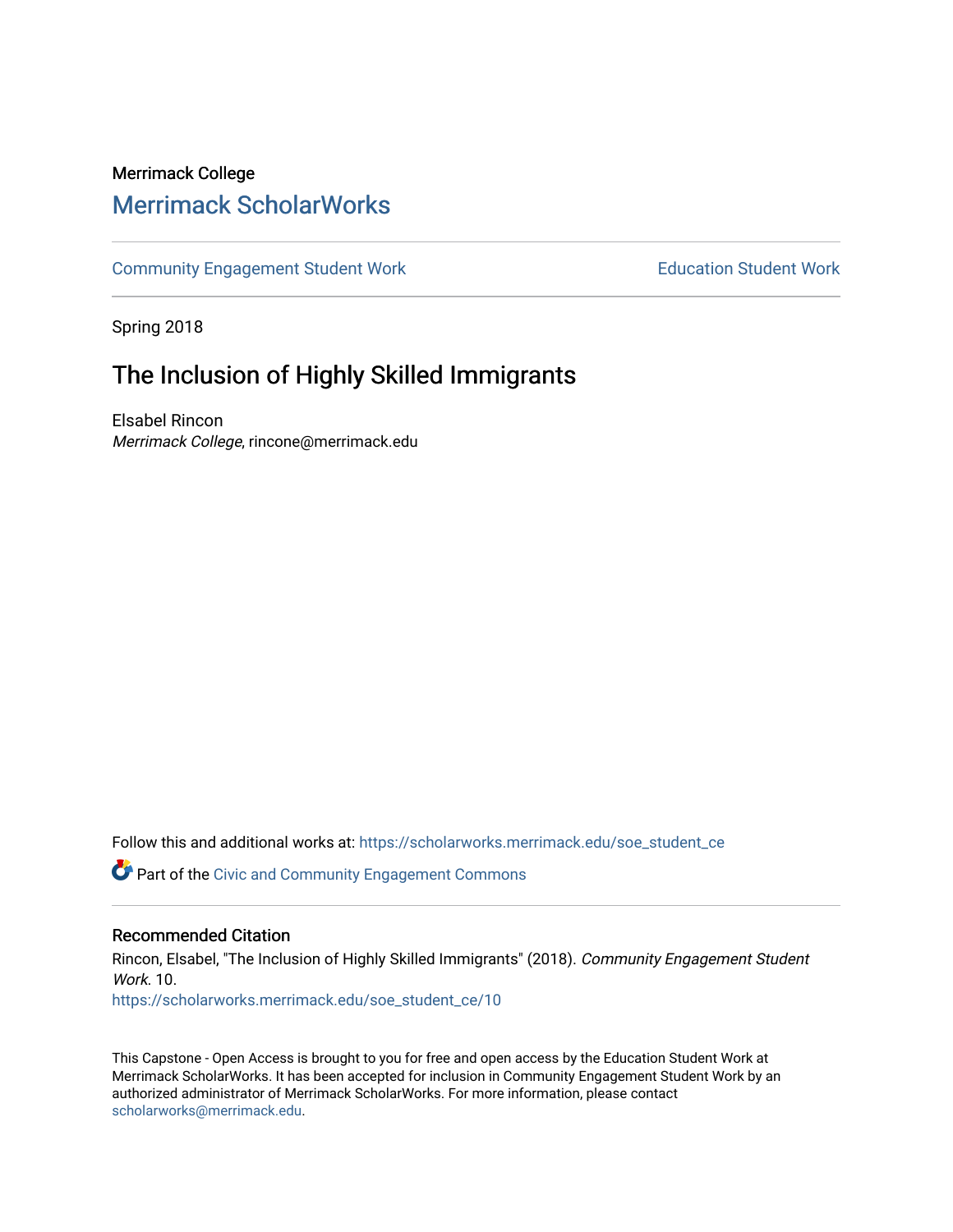# Running head: THE INCLUSION OF HIGHLY SKILLED IMMIGRANTS

The Inclusion of Highly Skilled Immigrants

Elsabel Rincon

Merrimack College

2018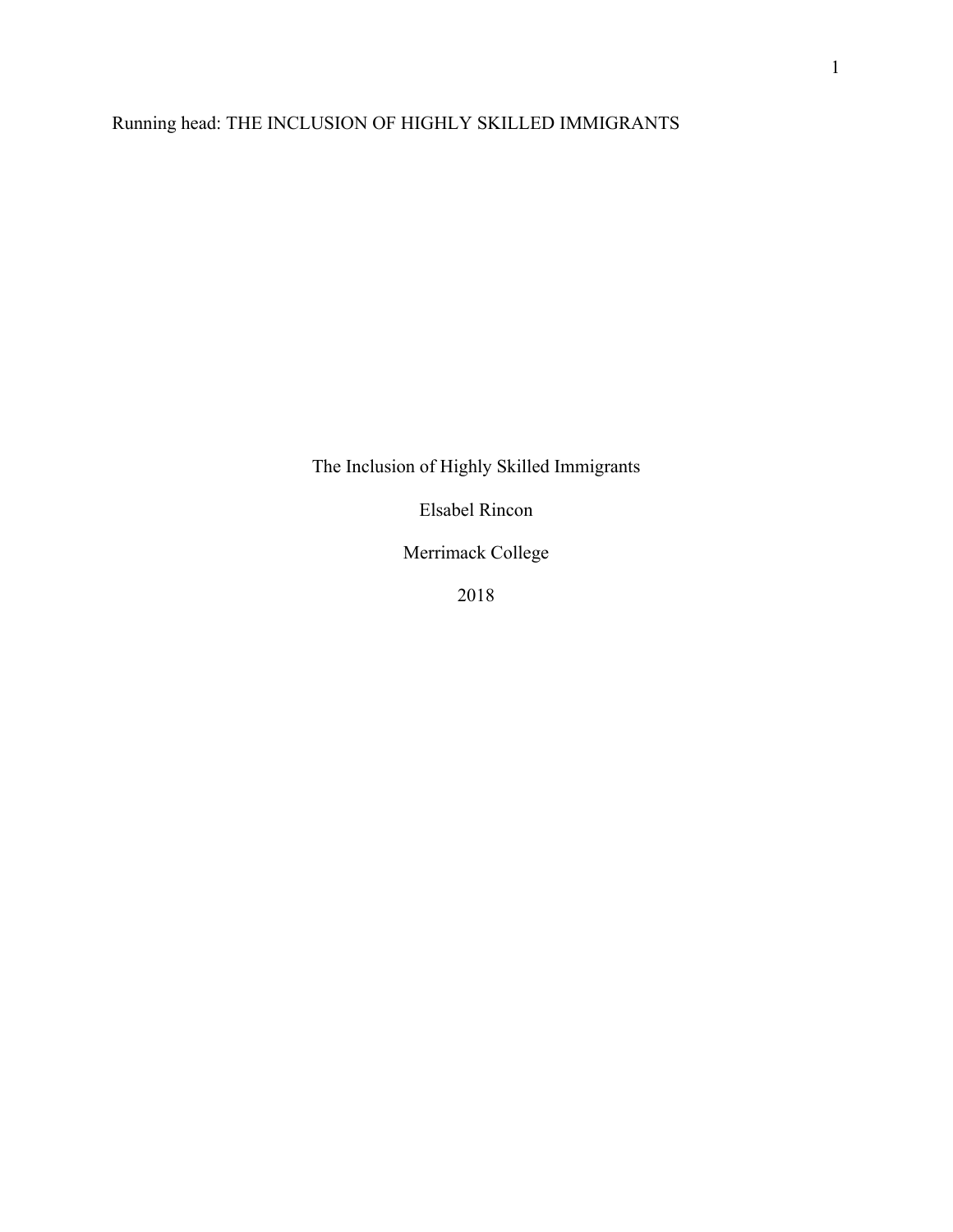#### MERRIMACK COLLEGE

#### CAPSTONE PAPER SIGNATURE PAGE

# CAPSTONE SUBMITTED IN PARTIAL FULFILLMENT OF THE REQUIREMENTS FOR THE DEGREE

#### MASTER OF EDUCATION

IN

#### COMMUNITY ENGAGEMENT

CAPSTONE TITLE: The Inclusion of Highly Skilled Immigrants

AUTHOR: Elsabel Rincon

### THE CAPSTONE PAPER HAS BEEN ACCEPTED BY THE COMMUNITY ENGAGEMENT PROGRAM IN PARTIAL FULFILLMENT OF THE REQUIREMENTS FOR THE DEGREE OF MASTER OF EDUCATION IN COMMUNITY ENGAGEMENT.

| Audrey Falk, Ed.D.                           | audrey Falk      | May 11, 2018 |
|----------------------------------------------|------------------|--------------|
| DIRECTOR, COMMUNITY<br><b>ENGAGEMENT</b>     |                  | DATE         |
| Melissa Nemon, Ph.D.                         | Melissa Nemon    | May 11, 2018 |
| <b>INSTRUCTOR, CAPSTONE</b><br><b>COURSE</b> | <b>SIGNATURE</b> | DATE         |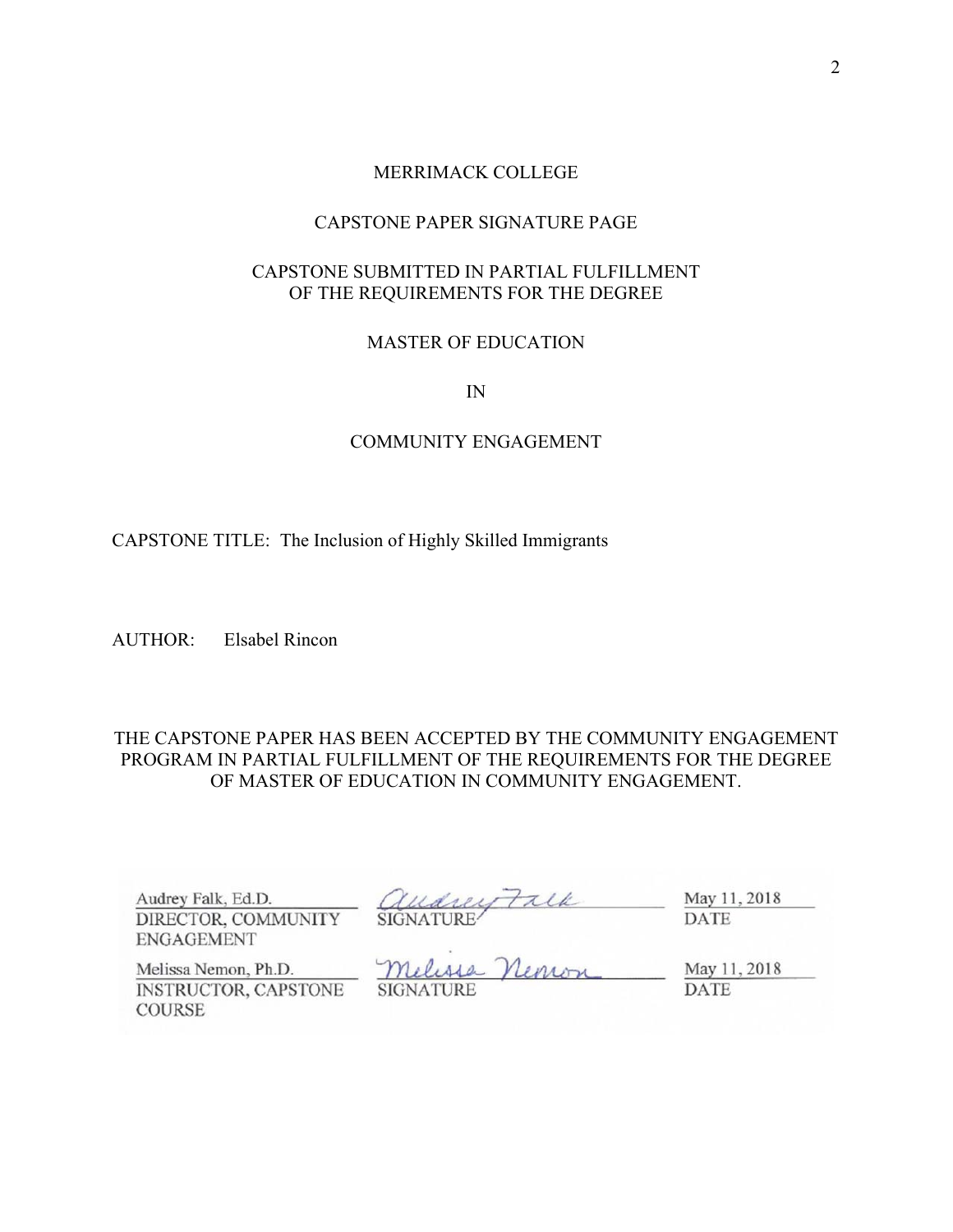#### **Acknowledgements**

 This work would not have been possible without the support of The Welcome Immigrant Network, its board and volunteers. I am especially thankful to Paula Gomez-Stordy who has been incredibly supportive of my career goals. To our volunteers, Sandra Zemlyansky and Lauriere Courtois, for sharing so much of yourselves for the benefit of others.

 I am grateful to all of those with whom I have had the privilege to work with during this time. To all my classmates for their incredible encouragement and support, specifically Sandy Almonte for investing yourself in this project. Also, Dr. Melissa Nemon, you have taught me so much about communities, the world, but most importantly what a good ally should be.

 Nobody has sacrificed more in this pursuit than the members of my family. I want to thank my mother, Emma and my aunt Miosotis, whose support allowed me the academic time to pursue this goal. I wish to thank my spouse, Fabiano, and my two children, Sofia and Lucas, who motivate and inspire me every day.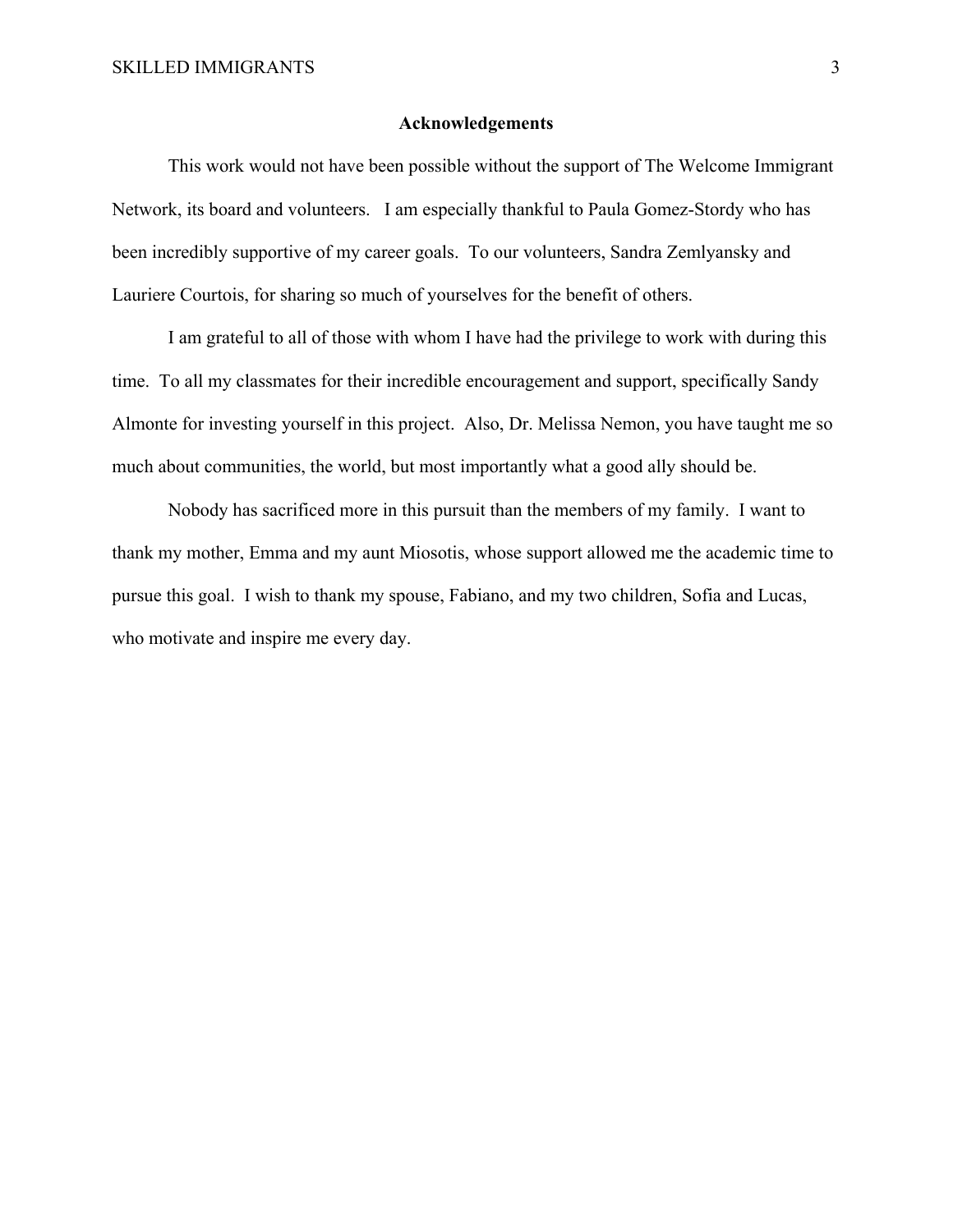#### **Abstract**

It is estimated that over 32% of immigrants in the U.S have a bachelor's degree or higher; yet over 2 million are underemployed (Migration Policy Institute, 2008). Many are represented by popular stories of doctors driving taxis and attorneys washing dishes; unfortunately, this is not a myth. This results in a brain drain/waste phenomenon when college graduates cannot fully utilize their skills and education in the workplace despite their high professional qualifications; costing billions in forgone income and taxes. Difficulties with foreign degree credential evaluation and accreditation; lack of English language skills; and lack of social capital have been identified as major barriers contributing to the unemployment and underemployment of highly skilled immigrants. Furthermore, a Boston based report identified the importance of access to those three things to ensure the successful integration of highly skilled immigrants; success defined by working in an occupation that draws on their professional skill and education with a comparable salary. Using this project and framework, I attempt to document the need of highly skilled immigrants in the North Shore to bring awareness to this issue and support a call to action with the startup The Welcome Immigrant Network and its International Professional Network.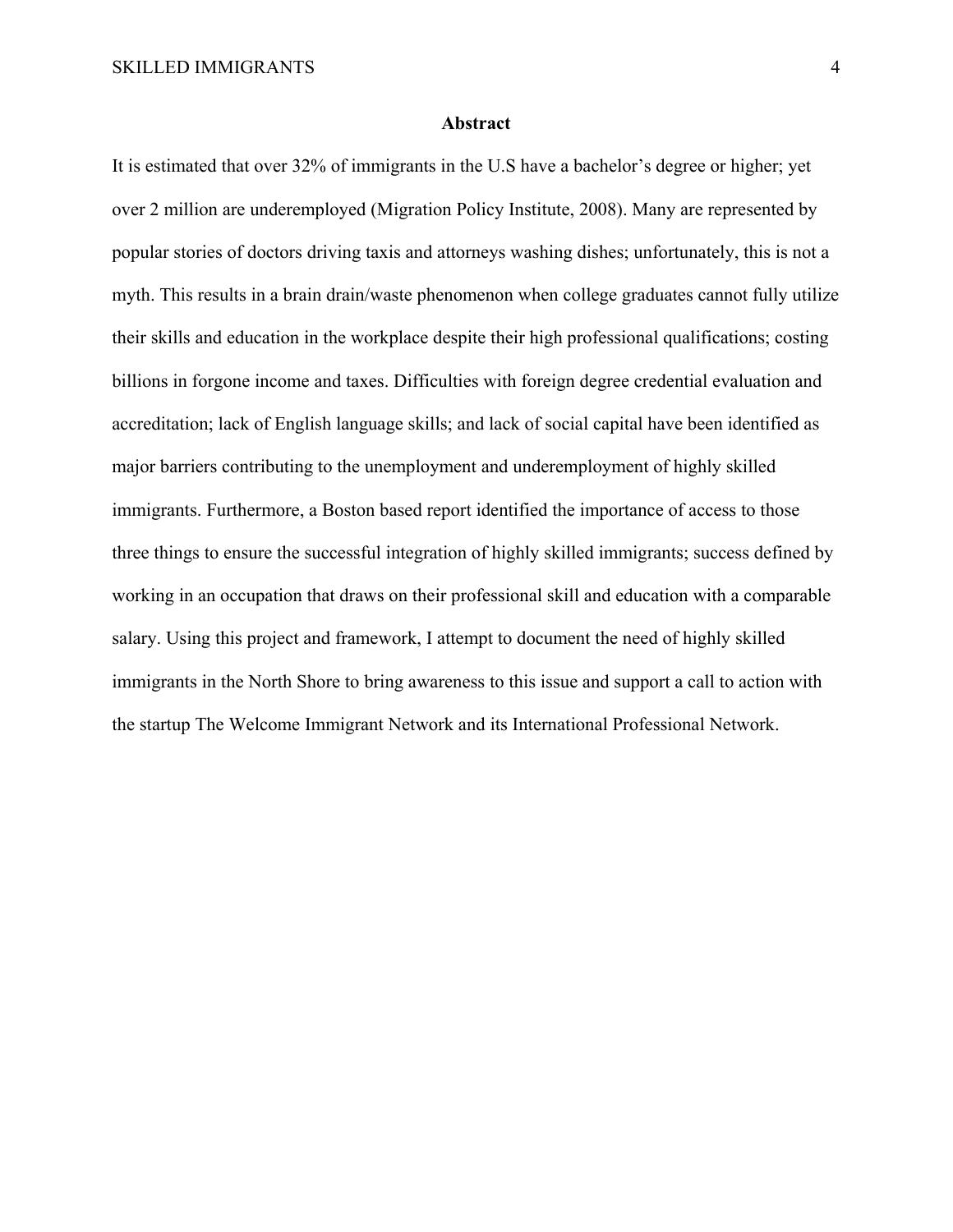#### **Executive Summary**

 This report seeks to bring awareness to the brain waste phenomenon due to the unemployment and underemployment faced by highly skilled immigrants in the United States. This project looked at national and state data and reports on highly skilled immigrants, the barriers, and impact of the unemployment and underemployment of skilled workers. Additionally, the project looked to what contributes to professional immigrant success and national initiatives to support professional integration. This information was utilized to support the gathering of local data at the community level to validate and support a new local initiative.

 The project validated a presence and need of support of highly skilled immigrants in the local community in the North Shore region of MA. Through survey, all participants reported to be either unemployed or underemployed; and the majority expressed the desire of professional mentorship and support. This support a new initiative under the Welcome Immigrant Network to support the professional integration of highly skilled immigrants; which will result in economic independence and improved quality of life, while improving the overall economic health of the whole community.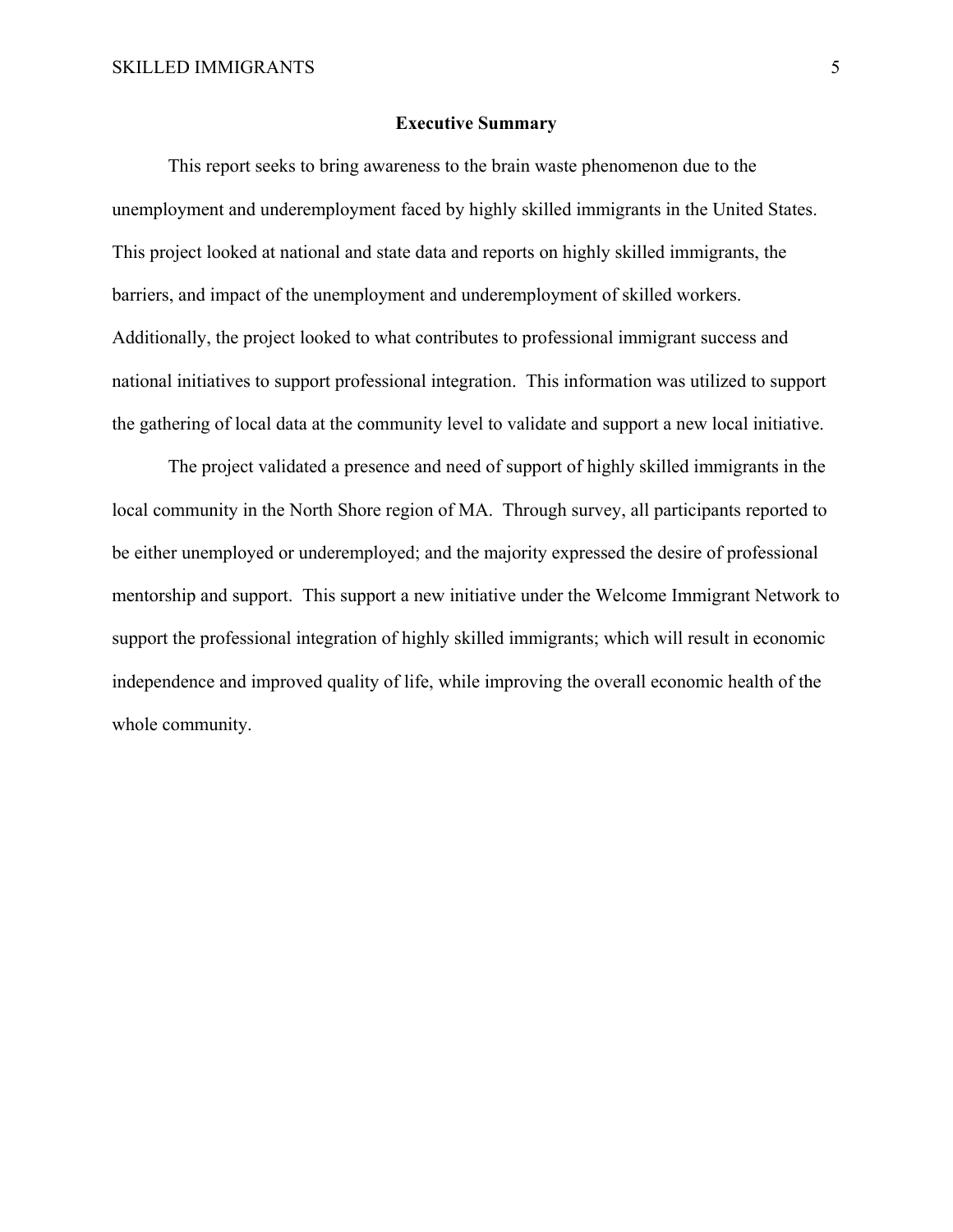# **Table of Contents**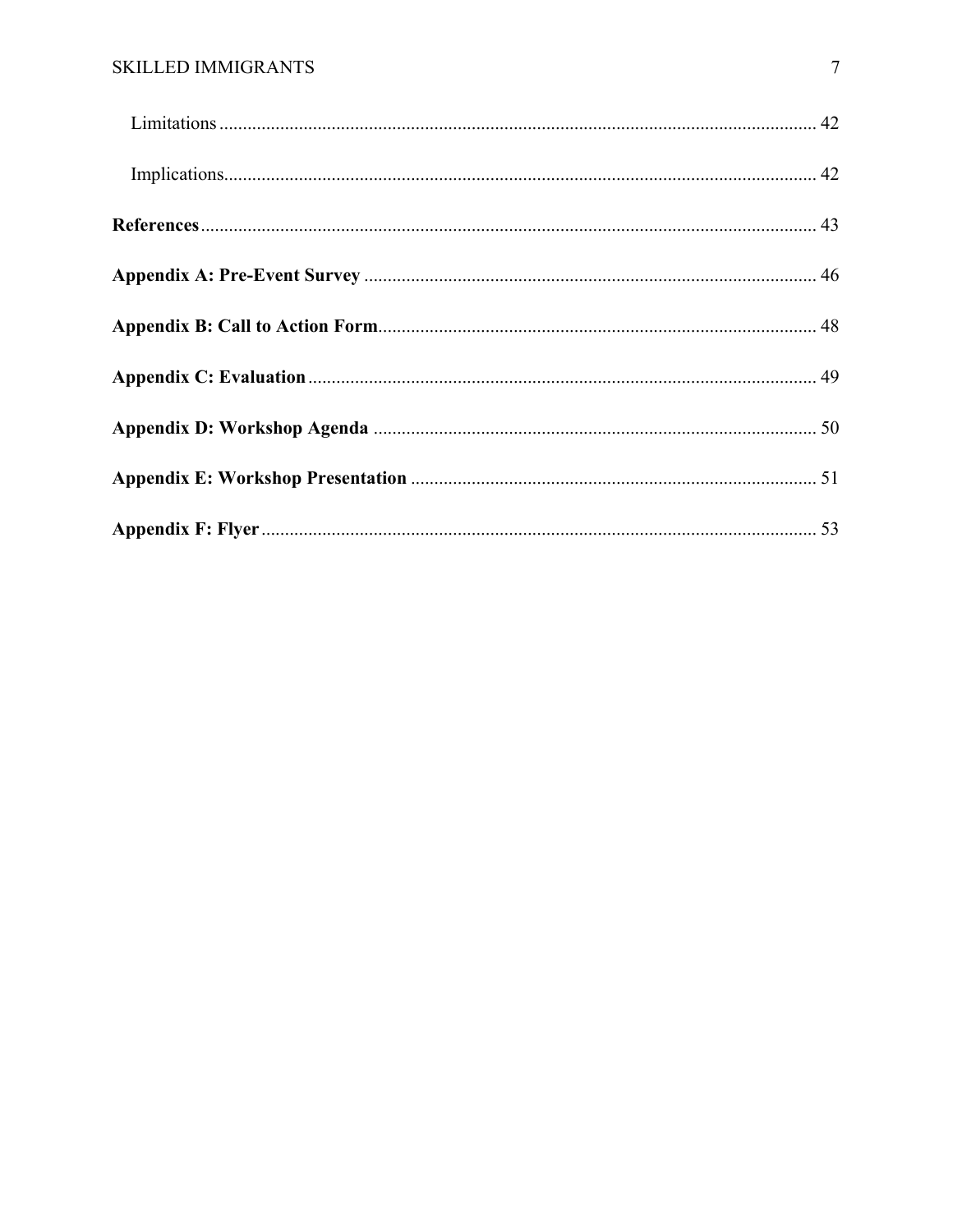#### Supporting Highly Skilled Immigrants

Migration is one of the most important and impacting event in someone's life and it can potentially be traumatic. It impacts everyone, both the host/receiving community as well as those that are arriving. "The impact of immigration extends beyond the transformation of individual identity…It affects work, social relationships, friendships, marriage, and sex" (Akhtar, 2011). As much as migration is a natural part of human condition, part of our survival mechanism and necessary to preserve our existence; it has been and continues to be a complex and at times painful element of U.S. history and societal structures.

The U.S attracts immigrants from all over the world looking for healthier economic opportunities, sometimes referred to as 'economic refugees' or Economic Class Migrants (UNESCO, n.d.), in part due to its reputation as the richest most powerful nation. While the United States is frequently defined as a nation of immigrants, historically each 'new' incoming group is the recipient of hateful rhetoric and marginalization. Within the diversity among immigrants, one group that is often overshadowed by the contentious immigration debate are immigrants at the higher end of the education spectrum, referred to as "highly skilled" immigrants or foreign professionals. There are more than 2.7 million highly skilled immigrants underemployed/underutilized in the U.S.; resulting in brain waste due to a lack of recognition of foreign academic and professional credentials; thus, limiting the potential earnings of their families and communities, impacting their mental/emotional health and causing a significant loss of human capital (Imprint Project, 2018). However, there's been a recent increased effort to better understand the unique challenges this particular sector of the community experiences along with programmatic attempts to create opportunities for professional integration.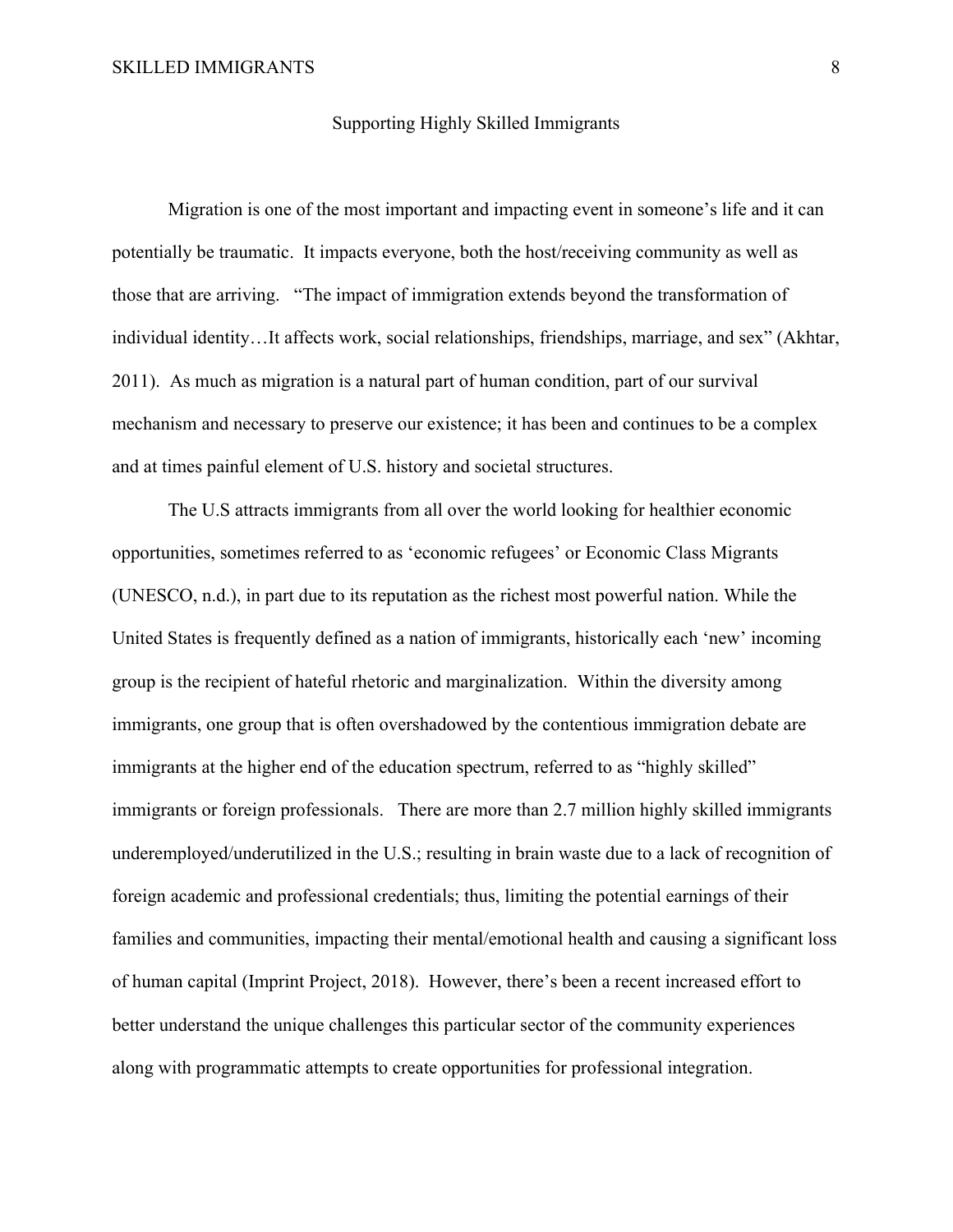Immigrants experience a great deal of challenges and difficulties during the migration journey and through the acculturation process. Acculturation is the process of learning a second culture and how to navigate such (Akhtar, 2011); this process is beyond simply learning the language and obtaining a job. For highly skilled immigrants, there is a heightened need to understand social norms and the value of social capital that contribute to professional success in the US in addition to acquiring language proficiency and appropriate documentation. Part of the acculturation process requires an intentional and conscious effort on how to apply the acquired language and new social norms to access and navigate different systems and resources effectively. This population initially is unaware of the job search and hiring process, from how to format a resume to how to dress for an interview. One of the biggest challenges is the knowledge of the ability and process of evaluating and accrediting foreign degrees and diplomas in the first place. This lack of information transcends the immigrant communities, as many service providers and employers are also unaware of this process and of the benefit and value of helping integrate highly skilled immigrants. Even when employers are aware, highly skilled immigrants are likely to experience unfounded and misplaced elitism from employers in response to their foreign degrees and professional experience, adopting a 'made in America' preference.

Highly skilled immigrant is a term reserved for those that hold a bachelor's degree or higher and generally have immigrated through legal means to the U.S. The Migration Policy Institute (MPI) reports that 7.6 million out of the 45.6 million college graduates in the US are foreign born, in accordance to the U.S. Census period of 2009-2013 (Batalova, Fix & Bachmeier, 2016). According to data among high skilled professional, the foreign born are more likely to hold an advanced degree in comparison with U.S. born professionals. "For instance, a little over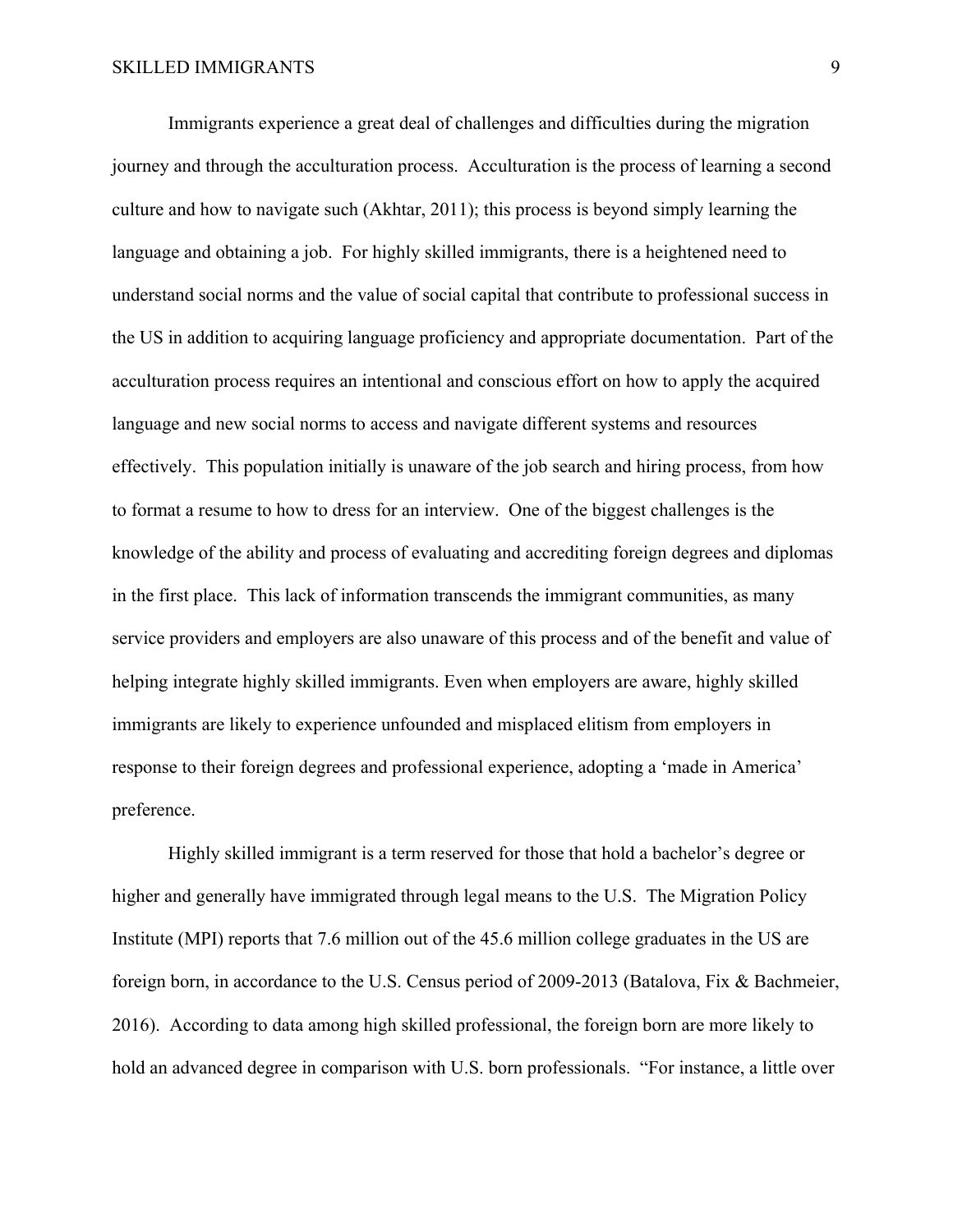10 percent of the foreign born with at least a BA degree also have a professional degree and 7 percent hold PhDs. The corresponding proportions for the US-born are 7 and 3.2 percent, respectively" (Kaushal & Fix, 2006). In the data analysis, Batalova finds that one out of every four highly skilled immigrant, about 1.9 million, are underemployed working low skill jobs or are unemployed. Highly skilled immigrants comprise 32% of all immigrants in the US according to MPI. Boston validates that national trend with 30% of Boston's 165,000 immigrants holding a bachelor's degree or higher representing a 9% increase in the immigrant population in the region over the last 15 years (Bergson-Shilcock & Witte, 2015).

 The lack of recognition of foreign academic and professional credentials and limited English proficiency contribute to the underutilization of high-skilled immigrant workers causing a "brain-waste" (Batalova, 2008) phenomenon in the United States: a serious waste of human capital resulting from the unemployment or underemployment of highly skilled college-educated immigrants. Brain waste not only impacts the economic development and global competitiveness of host countries (Batalova, 2008), but also result in large wage gaps (Somerville & Walsworth, 2009), intensifies the effects of brain drain in sending countries. Their underemployment has high costs for their families and communities and a tremendous waste of human capital (Imprint Project, 2018). The Welcome Immigrant Network seeks to bring the community together to explore the integration of highly skilled immigrants in our local community to raise awareness of this issue, foster collaboration and partnerships and support the integration of highly skilled immigrants in our local markets and industries leading to economic benefit and growth of our community as a whole. The purpose of this project is to raise awareness around the need to support the professional integration of highly skilled immigrants, while educating the community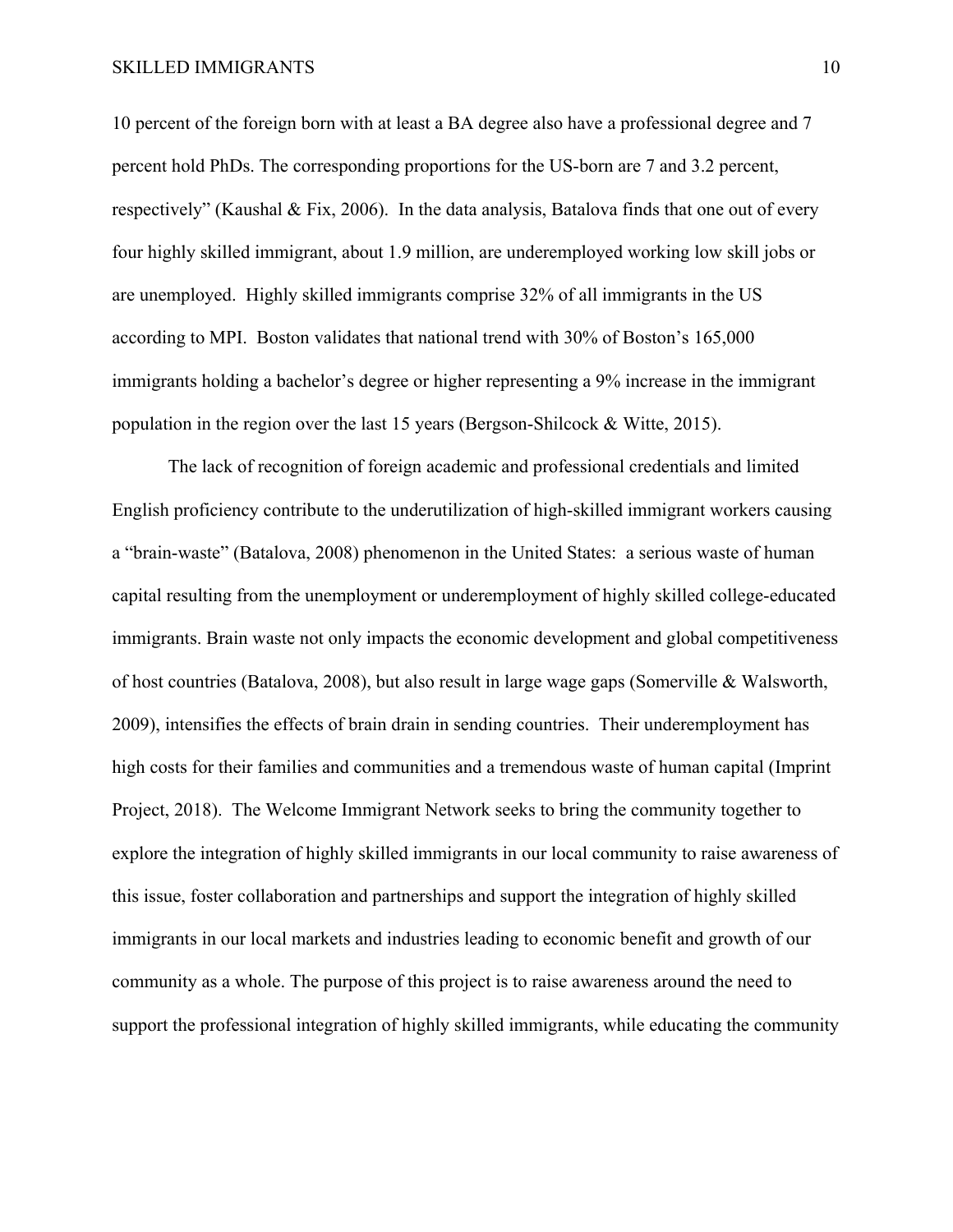at large around the challenges and contributions of highly skilled immigrants and provide attendees with the opportunity to take immediate action.

#### **Literature Review**

Immigration to the U.S. is characterized by four major waves of migration marked by

population peaks (see figure 1). According to the 2013 American Community Survey (as cited

in Zong & Batalova, 2015) the U.S. immigrant population represented 13 percent of the total

U.S. population at more than 41.3 million.

*Figure 1: Waves of Immigration (Image: Population Reference Bureau)* 



Data on the birth of U.S. population started to be collected in 1850, showing there were 22 million immigrants representing nearly 10 percent of the total population. The highest percentage in comparison to the total population occurred during the third wave of migration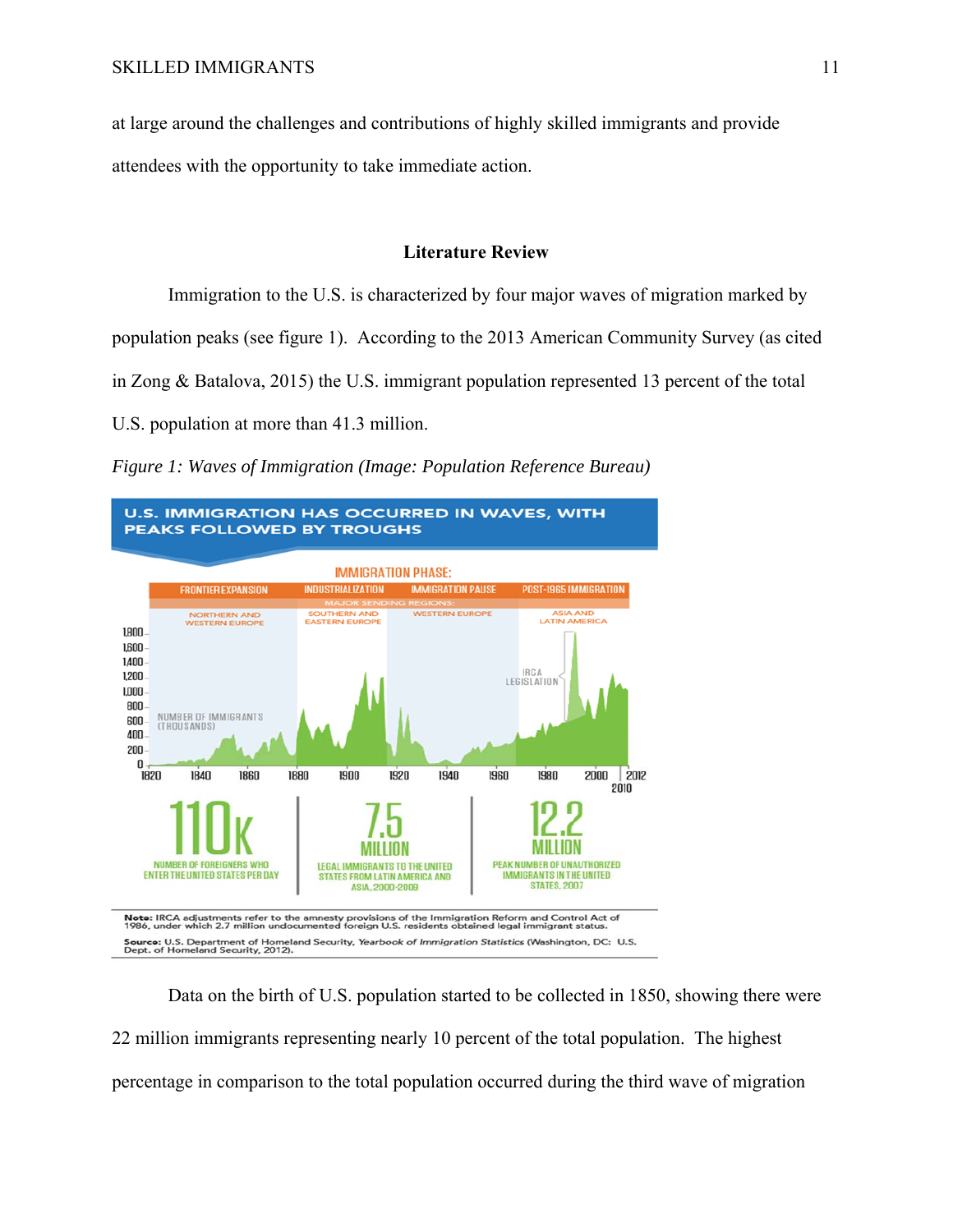during the industrialization period of 1860 and 1920, when immigrants reached 15 percent of the total U.S. population. In the subsequent years, immigration rates declined significantly due to restrictive immigration policies, the Great Depression, and World War II. Since 1970 we have seen an increase in migration bringing us to the present and fourth wave, led largely by immigrants from Latin America and Asia. It is noteworthy that this is the first large migration of individuals not of European origin, contributing to greater ethnic, racial and language diversity to American society. It is important to consider these factors when analyzing the challenges and successes of immigrant integration, given racial tensions and xenophobia throughout U.S. history.

#### **Migration and Acculturation**

Immigration and acculturation is one of the most impacting and important experiences in an individual's life, and it can potentially be a traumatic one. Stress resulting from immigration and acculturation is associated with isolation, marital problems, depression and substance abuse (Wong & Wong, 2006). For immigrant professionals, the inability to rejoin the workforce in their original fields after migration is a serious source of stress, both mentally and economically, diminishes self-esteem; and impacts their social standing within the family unit and their community. Psychoanalyst Salman Akhtar (2011) describes the stages of immigration as: departure, arrival, reception, acculturation, and the formation of a post-migration cultural identity (see figure 2). The departure stage is often characterized by a feeling of mourning and loss, as many aspects of an individual's life of material, symbolic and identity values are left behind. While the arrival stage can be characterized by excitement for a new beginning, individuals will often experience anxiety and fear for the unknown. Social and political attitudes towards immigrants in the receiving country will also impact an individual's ability and comfort level to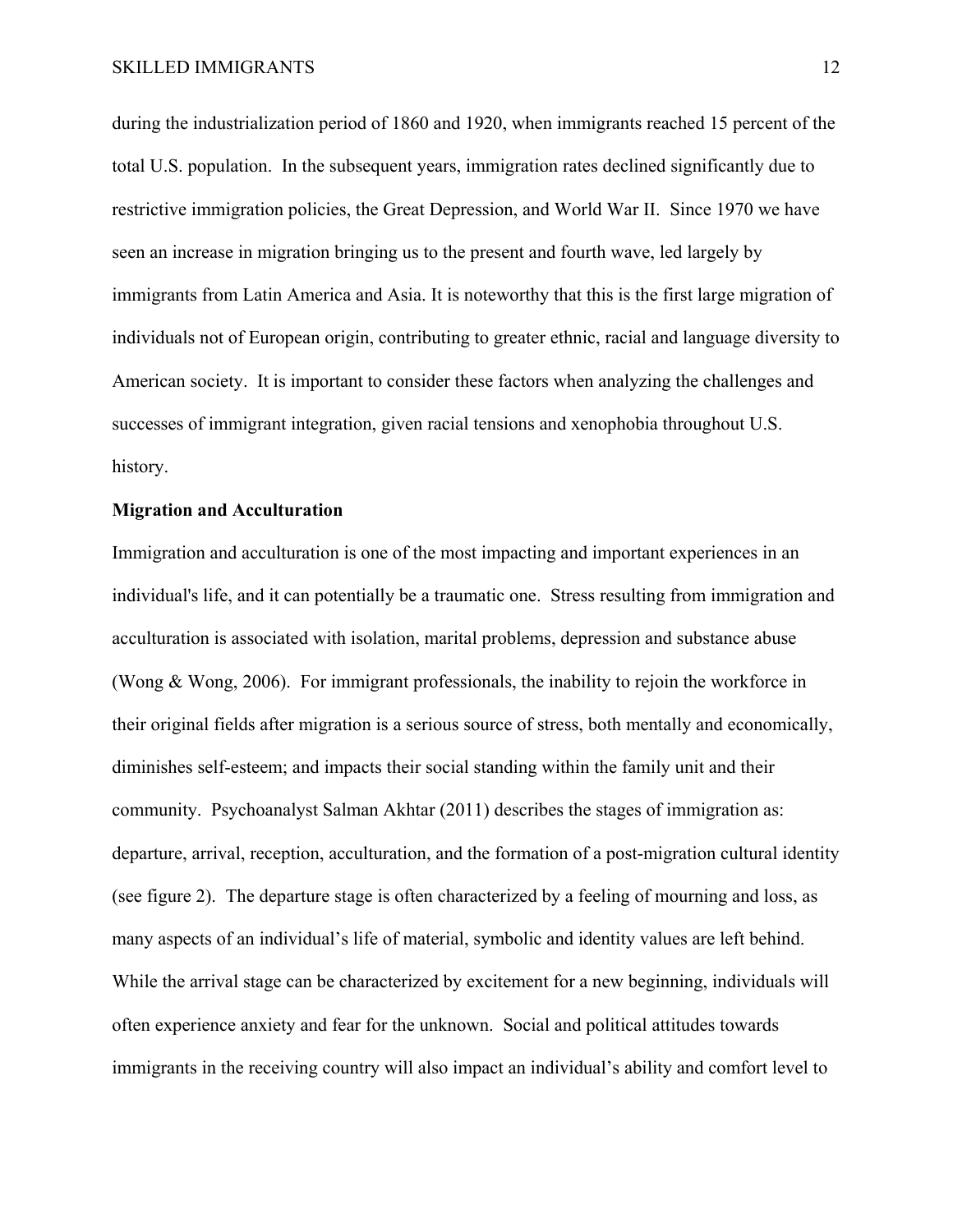participate in the host community; xenophobia and anti-immigrant sentiment can hinder the acculturation process and contribute to stress. In highly skilled immigrants, this can be experienced in the dismissal or inferior perception of international education and professional experience. Acculturation is the process of learning a second culture and how to navigate such; a process where migrants retain native aspects of their cultural identity while balancing those with cultural and societal norms of the host culture (Akhtar, 2011). This ability to navigate two or more cultural and societal structures adeptly is defined as achieving a successful post-migration cultural identity. The high unemployment and underemployment of immigrant professionals might result in individuals not ever feeling fulfilled or successful post migration.

*Figure 2: Stages of Immigration (Akhtar, 2011)* 



#### **Highly Skilled Immigrants in the United States**

 The United States has historically attracted diverse groups of people in search of better opportunities, and within those groups are some of the brightest. The contributions of highly skilled immigrants is increasingly being recognized by increasing study and research in the field; immigrants have brought with them innovation, Nobel prizes, entrepreneurship and startups like Ebay and Google. The US is a leader in the import of human capital striving to meet the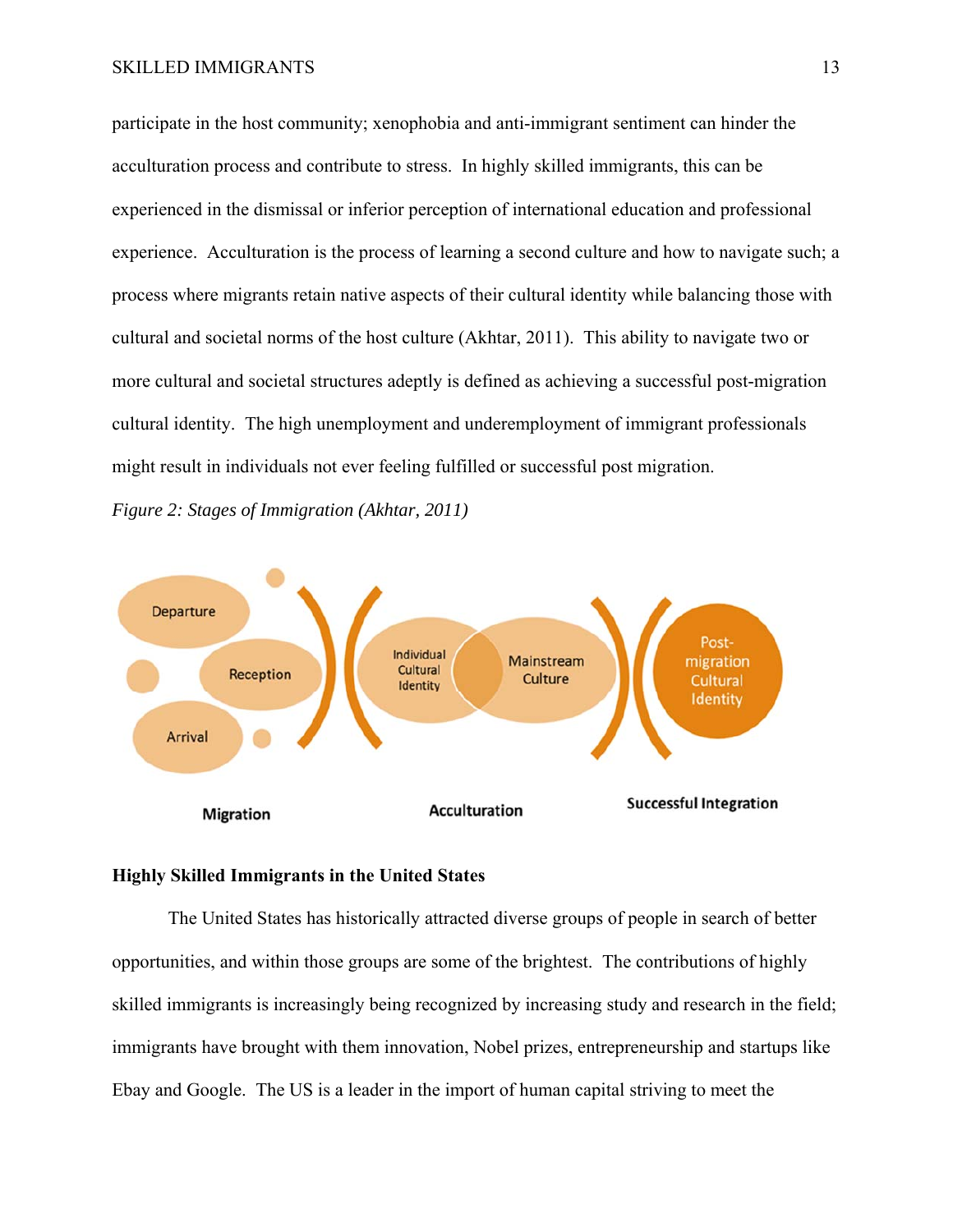demands in science and technology through "selective immigration policies that favor skilled workers" (Cervantes & Guellec, 2002). However, there are little paths for highly skilled immigrants to integrate into their professional fields after migrating to the US.

Highly Skilled Immigrants or professional immigrants, used interchangeably throughout this paper, is a term reserved for immigrants that have migrated to the United States with a bachelor's degree or higher; are unemployed or underemployed, that is working at jobs that do not utilize their prior education or skills. Highly skilled immigrants are a growing sector within the newly arrived immigrant population, making up almost one half of immigrants that entered the country between 2011 and 2015 in contrast with 33% that entered prior to the 2007-2009 recession (Batalova, Fix & Bachmeier, 2016).

 Ji and Batalova (2012) report that according to the 2011 U.S. Census American Community Survey (ACS), immigrants made up 16% of the college-educated persons numbered at 58.8 million. They further report that "one in six college-educated adults was born abroad" and the immigrant college educated population grew at a faster rate than their native counterparts in the last two decades. However, "college-educated immigrants are more likely to be unemployed than native born" and "more than 1.6 million...were underutilized in the U.S. labor market in 2011" (Ji & Batalova, 2012). On the other hand, immigrant professionals were more likely to have a doctorate or professional degree and were well represented in certain occupations; immigrant professionals represent 28% of physicians, 31% of computer programmers, and more than 47% of medical scientists. Furthermore, nearly 28% report to be of limited English proficiency and 8% to live below the poverty line. Women made up slightly more than half of the college educated population; while more than half of the total population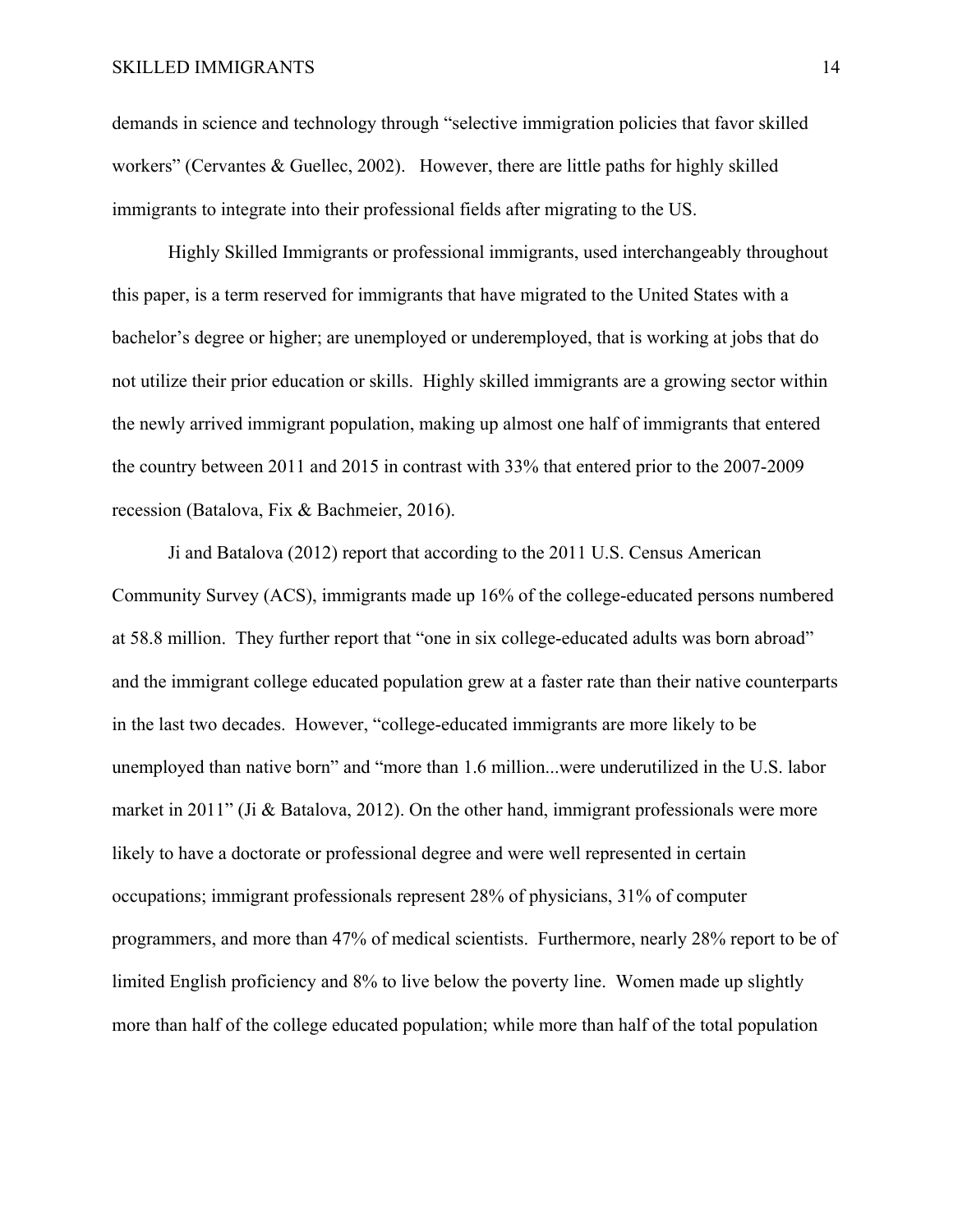was from Asia, with India, Philippines and China being the top three countries (Ji & Batalova, 2012).

#### **Barriers Faced by Highly Skilled Immigrants**

 One of the major barriers identified by all immigrants in acculturating and achieving success is limited English proficiency. Not only is this a direct barrier to employment, but also to access the avenues and resources that might support immigrants' success, such as foreign credit evaluation and accreditation. Lima et al. (as cited in Bergson-Shilcock & Witte, 2015) identify a medium proficiency in English required for the vast majority of jobs in the Boston region in accordance to the Boston Redevelopment Authority making a "clear connection between language skill requirements and salary". Enforcing the importance of English proficiency is the 8.8% unemployment rate of Massachusetts highly skilled workers with foreign degrees and limited English proficiency, reported highest in the state by Lima et al. (as cited in Bergson-Shilcock & Witte, 2015).

Another major barrier is the lack of awareness of the credit and evaluation process of foreign degrees or the lack of confidence or financial resources in navigating this pathway. Bergson-Shilcock and Witt (2015) define credit evaluation as "the process of assessing academic qualifications obtained in one country and determining their equivalents in another country". Additionally, immigrants with professions that require licensure need to navigate the highly fragmented U.S. systems, compared to more centralized departments abroad, whose regulations and education requirements vary by state and profession. Credential evaluation is a requirement to pursue licensure for currently licensed professions.

A popular attitude and narrative in the U.S. displays a sense of superiority while undermining the education, skills and experience obtained abroad. Beyond the community,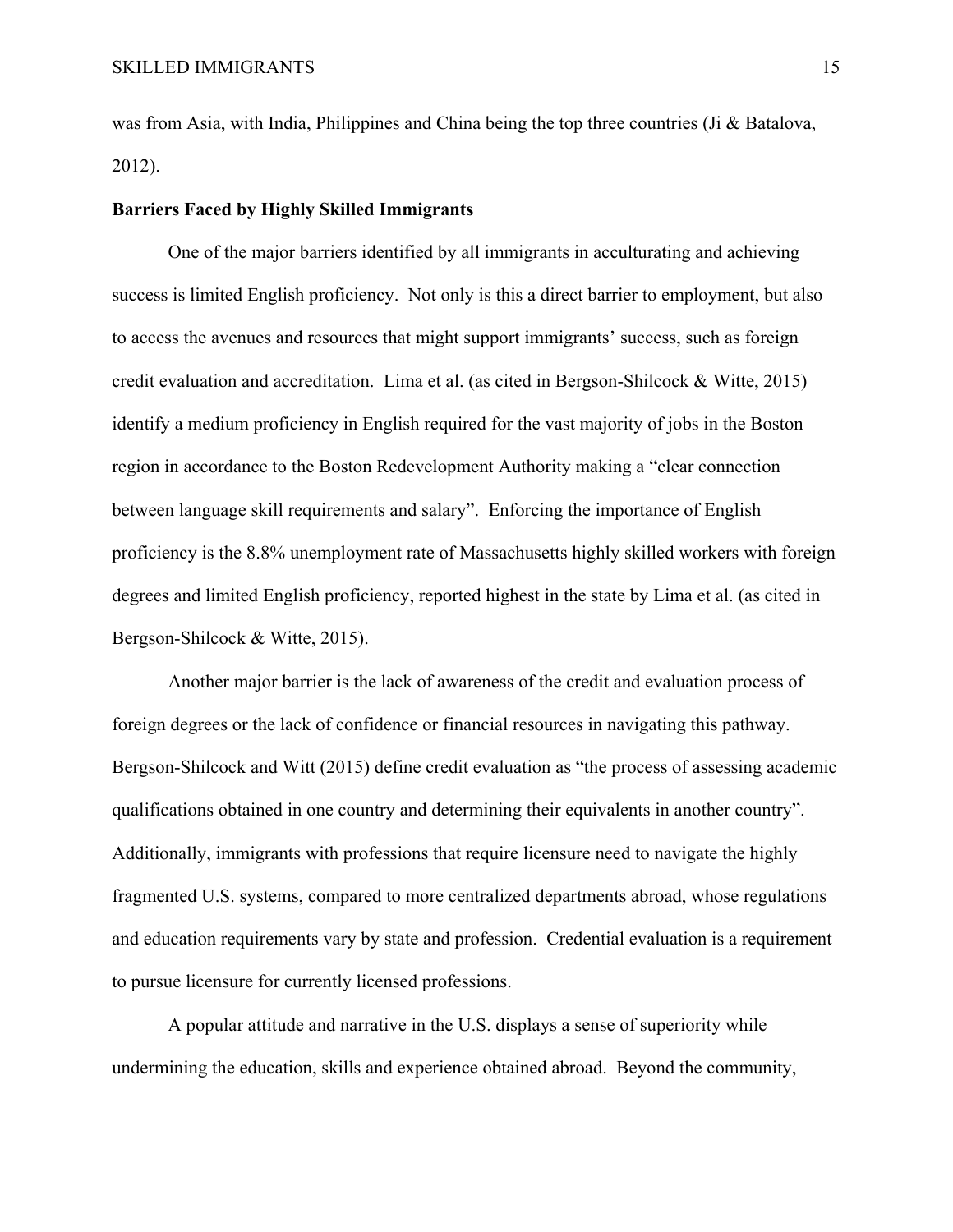employers often question and undermine the quality of education and expertise brought by highly skilled immigrants simply because "it is not made in the U.S." This attitude continues despite the U.S. ranking  $38<sup>th</sup>$  in Math and  $24<sup>th</sup>$  in science out of 71 countries, as reported from the 2015 Programme for International Student Assessment (PISA) by the PEW Research Center (Desilver, 2017). Kunz makes reference to a U.S study that "suggests that managers tend to think more highly of staff from Europe than of those from Asia (Friedman & Krackhardt, 1997, as cited in Kunz, 2003). There is also the ever-popular claim that immigrants are taking jobs from native born individuals. A report published by the partnership for a New American Economy and American Enterprise Institute found that immigrants, both highly skilled and less skilled, boost U.S. employment. The author, Zavodny (2011), found that:

"*An additional 100 immigrants with advanced degrees in STEM fields from either U.S. or foreign universities is associated with an additional eighty-six jobs among U.S. natives. An additional 100 immigrants with advanced degrees—regardless of field or where they obtained their degrees—is associated with an additional 44 jobs among U.S. natives."* 

Kunz (2003) reminds us that immigrant integration is a two-way street where "employers need to be aware and utilize the skills of immigrant employees" and that "warmth of welcome by the receiving society is critical to immigrant inclusion in the long run".

It is also common for recently arrived immigrants to join communities where there are members who share their cultural and ethnic background, as well as language. This safety social net is often referred to as ethnic enclaves. This helps diminish the feeling of isolation and the culture shock of relocating to a completely different and unfamiliar community and culture. This however, may impact and/or delay the recent arrival's participation and inclusion within the community at large. This will limit their network, social capital and even access to resources and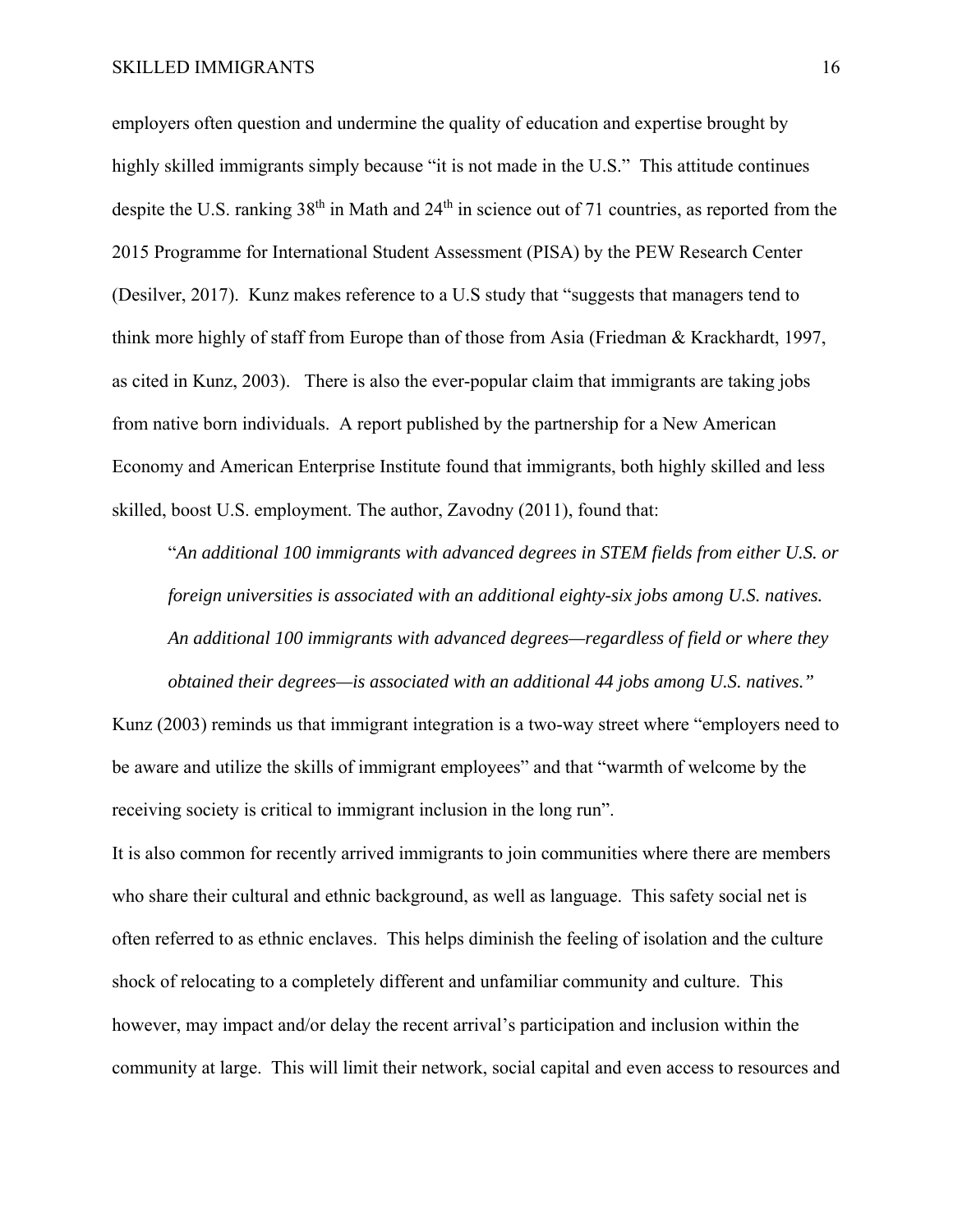information that could translate to opportunities. "Success in the labor market depends as much on one's human capital as it does on the social capital one is able to accumulate" (Kunz, 2003). Social capital promotes a civic community where citizens are on a horizontal plane based on "trust, reciprocity, cooperation and active participation" that gives them "the ability to come together as equals to achieve some common good" (Putnam, 2000). An immigrant's access to the larger network is limited and there is certainly not a horizontal relationship; exacerbated by discrimination and anti-immigrant sentiment that permeates human resource departments across communities and industries. But as Kunz (2003) points out, "…it is that bridging capital that enables immigrants to advance economically and socially".

#### **Brain Waste / Brain Drain**

 Brain waste refers to the phenomenon of the unemployment or the underutilization of highly skilled immigrants in low skill jobs despite their qualifications. Batalova and Fix (2008) suggest this results in national economic losses as well as harm to the wellbeing of highly skilled immigrants and their family. It is estimated that this results in \$39.4 billion in forgone earnings annually; and \$10.2 billion in forgone federal, state and local taxes annually (Batalova, Fix & Bachmeier, 2016). This also compromises the U.S as global competitor for much needed talent, as Canada and the European Union become increasingly attractive for highly skilled immigrants. On the flip side, brain drain in the U.S. signifies brain waste in the sending countries, who lose on the social, political and economic benefits as well as the educational investment in the professional immigrant upon departure. Goldring states (as cited in Batalova & Fix, 2008, p. 7) that "migrant's potential contributions might include building the home country's social and political institutions and expanding its knowledge base". Aside from losing human capital, the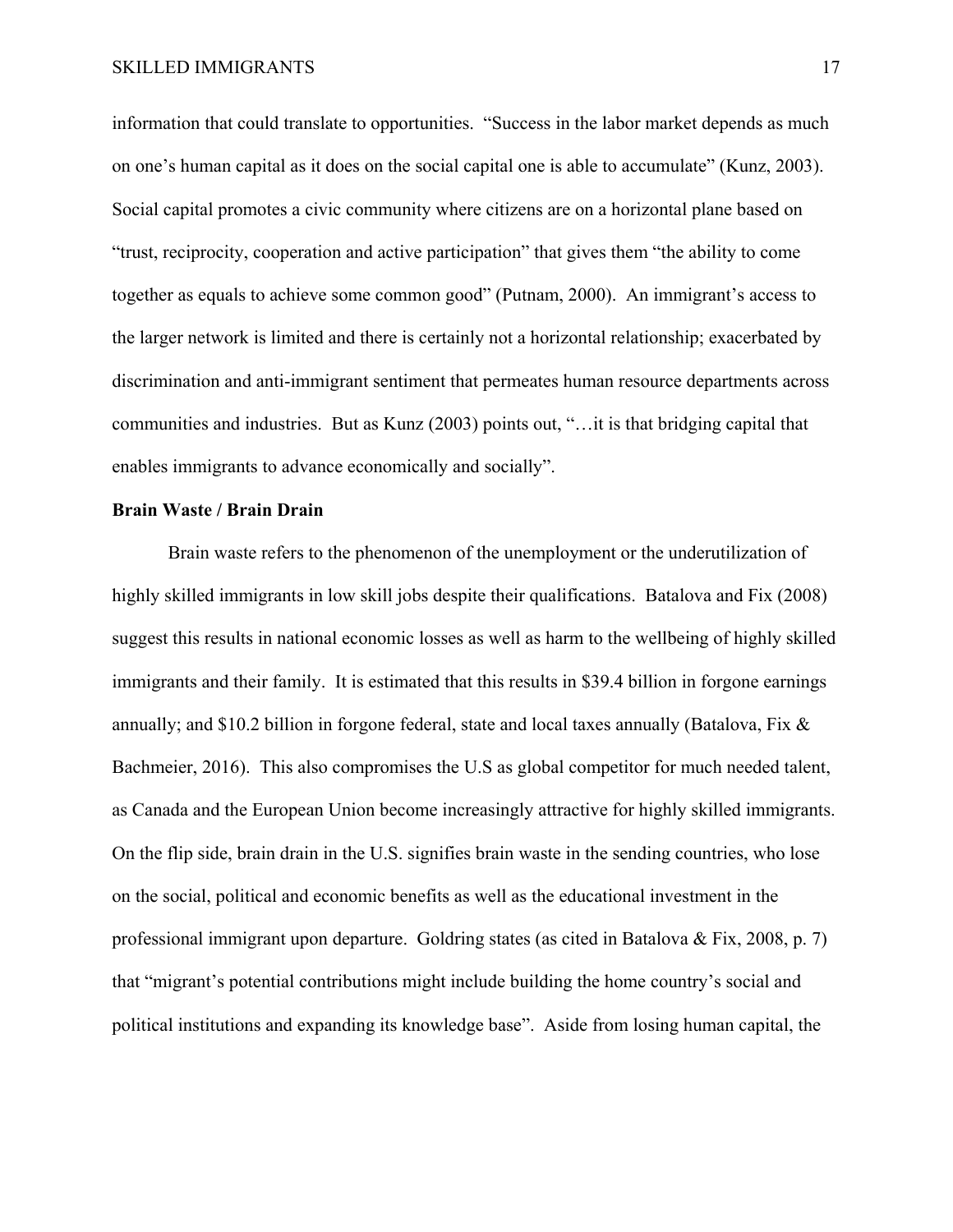sending country losses on the potential remittance and exchange of knowledge and information that results from a successfully integrated immigrant leading to brain waste.

#### **Contributions of Highly Skilled Immigrants to U.S. Workforce**

 Highly skilled immigrants contribute greatly with diversity in education, skills, experiences and innovation. From an economic standpoint, Kaushal and Fix (2006) claims that "the addition of skills.... raise labor productivity and create jobs for natives". The Partnership for a New American Economy (as cited in Imprint Project, 2018) reports that for each 100 highly skilled immigrants employed in STEM is related to 44 new jobs for other workers. Highly skilled foreign workers are key to U.S leadership in global technology; here more than 50 percent of US Nobel laureates in science were foreign born and 37 percent received an international education. Immigrants are also more likely to be entrepreneurial; for instance, 29 percent of technology firms started in Silicon Valley between "1995 and 1998 were run by immigrants accounting for \$19.5 billion in sales and 72,839 jobs" (Kaushal & Fix, 2006). Furthermore, Kaushal and Fix (2006) report that "after adjusting for differences due to age and education, high-skilled immigrants have slightly lower employment rates and earnings than natives. As their length of stay in the U.S. increases their employment and economic potential rises. Imprint Project (2018) reports that highly skilled immigrants "paid an average of \$22,500 in taxes while using less than \$2,300 in benefits for government programs in 2009".

#### **Making the Case for Potential Solutions**

 World Education Services (WES), Imprint Project, and the Institute of Immigration Research at George Mason University gathered Metro Boston specific data on the success of college-educated immigrants. About 18 percent of the population in the metro area of Boston is foreign born "driving population growth" in the commonwealth; furthermore, Bergson-Shilcock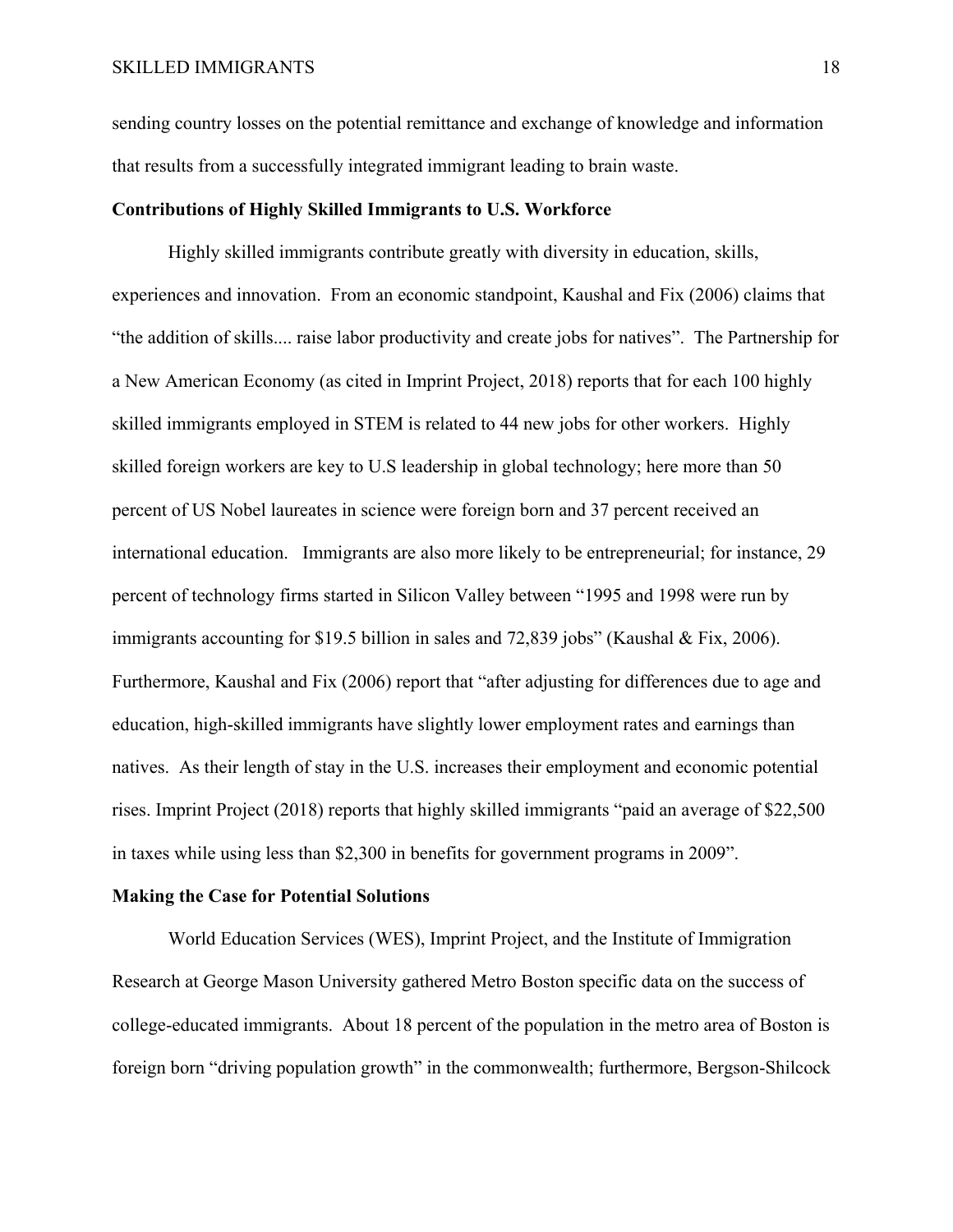and Witte (2015) found that if it hadn't been for immigrants the state's population would have decreased by more than two percent between 2000 and 2010. This study surveyed 1,012 collegeeducated immigrants from Boston metro area; 436 participated via on online survey and 576 via audio-survey. The study used three dimensions to measure success among these identified college educated immigrants, identified as earning, skills, and professional success. Earning success for participants in this survey was defined as being gainfully employed at the time of the study with earnings of at least \$50,000 per year; in addition to being employed in a job where they were making "some use" of their higher education and skills. Professional success was defined as having both, earning and skills success, as well as being employed in a managerial or professional occupation.

The study reinforced the importance of acquiring language proficiency, pursuing further professional development, and expanding their social capital as key characteristics leading to the professional success of highly skilled immigrants. Over half of respondents who achieved professional success as defined in this study self-report to speak English very well, to have pursued additional higher education in the U.S and to have applied for credential evaluation. The study also supports the need and benefit of having a strong support system, such as family and friends. The length of time the immigrant is living in the country can also be an indication of acculturation, as well as other engagement like being registered to vote (Bergson-Shilcock & Witte, 2015).

Based on the results of the aforementioned study, a number of recommendations have been documented to support the advocacy and development of local program for the professional integration of highly skilled immigrants. Supporting English language acquisition is vital to increase the likelihood of successful integration. As Bergson and Witte state in the study Steps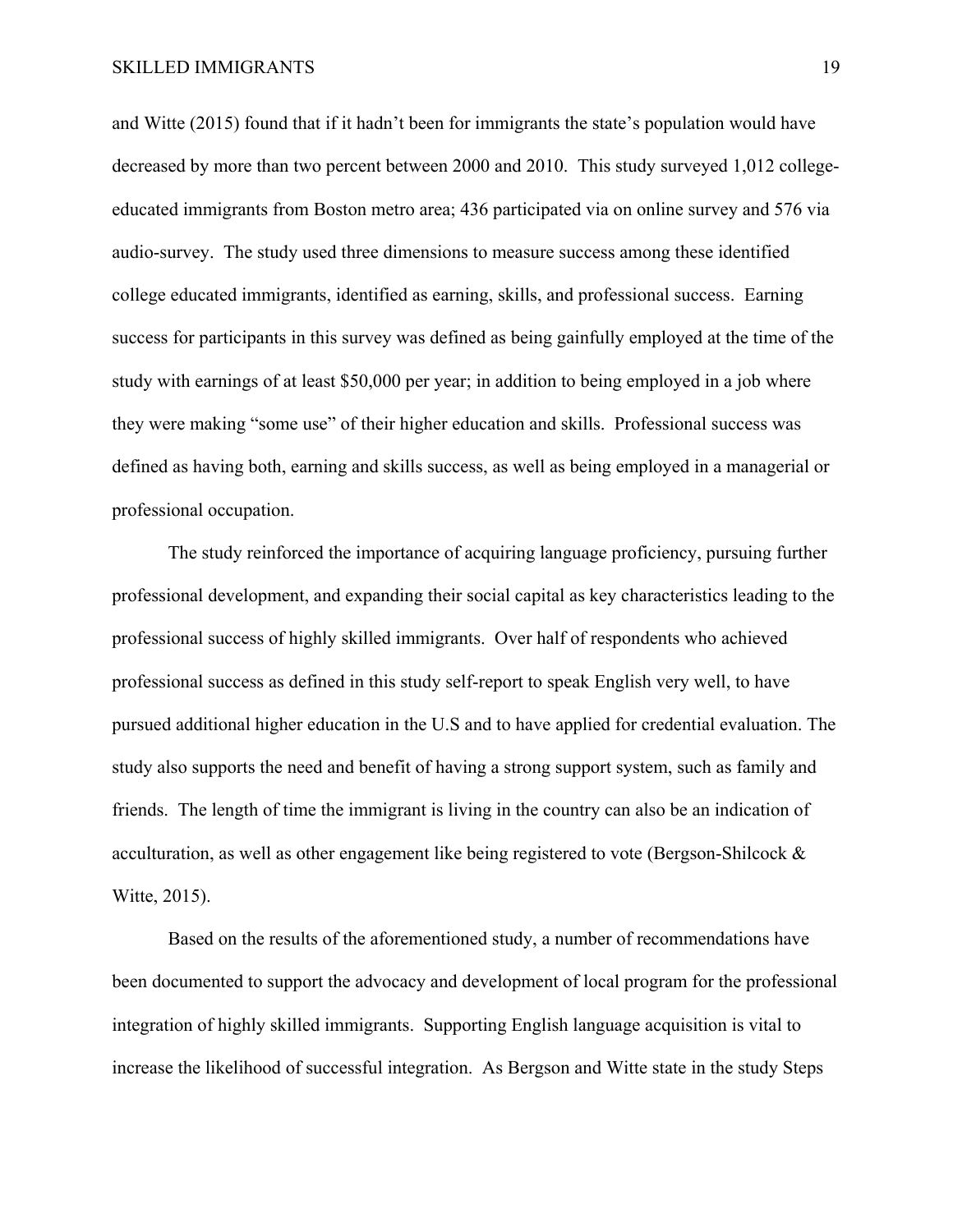to Success "...investing in English language training is likely the single most powerful step an individual can take toward his or her future employability" (2015, p. 33). This study found a direct connection between English proficiency and economic success attained by highly skilled immigrants. In addition to language, highly skilled immigrants need to be supported and guided in building or rebuilding their social network. In US society, social capital is one of the most valuable social currency and one of the biggest barriers for newcomers in obtaining employment. Part of the acculturation process is learning social norms and rules for interaction and all immigrants need guidance not only in expanding their network, but also need orientation around social norms. As Kunz (2003) states, "success in the labor market depends as much on one's human capital as it does on the social capital one is able to accumulate". Mentoring, job shadowing opportunity, meet and greets with local professionals can help individuals grow their network in a supportive environment.

In order to overcome U.S. employers' favoritism for American training and experience, immigrant professionals could benefit from exploring professional development opportunities that will enhance their international education. This could include training programs, certificate programs, internships, job shadowing and volunteer experience. Additionally, career pathways could serve as a stepping stone for some immigrant professionals, particularly those that need to pursue re-licensure and require a number of practicum hours in the field. This option could also serve as an income generating medium while en route to a complete reintegration of their original profession.

A comprehensive orientation and educational approach where service providers, educators, policy makers and funders work collaboratively to explore viable options and avenues for highly skilled immigrants could prevent unnecessary loss of time and significant amount of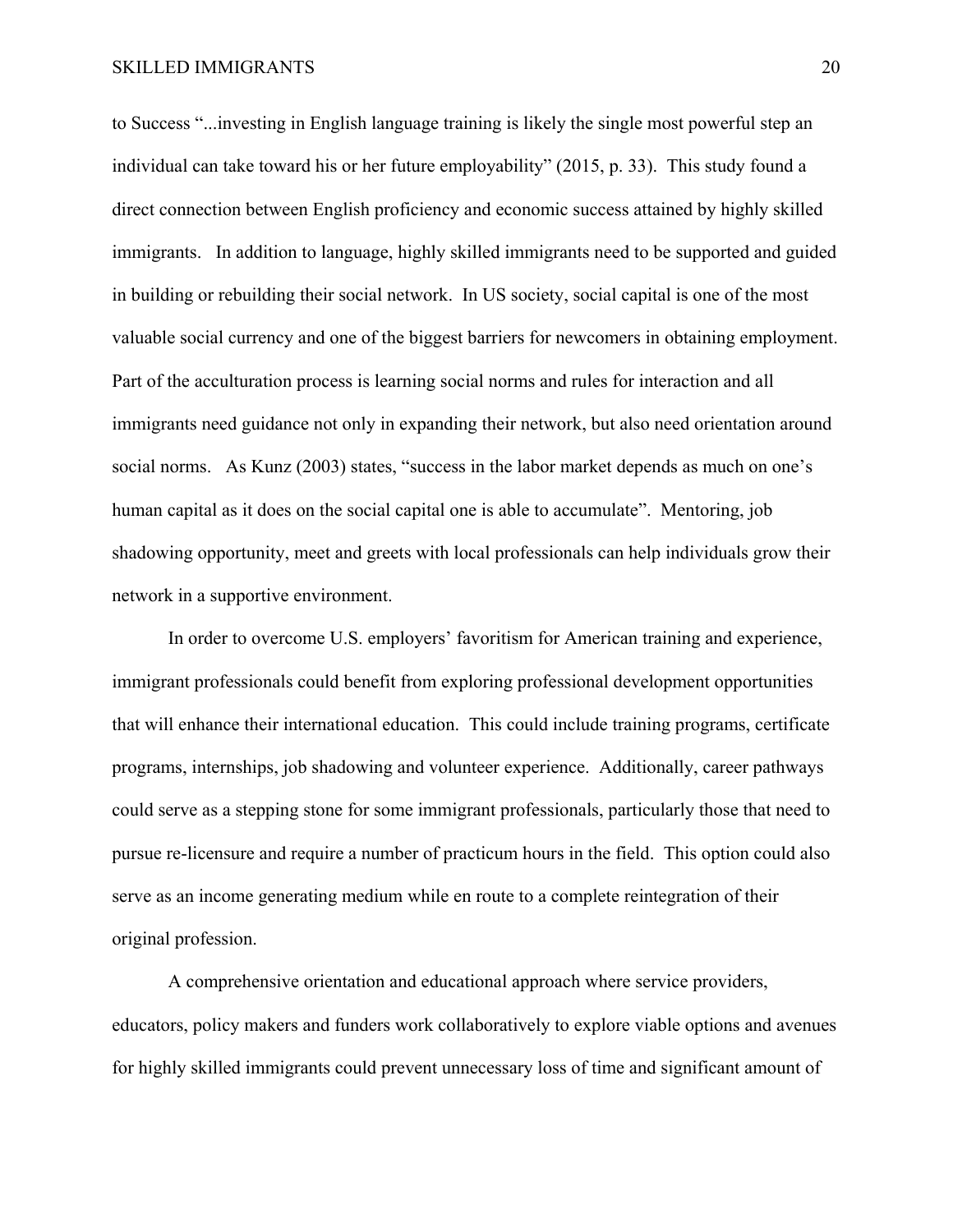#### SKILLED IMMIGRANTS 21

money. Funders can support programs and approaches that are thoughtful and intentional in designing programming that support immigrant professionals. Additional funding is also needed to support the continued education for professionals that graduate the standard three level state funded community adult education programs; but don't quite yet have the proficiency for advanced employment nor higher education instruction. Similarly, policymakers and legislator could advocate for and allocate the funding necessary for program to be fully functional and make significant impact. This will support the necessary infrastructure and resources are in place to provide appropriate programming and services. It will also be valuable in gathering appropriate data to inform of the need, program design and success of implemented measures. It truly takes a coordinated approach between service providers, funders, policy makers, and researchers to create the support system that will lead to the effective integration of professional immigrants and their economic success.

 Informed by this research, The Welcome Immigrant Network (WIN) is a startup initiative in the North Shore that focuses on supporting the inclusion and integration of highly skilled immigrants by providing orientation, advocacy and support. The vision is that recently arrived immigrants will be better able to actively participate in American civic and economic life sooner upon arrival while being able to maintain dignity, seek opportunity and find security in their lives. WIN's main initiative, The International Professional Network, will connect highly skilled immigrants with a mentor in their field, provide scholarship awards to overcome financial barriers to the evaluation and accreditation process; while educating the whole community (including employers) of the benefits of immigration and inclusivity.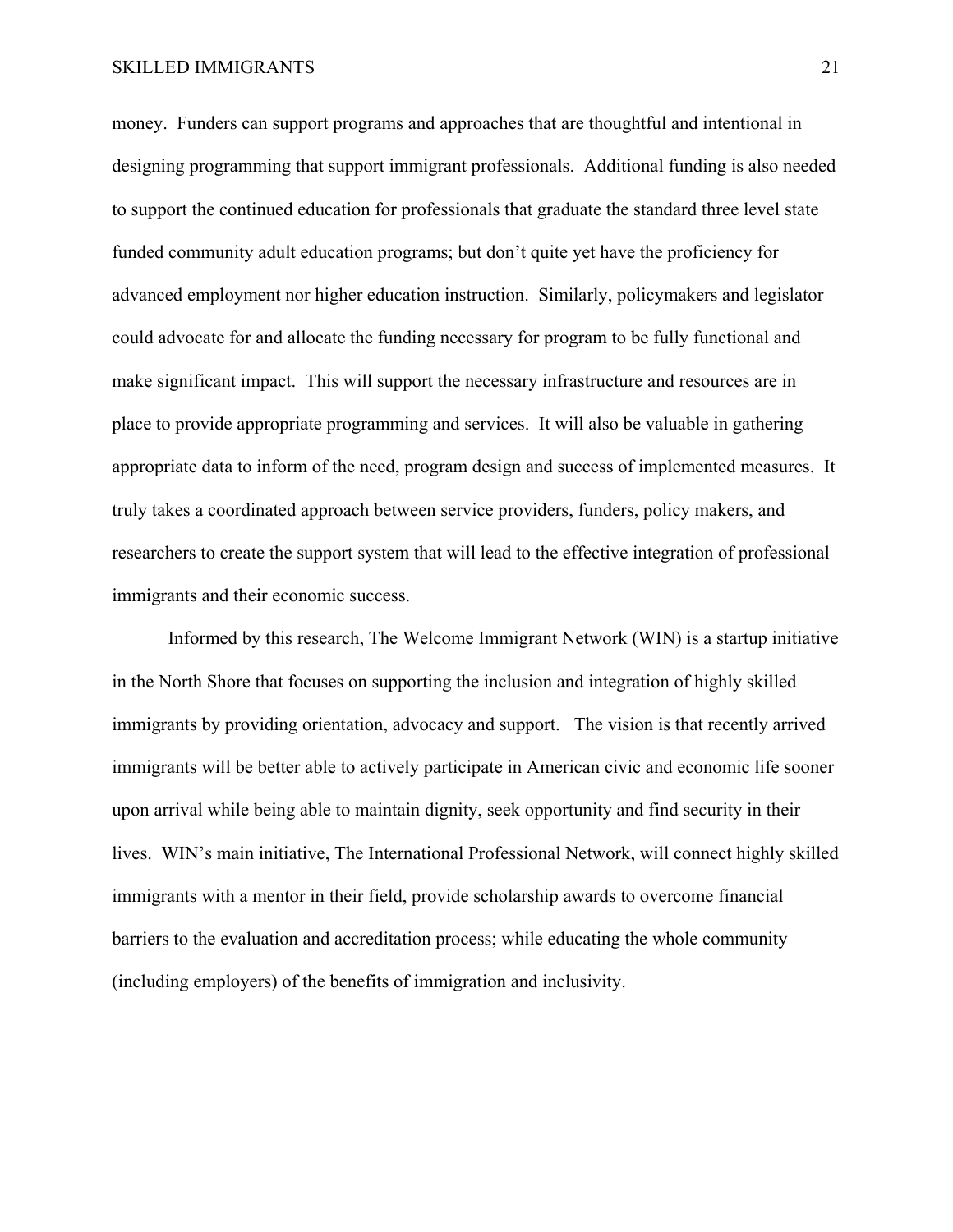#### **Project Plan**

 The Project will help validate and bring awareness of the need of support for highly skilled immigrants in the North Shore. A multilingual survey will be implemented to measure education, compare pre and post migration employment of highly skilled immigrants in the local community. The local survey results will then be presented along with an explanation of the issue with the goal of rallying support for professional integration efforts.

#### *Situation Statement*

The Supporting Highly Skilled Immigrants workshop will bring together different community members that include service providers, employers, immigrant community and community leaders to increase awareness around the effects of the underemployment of highly skilled immigrants, understand the benefits of integration pathways, and provide an opportunity to act and support the professional inclusion of highly skilled immigrants in the community.

#### *Define Your Goals*

- Bring awareness to the brain waste/drain effect due to the unemployment/underemployment of highly skilled immigrants.
- Highlight a local need through implementation of survey
- Promote the benefit of the integration of highly skilled immigrants.
- Provide the opportunity to contribute, participate and support local integration efforts of highly skilled immigrants
- Promote partnership and collaboration

#### *Target Audience and Stakeholders*

The target audience for this workshop will be a diverse group of people representing different sectors of the community. The people of influence, a primary target, include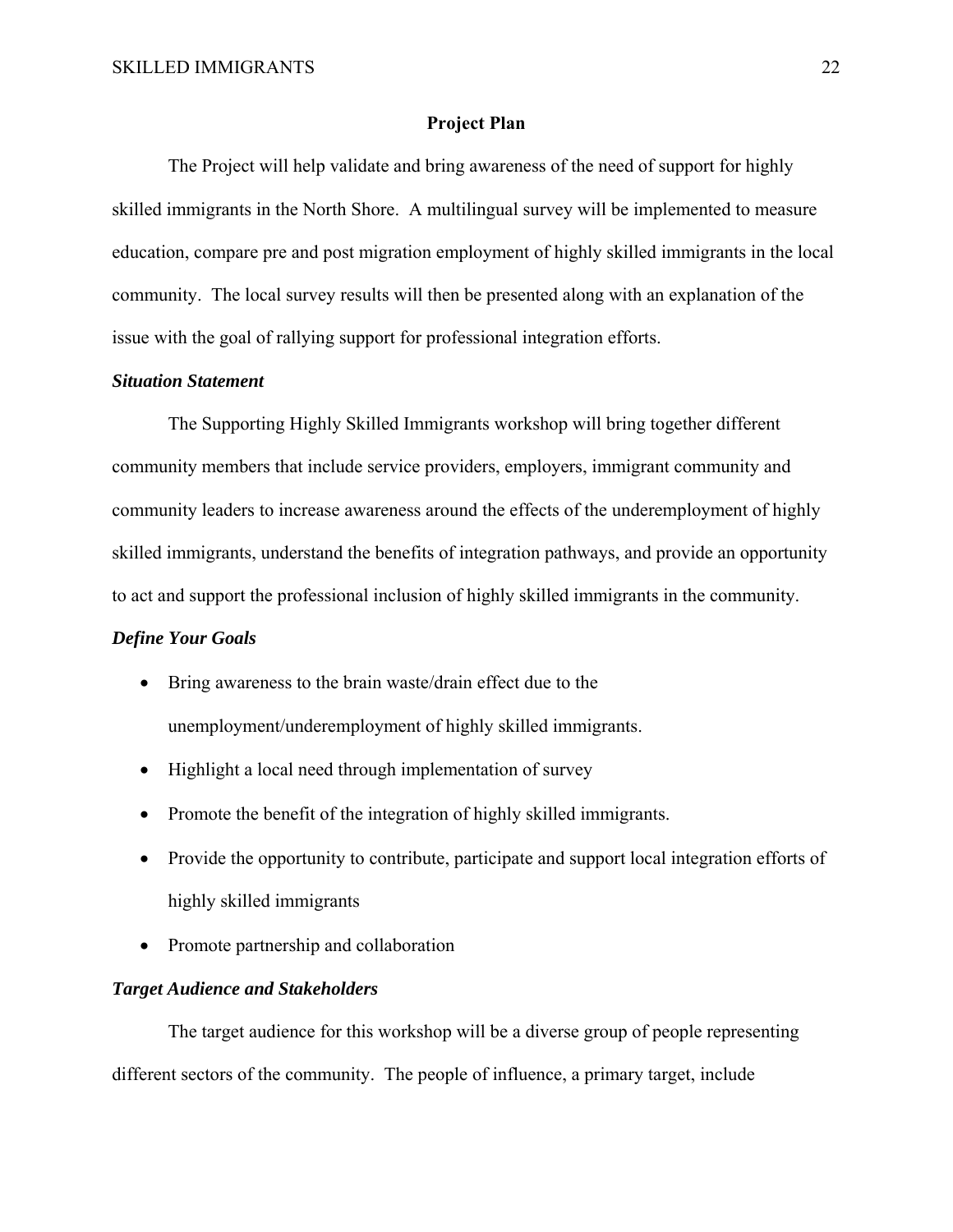community leaders, service providers and educators. This will be the people that will likely have some knowledge of the issue as well as direct avenue of communication and influence on those most impacted: highly skilled immigrants. These include public library personnel, ESOL and Adult Education program instructors, as well as the local community development and CAP agencies. Community leaders include formal groups like the Latino Leadership Coalition and Neighborhood Association; and more informal community organizers and faith-based leaders. Another layer of influential target is elected officials, who can advocate and support future and potential legislative changes and initiatives.

 The information consumers are the two groups that this project is trying to bring together: members of the immigrant community and local employers. Our primary consumer group are members of the immigrant community who fit the definition of a highly skilled immigrant and are interested in learning of pathways and resources to reintegrate into their former profession. The workshop will provide information of the current options and resources available to assist the professional journey of highly skilled immigrants, as well as newer efforts. Within this group of information consumers are also employers, who will benefit from learning about this underutilized human capital in their own backyards. Another important player is career services, as they are often a first point to contact for those seeking employment. Career services will be a key messenger and support system in directing and helping a highly skilled immigrant plan a career pathway that will allow them to navigate the U.S. employment search process while validating foreign educational credentials and professional experience.

#### *Crafting a Clear Message*

The stories we hear about doctors driving taxis and attorneys washing dishes is not a myth. Highly Skilled immigrants are individuals who migrate with at least a bachelor's degree or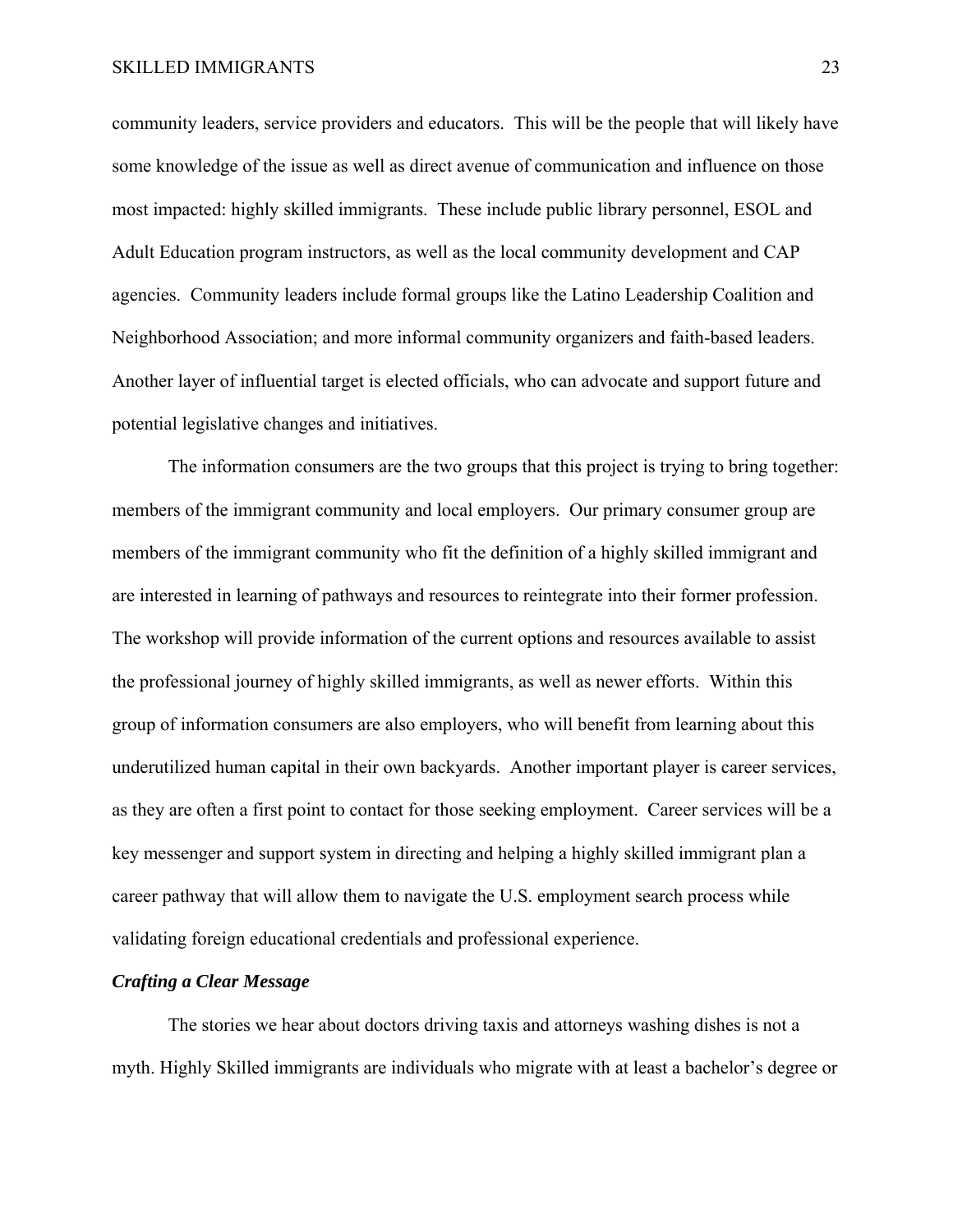higher; often experiencing great barriers to integrate into their former professions post-migration. Join us for an educational & networking event to learn of the benefits of supporting the integration of our highly skilled immigrants and hear stories of community members at different points in their journey.

 The Migration Policy Institute reports that about 1/3 of all immigrants in the U.S. have a bachelor's degree or higher, of which 22 percent are underemployed contributing to a brain drain/ brain waste phenomenon that negatively impacts the U.S and the native countries. Furthermore, the American Enterprise Institute for Public Policy Research and the Partnership for a New American Economy research shows that the integration of highly skilled immigrants, as well as less skilled immigrants, is a boost to U.S. employment. The community at large will benefit from a coordinated effort to support the social, professional and economic health of its disadvantaged members directly contributing to the overall health of the whole community.

#### *Incentives for Engagement*

#### Stakeholder: Highly Skilled Immigrant

Incentive: Direct information, support, and access to resources to support them to make well informed decisions to reintegrate into their former professions and achieve economic independence.

Stakeholder: Service Providers/ Educators/ Community Leaders

Incentive: Increased awareness of issue and resources, opportunity for collaboration in current integration efforts.

#### Stakeholder: Employers

Incentive: Increased awareness of the issue, access to greater diverse workforce, gains in public image.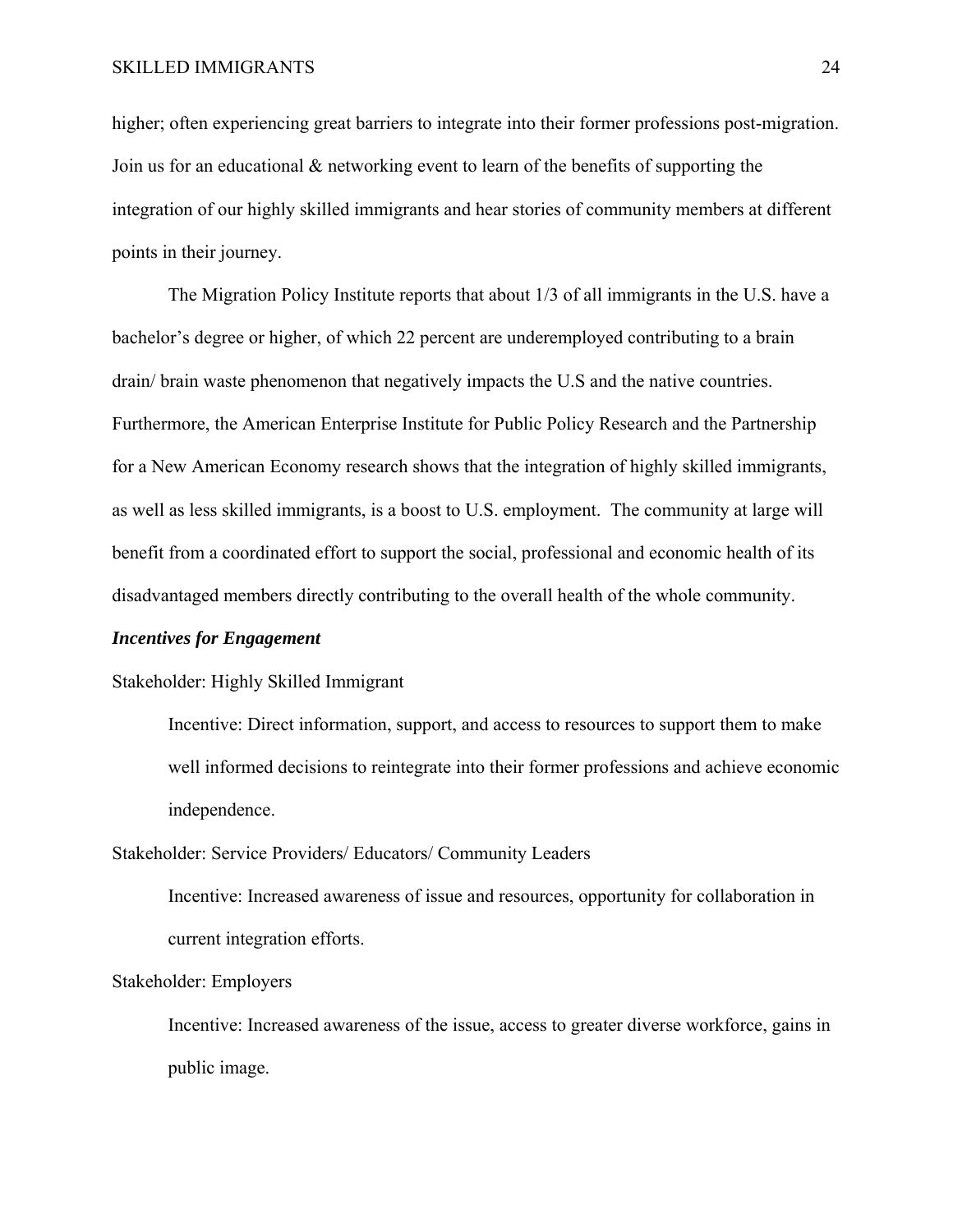# Stakeholder: General Public

Incentive: Increased awareness and education to the issue, opportunity to support current efforts.

### *Identify Outreach Methods*

A diverse set promotional outreach tools were used such as social media, emails, as well as targeted invitation to key stakeholders identified above.

- Create Facebook event for promotion and easily share to Facebook pages and groups, invite 'friends'; use Facebook promotional tools and paid sponsor ads.
- Create flyer/invite for email blast to different list serve
- In person announcement and invites through coalition and group meetings
- Visit the local Spanish language radio station and local access TV program for promotion

| <b>Responsibilities Chart</b> |  |  |
|-------------------------------|--|--|
|-------------------------------|--|--|

| <b>NAME</b>      | <b>ORGANIZATION</b>   | <b>RESPONSIBILITIES</b> | <b>CONTACT</b>        |
|------------------|-----------------------|-------------------------|-----------------------|
|                  | OR AFFILIATION        |                         | <b>INFORMATION</b>    |
| Elsabel Rincon   | <b>WIN Founder</b>    | Program content,        | rincone@merrimack.edu |
|                  |                       | presenter/facilitator,  |                       |
|                  |                       | outreach                |                       |
| Sonibel Gonzalez | <b>Founding Board</b> | Outreach, sign in,      | Wsgonzalezr@gmail.com |
|                  | Member                | activity coordinator    |                       |
|                  |                       | registration, set up    |                       |
| Any Lina         | Volunteer             | Spanish interpreter     |                       |
| Gonzalez         |                       |                         |                       |
| Paula Gomez-     | <b>Board Member</b>   | Disseminating $&$       | stordyp@merrimack.edu |
| Stordy           |                       | collecting evaluations  |                       |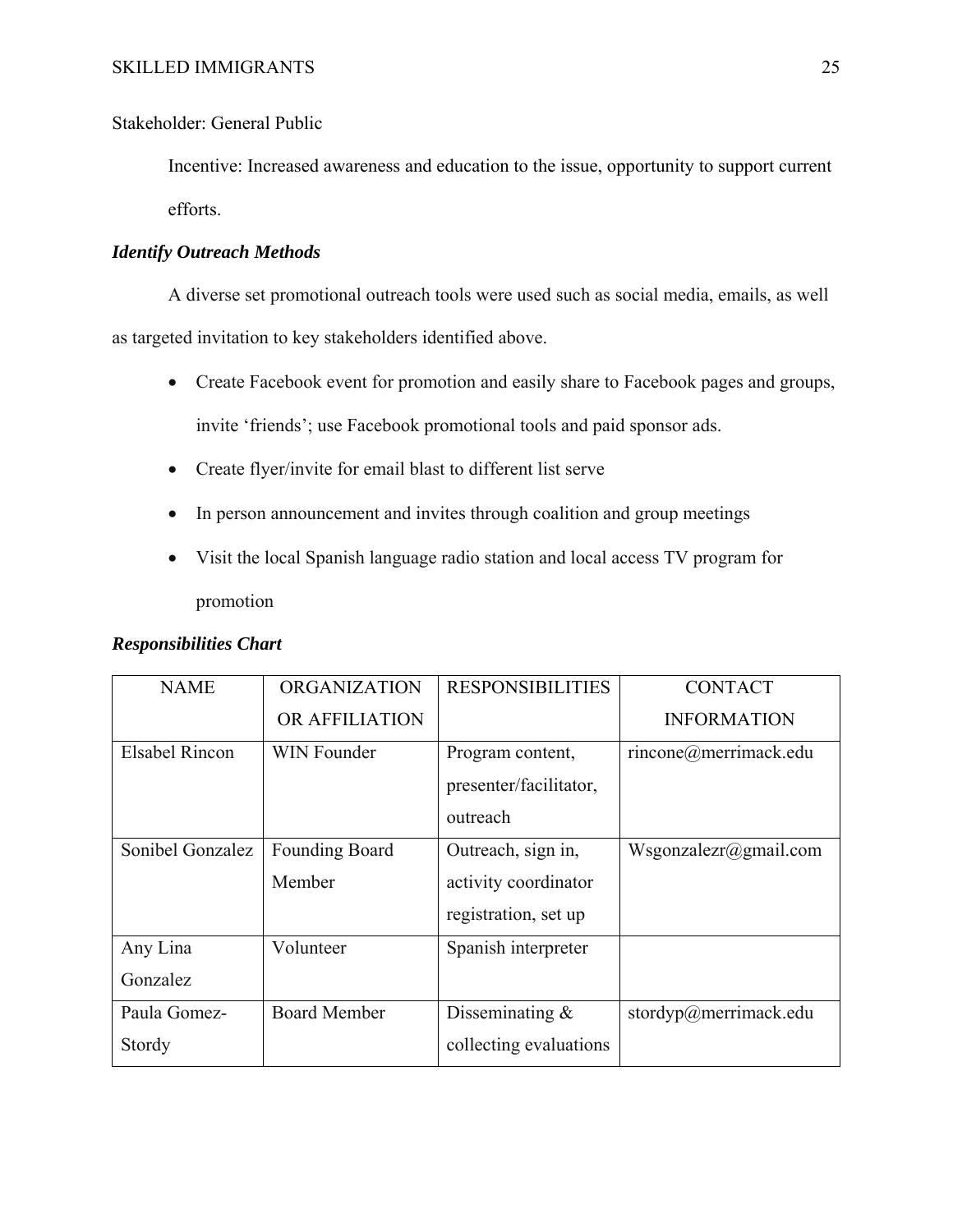| Javier Rincon      | <b>Board Member</b> | Flyer design /     | Jdrincon421@hotmail.com |
|--------------------|---------------------|--------------------|-------------------------|
|                    |                     | Facebook event /   |                         |
|                    |                     | outreach           |                         |
| Lauriere Courtois  | Volunteer           | Room / food set up |                         |
| <b>Omar Longus</b> | Volunteer           | Set up of          | Omar.longus@gmail.com   |
|                    |                     | technological      |                         |
|                    |                     | equipment, laptop, |                         |
|                    |                     | projector.         |                         |

#### *Tools/Measure to Assess Progress*

 A pre-event survey will be conducted via Google Docs and in paper to validate the presence of unemployed/underemployed highly skilled immigrants in the local community and confirm the relevance of the issue at a local level. The number of attendees, as well as contact information, will be measured via event RSVP and event sign in sheet. Onsite paper evaluation forms will be developed to assess overall event, speakers, and content. Paper response forms will be distributed to measure individuals interest to support local effort providing different options: volunteer, serve as a mentor, support institutional advancement.

#### *Implementation Timeline*

| January 2018  | Assemble committee, start recruiting event speakers. |
|---------------|------------------------------------------------------|
| February 2018 | Confirm panelist                                     |
|               | Confirm Interpreters                                 |
|               | Confirm location                                     |
|               | Create Outreach Calendar                             |
| March 2018    | Finalize Flyers/Invite                               |
|               | Send out communication/email blast                   |
|               | Finalize presentation content                        |
| April 2018    | Food                                                 |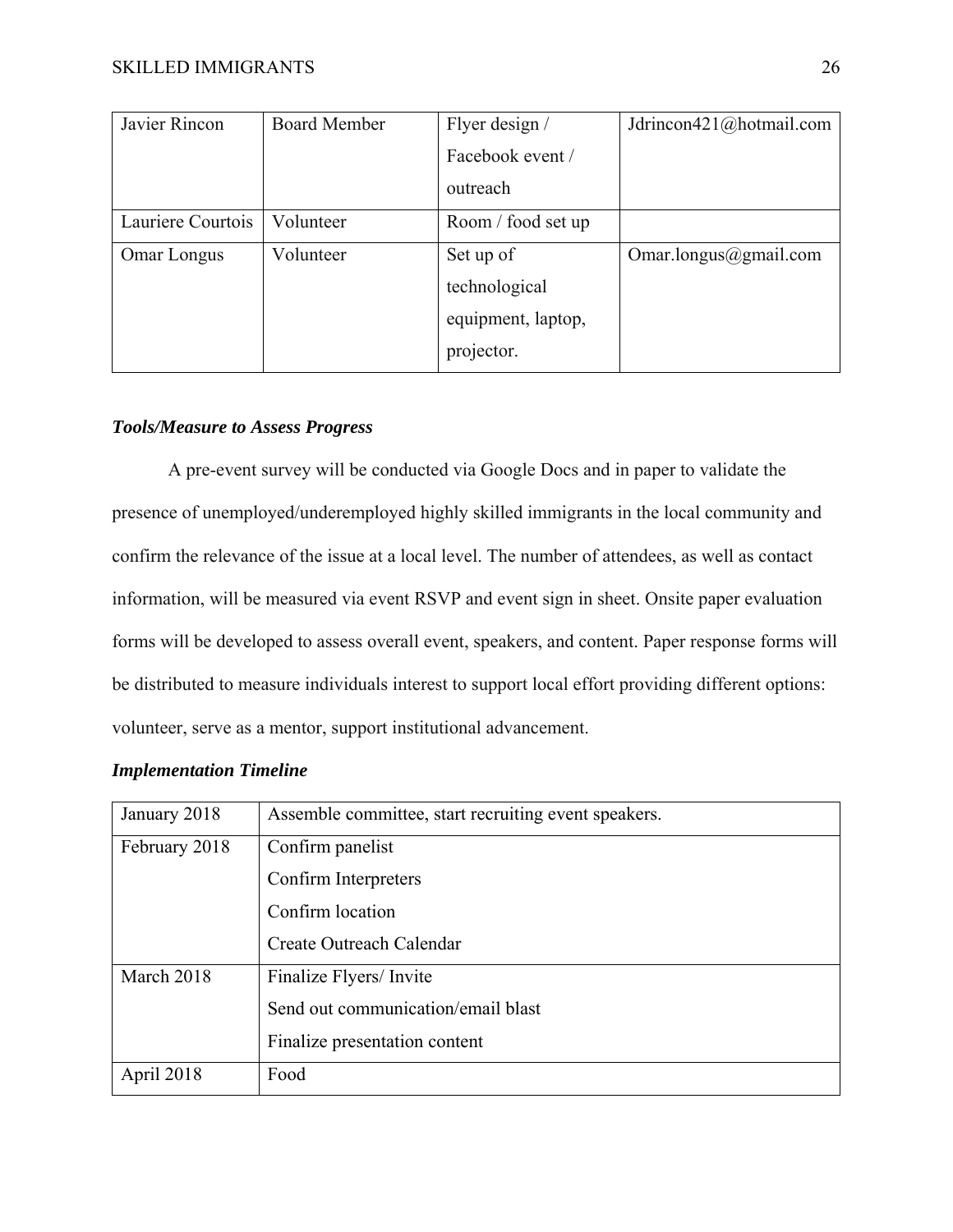|          | Secure equipment                                                      |
|----------|-----------------------------------------------------------------------|
|          | Last outreach efforts                                                 |
|          | Collect presentation materials                                        |
|          | Hold event on $4/17,2018$                                             |
| May 2018 | Assess and analyze event data, send thank you notes to speakers, send |
|          | follow up email to event attendees.                                   |

 Ideally this event will be held at a local and accessible community setting, such as a community room. The workshop will have a short presentation, followed by a panel, and a question and answer period. Immigrant professionals will have the opportunity to access the WES preliminary credit evaluation site with the help of volunteers for unofficial foreign degree evaluations. Employers and area professionals will have the opportunity to fill out appropriate contact cards to explore mentorship and internship opportunities to be coordinated by the startup WIN. Simultaneous translation will be provided in Spanish and Portuguese, (with estimated cost of \$80) if can't secure volunteer, with equipment borrowed from the city of Salem at no cost. Light refreshments, such as coffee and cookies will be provided. The event will likely be held in the evening, 6-8pm, to accommodate folks who work a traditional schedule.

 Reports and infographic will be developed and disseminated during the event to highlight key findings and recommendation of this project. I will also access resources and materials already developed by two key national organizations: World Education Services (WES) and Imprint Project.

 The workshop will last approximately 2 hours, with time for networking and refreshments allotted at the beginning of the event. The main presenter will share the agenda as well as a brief presentation on different aspects of professional immigrant integration that includes key concepts, data, statistics to support the need for attention on this topic for the first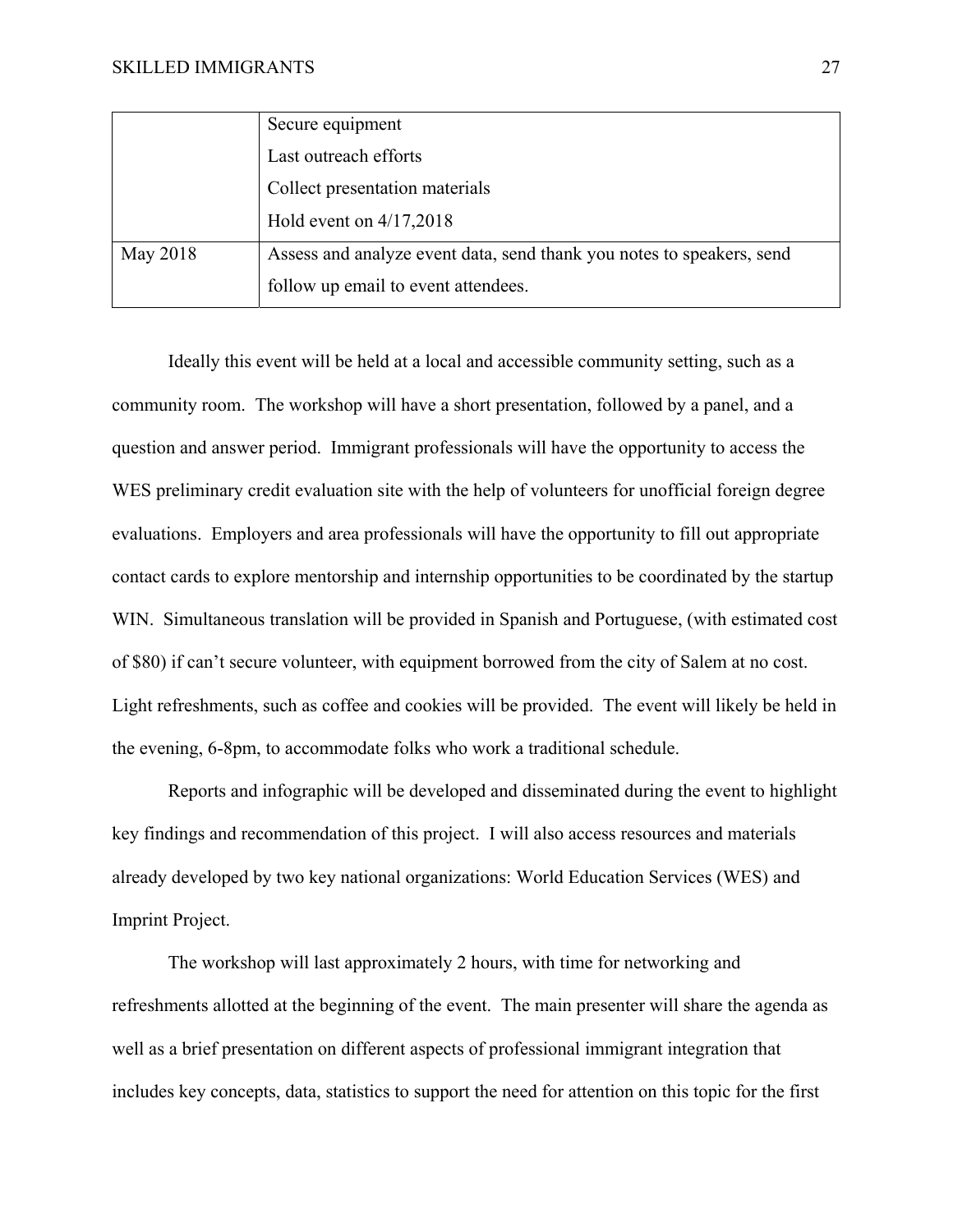30 minutes. Then a panel will be introduced, the guest speakers will be immigrant professionals that will share their journeys, challenges and successes in their different stages of their professional reintegration efforts. One guest speaker is a Dominican dentist at the last step of gaining a full dental license in the U.S; while the second is a teacher with 13 years of experience and an Engineering master's degree from France. Finally, I will be representing The Welcome Immigrant Network (WIN) and its International Professional Network initiative.

#### *Logical Framework*

| Problem Analysis |                                                                                                                                                                                                               |                                                                                                                                                                           |                                                                                                                                                                                                                                     |
|------------------|---------------------------------------------------------------------------------------------------------------------------------------------------------------------------------------------------------------|---------------------------------------------------------------------------------------------------------------------------------------------------------------------------|-------------------------------------------------------------------------------------------------------------------------------------------------------------------------------------------------------------------------------------|
| Effect           | The underutilization of highly skilled immigrants leads to brain drain, which<br>directly impacts the overall health of individuals; it is a missed opportunity for<br>increased revenues and tax collection. |                                                                                                                                                                           |                                                                                                                                                                                                                                     |
| Problem          | Despite 33% of immigrants in the U.S. holding a bachelor's degree or higher;<br>22% are unemployed or underemployed.                                                                                          |                                                                                                                                                                           |                                                                                                                                                                                                                                     |
| Causes           | Lack of knowledge<br>among highly skilled<br>immigrants of the<br>avenues to evaluate and<br>accredit foreign degree<br>and enter the US Labor<br>market                                                      | Lack of resources to<br>support the<br>integration of highly<br>skilled immigrants<br>and financial capital<br>to help overcome<br>financial barriers to<br>accreditation | Lack of positive bridges and<br>social network that promote<br>the benefits of a diverse<br>workforce; Negative<br>misconception about the<br>quality of higher education<br>and foreign professional<br>experience compared to US. |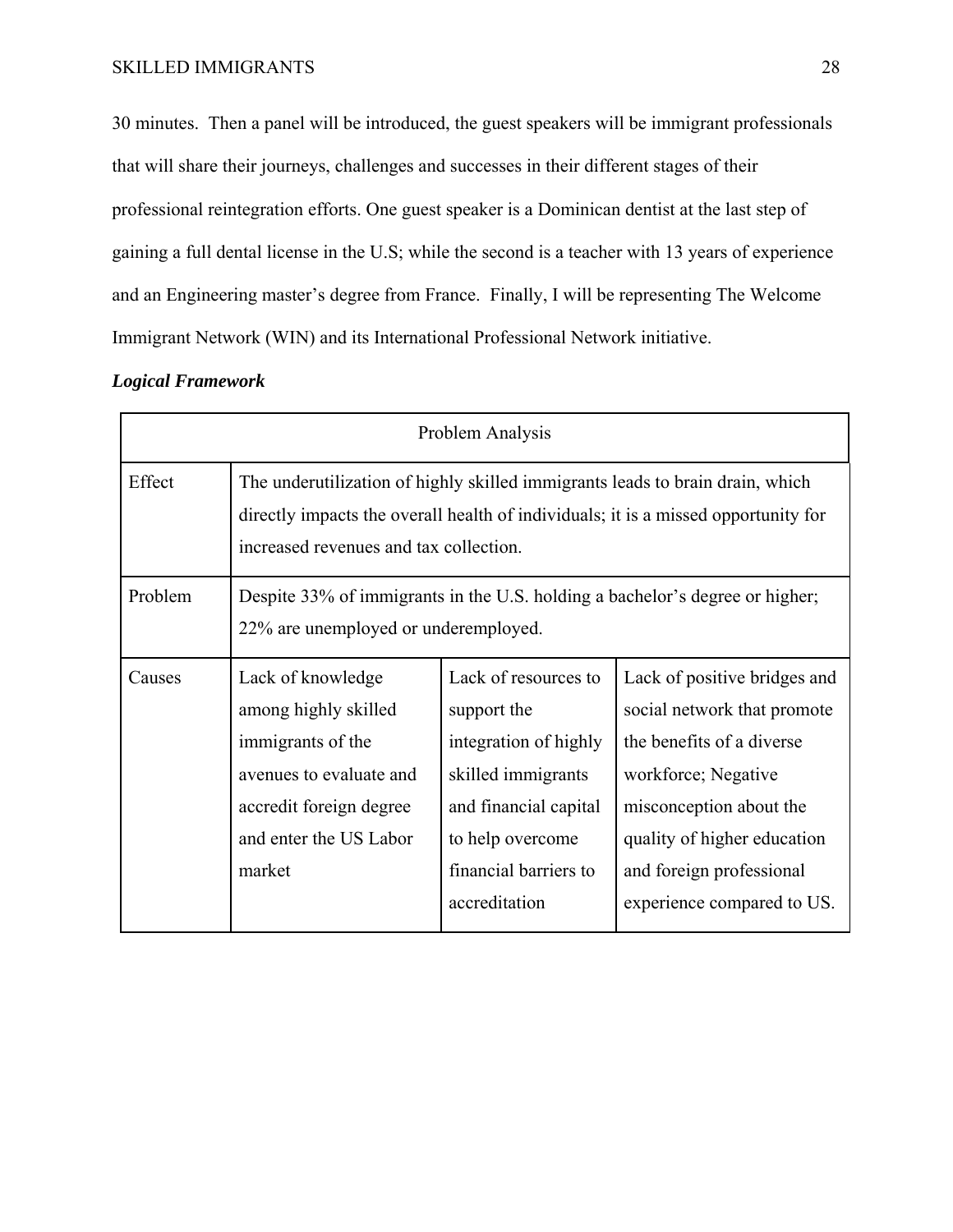| Logic Model                   |                                                                                                                                                                                |                                                                                                                                                    |                                                                                                                                                                                                                                                    |
|-------------------------------|--------------------------------------------------------------------------------------------------------------------------------------------------------------------------------|----------------------------------------------------------------------------------------------------------------------------------------------------|----------------------------------------------------------------------------------------------------------------------------------------------------------------------------------------------------------------------------------------------------|
| Long Term<br>Outcome          | Highly skilled immigrants will have an easier transition to their original<br>fields after migration, leading to healthier economic, employment, family<br>and community life. |                                                                                                                                                    |                                                                                                                                                                                                                                                    |
| Intermediate<br>Outcome       | employers.                                                                                                                                                                     | Increase awareness of resources and initiatives support professional<br>immigrant integration; greater collaboration between service providers and |                                                                                                                                                                                                                                                    |
| <b>Short Term</b><br>Outcomes | Increase the knowledge<br>and awareness of the<br>avenues to evaluate and<br>accredit foreign degrees<br>and credentials among<br>the immigrant<br>community.                  | Increase access to<br>resources and programs<br>that facilitate the<br>integration of highly<br>skilled immigrants.                                | Increase availability of<br>professional network,<br>access to social capital<br>and mentorship that<br>promote the benefits of<br>a diverse workforce;<br>while bridging the<br>quality of an<br>international education<br>with U.S. experience. |

**Theory of Change**: Based on The Welcome Immigrant Networks initiative to support the professional integration and inclusion of highly skilled immigrants.

## *Strategy*

Communicate with key organizations, service providers, business networks and professional immigrant community about WIN's international professional integration vision.

So That

There is increased attention on the focus of the international professional integration of highly

skilled immigrants' initiative [Influence]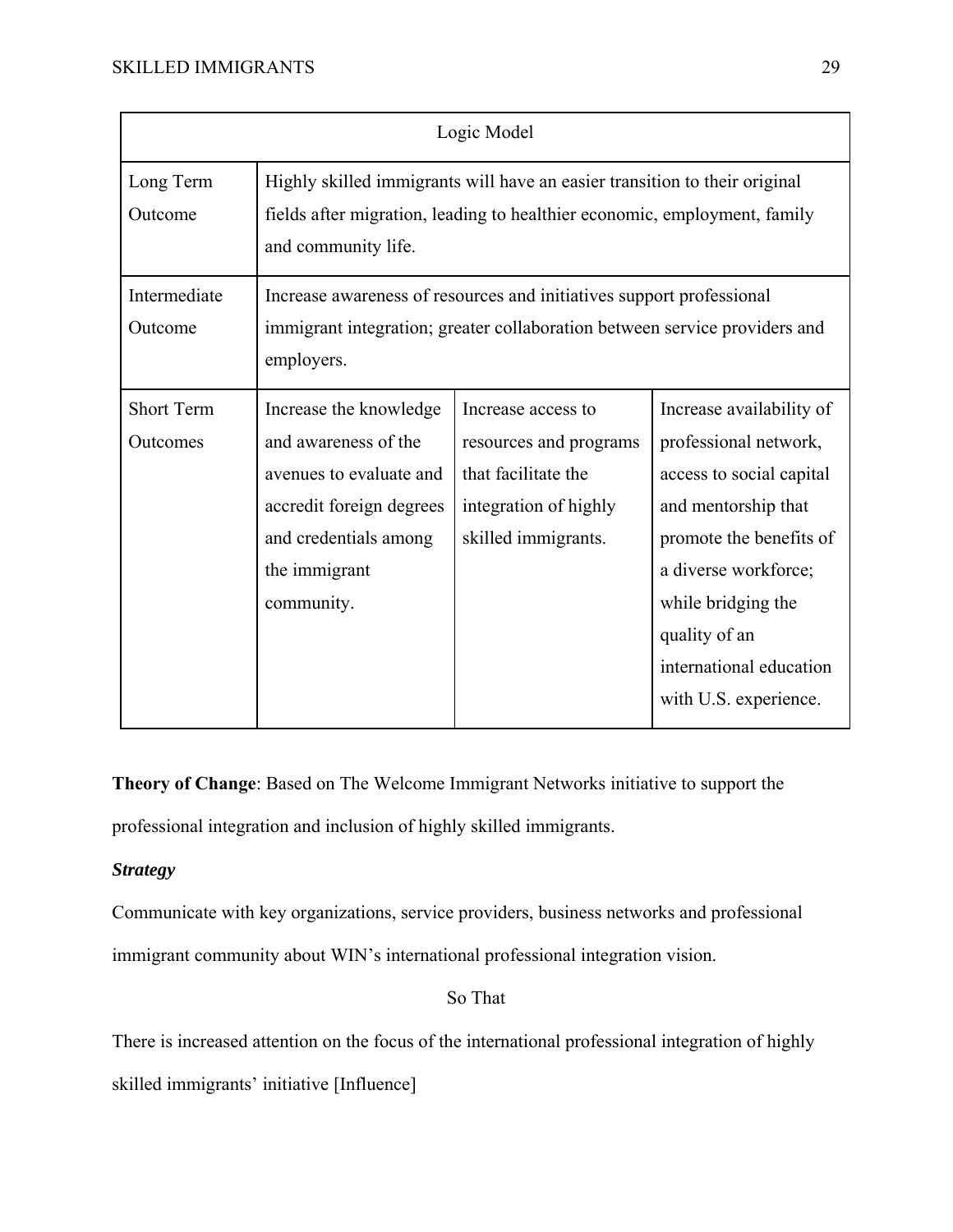#### So that

There is increased knowledge of and interest in the international professional integration agenda [Influence] and there is increased awareness of how partners can work together and what each partner can contribute to achieve the professional integration of highly skilled immigrants. [Influence]

#### So That

There is increased shared commitment to a common vision for the integration and inclusion of the professional immigrant community [Influence] and there is increased investment of local resources in the international professional integration agenda [Leverage]

#### So That

 A shared plan of action is developed [Influence] and there are increased resources available in the community to support the professional integration of highly skilled immigrants [Influence]

#### So That

There are positive changes in the quality of life and professional development of highly skilled immigrants [Individual Impact] and the overall quality of life and economic health of the community is improved. [Community Impact]

#### **Individual Impacts**

- Number of people who are gainfully employed in their field of training/study
- Increase in individual self-esteem and confidence about skills and abilities
- Improved outlook on future
- Improved sense of well-being and belonging
- Breaks down individual isolation
- Increases individual earning potential and overall quality of life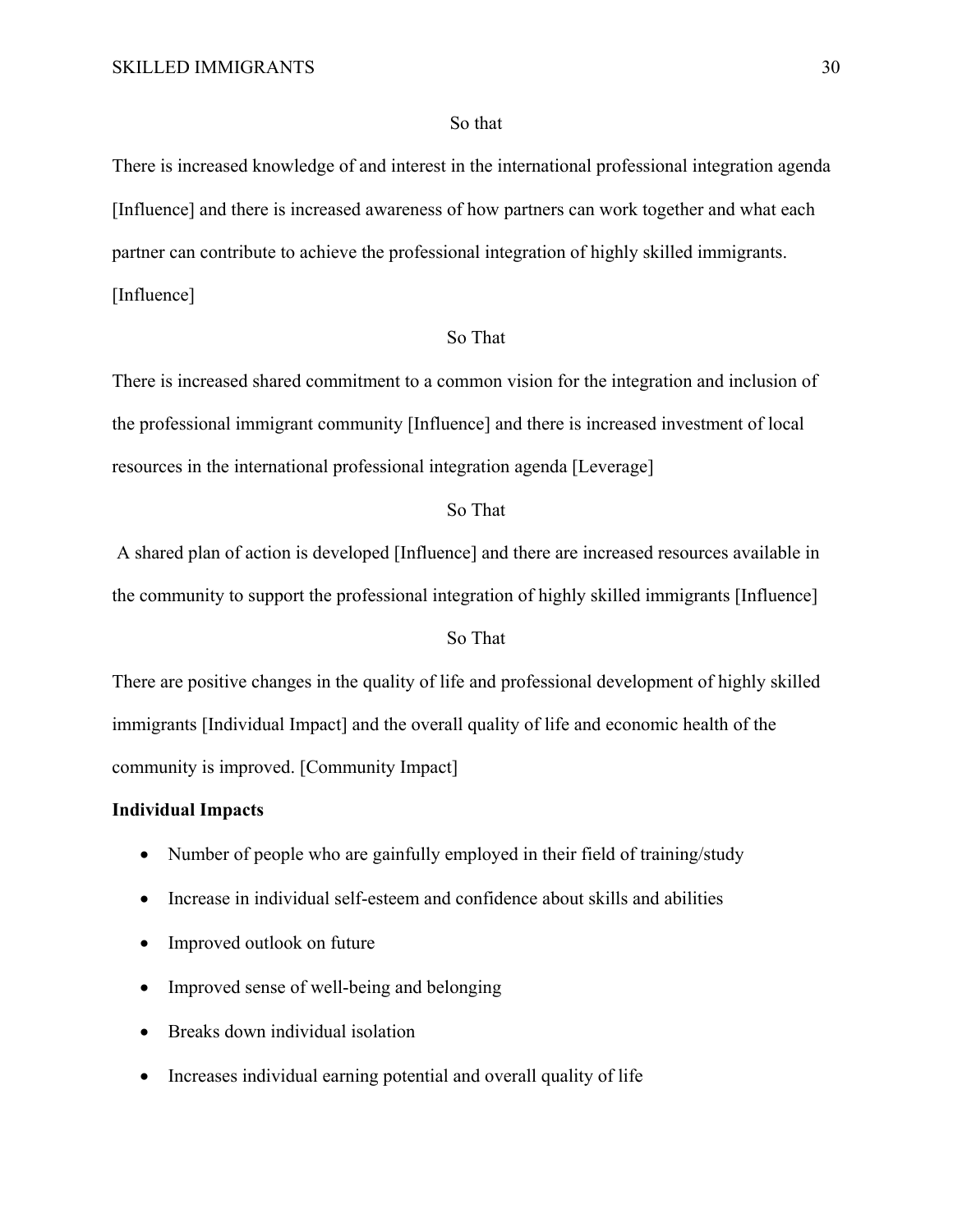#### **Organizational Impacts**

- Increase in the number of people who access the organization's resources
- Stronger understanding of organizational mission (internally / externally)
- New partnerships and collaborations
- Stronger awareness amongst constituencies / stakeholders about key issues important to the organization
- Increased access to resources to support program/mission of the organization

#### **Community Impacts**

- Increased awareness about important community-wide issues / problems and impact
- Number of groups who came together to work on a project
- New connections formed between groups
- New community-wide dialogues and debates
- New means of sharing knowledge for a common purpose
- New awareness of alternative avenue to immigrant integration
- Increased access, participation and economic contribution to the community

#### **Methodology**

 This project was designed to engage highly skilled immigrants and allies to bring awareness to the barriers faced in their professional integration efforts as well as gather support for new initiative.

#### *Participants*

 The workshop Supporting Highly Skilled Immigrants is an open event to the community and will expect to attract a diverse set of participants and attendees. I expect a significant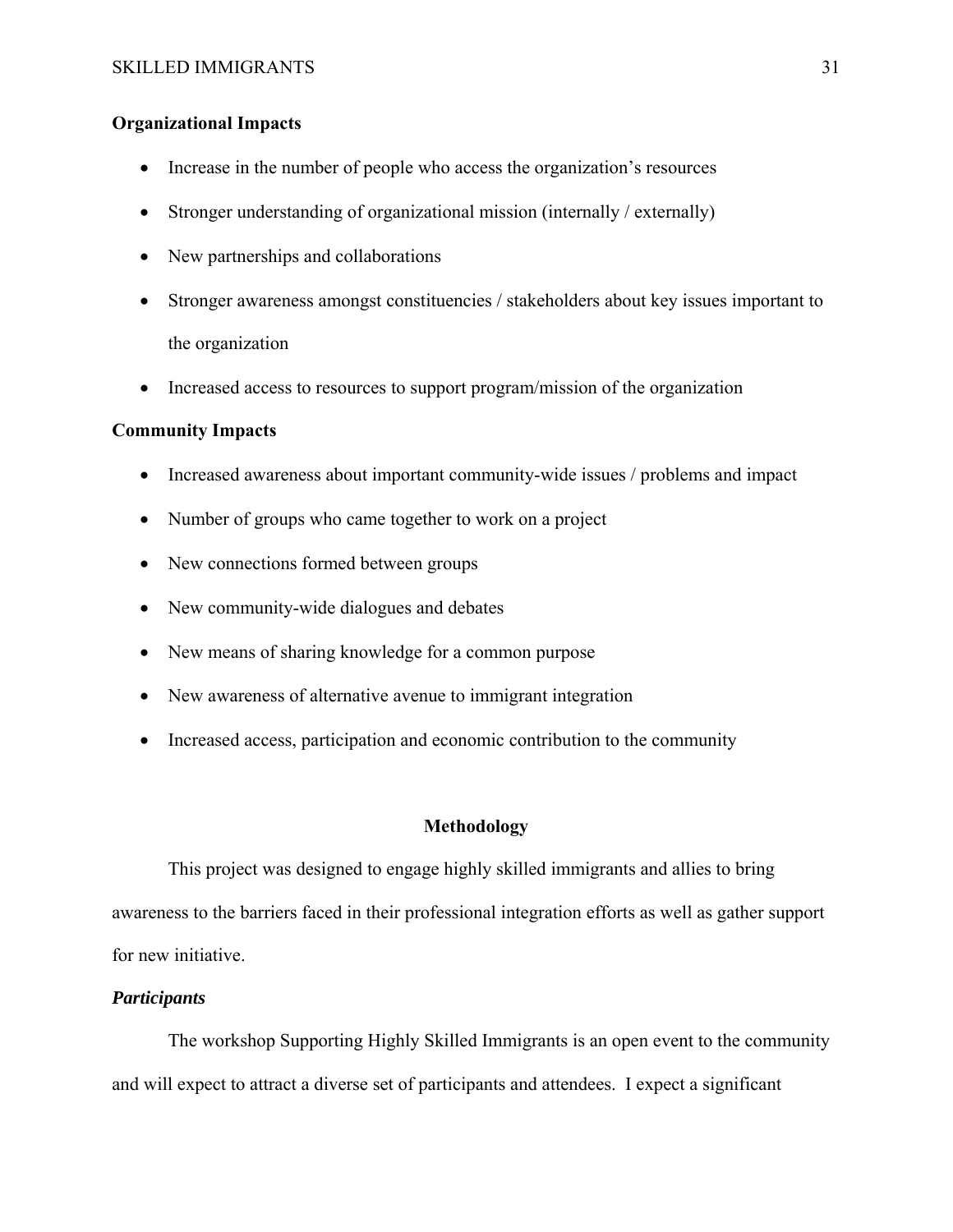representation of the immigrant community, including those that fit the definition of a highly skilled immigrant; and furthermore, are interested in learning about pathways and resources to translate their skills to the U.S. workforce. Provided that this event will be held and promoted around the Salem, MA community, a community that is 16.2 percent Hispanic and 22.7 percent speak a language other than English (U.S. Census Bureau, 2018); I expect a majority of the members from the immigrant community to be Latino. A significant amount of outreach was conducted among adult educators and service providers in the area; particularly among ESL programs and CAP agencies. The North Shore is home to various active community led groups and neighborhood associations that were outreached for this event. This include the Point Neighborhood association, the geographic neighborhood to the largest immigrant community of Salem and the Latino Leadership Coalition. Also, faith-based organizations such as the Essex County Community Organization (ECCO), a leader in advocacy and organizing efforts for legislative comprehensive immigration reform. Outreach to local employers was conducted through the Salem Chamber of Commerce and its Executive Director. Finally, members of the general community that might have interest and empathize with the issue are expected to be present as well.

#### *Materials*

 A pre-event survey created with Google Docs was launched several weeks prior to the event dates in three languages: Spanish, Portuguese, and English (see Appendix A) via social media through the Facebook page of The Welcome Immigrant Network. Additionally, it was shared through email to local ESL programs and groups such as The Latino Leadership Coalition. Paper copies were delivered to the local ESL program for instructors to administer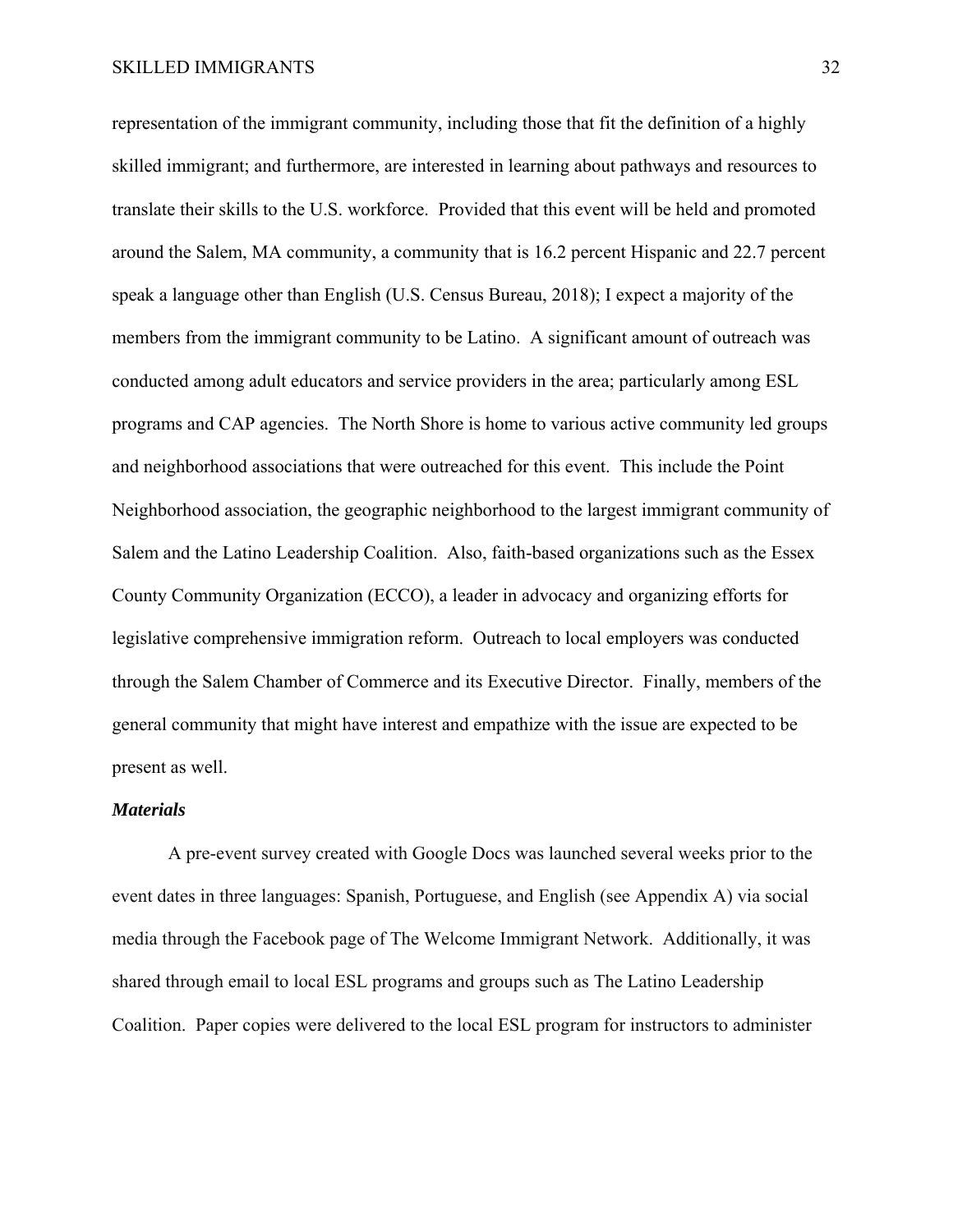during class time. The survey was created via google docs so that a customized link could be created via Bitly for easy access and sharing.

English: http://bit.ly/WINProfessional

Spanish: http://bit.ly/EspañolSurvey

Portuguese: http://bit.ly/PortugueseSurvey

The survey was meant to gather information on the educational attainment among highly skilled immigrants within the immediate local community. Another major point was to compare employment pre and post migration, to measure how many survey participants were able to work in their professional fields post migration and how many were underemployed. To validate the need for some sort of program, participants were asked if they were interested in being connected with a mentor and/or learning more about a program like The Welcome Immigrant Network. This data would validate a need for local resources to be invested in highly skilled immigrant integration efforts. The survey also gathered data on the country of origin of the respondents and how long had they been in the country. The local data gathered will be compiled with the data from existing research to be presented in a networking forum in an effort to educate and make the case for the need of the inclusion of highly skilled immigrants. The information will be presented through a brief PowerPoint presentation and infographics; which again will be validated by a panel of community members at different stages of their professional integration.

For the workshop, we had a sign in sheet to collect contact information from attendees and institutional affiliation. This would also help us quantify the number of attendees during the event. This sign in sheet also provided the opportunity for event participants to indicate if they were interested or willing to participate in future efforts or activities. As an initial activity, participants were also provided with sticky notes and invited to write the year, place and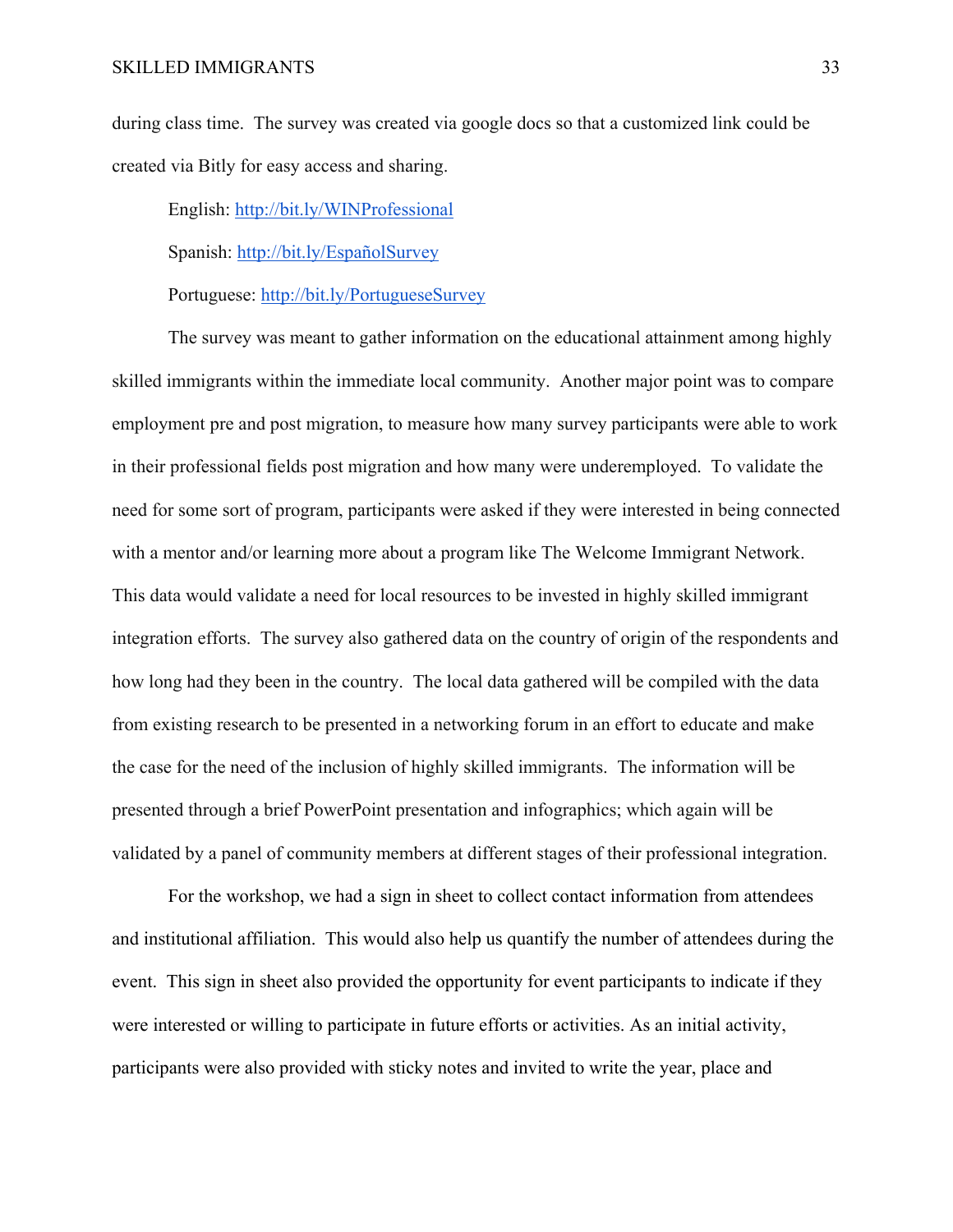#### SKILLED IMMIGRANTS 34

relationship to the first people in their family to migrate to the U.S. After, they were invited to place that on a timeline that included the immigration history of the U.S. This was used as an opening activity to encourage all attendees to personally connect to their immigration story and to the legislative narrative accompanying their ancestors or relatives at the time.

At the end of the presentation, which included an invitation to participate in a call to action to support emerging efforts to integrate highly skilled immigrants, participants were invited to fill out a contact sheet with options on how they could contribute to this effort (see Appendix B). The contact sheet asked for basic contact information such as name, email, phone number and employer. The second part said: "Yes! I want to support the integration of highly skilled immigrants in my community." It provided various options and degree of involvement and support; such as volunteer, mentor, institutional advancement and the opportunity for participants to fill and 'other' category and define their desired level of involvement. Finally, an evaluation (see Appendix C) was distributed to gather feedback on the actual content of the presentation, the delivery of the materials, the presenter and the opportunity to provide open feedback

#### *Procedure*

I decided to conduct a survey prior to the workshop event (see Appendix A) among highly skilled immigrants in the North Shore to help validate their presence and my effort to support their professional integration as well as better understand their representation. This was also a way to better understand how national data and other studies compare to my local community. I designed a short and simple survey to gather information on what professions and what countries are represented in the local community. Additionally, the survey asks for last employment prior to emigrating from native country and the job they hold now, in an effort to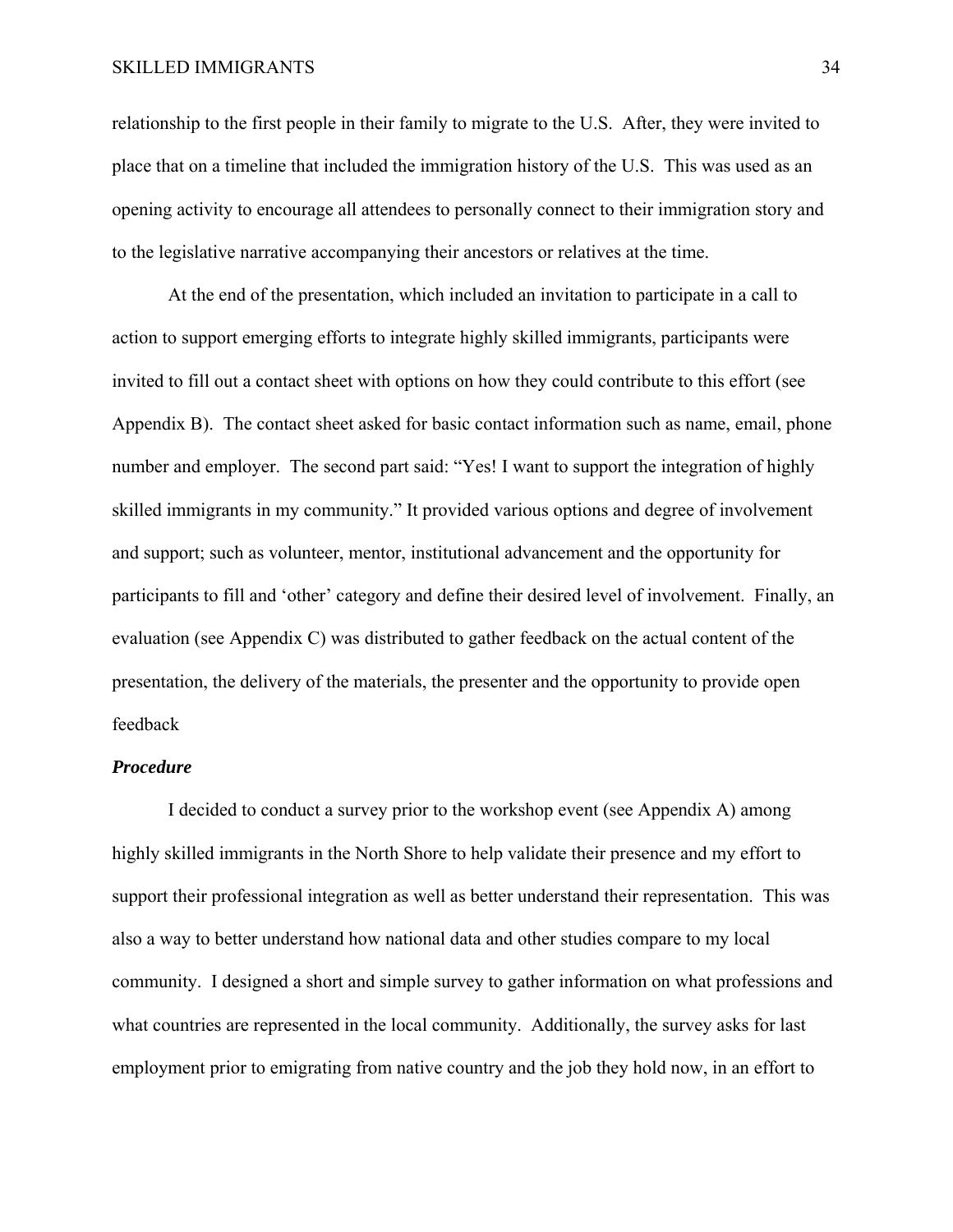#### SKILLED IMMIGRANTS 35

quantify unemployment or underemployment. This survey is specifically for immigrants who had college education or a degree prior to immigrating to the U.S. This will help validate a local need that has been shown throughout the research referenced throughout the literature review and support my call to action to support the efforts of The Welcome Immigrant Network.

The presentation started with an immigration timeline activity (see Appendix D) that asked the participants to connect to their immigration story to set a tone of collectiveness with the immigrant experience. This allowed the presentation to move from a historical framework of immigration to a socio-cultural exploration; and then to the economic contributions of immigrants to the U.S. In this exploration of U.S. migration, we laid a brief but comprehensive foundation to move on to the focused topic highly skilled immigrants. The presenter shared definitions, data and statistics including the results of the local survey with a power point presentation (see Appendix E); followed by a panel of two guest speaker sharing their personal stories on the topic. This workshop event is meant to bring together collective feedback to inform the efforts to support the inclusion of highly skilled immigrant in our local workforce while gathering support for emerging efforts. To document a connection and an interest in this effort, workshop attendees were invited to fill out a card with their contact information and to what capacity they could support this effort.

 Finally, at the end of the forum, participants will be invited to fill out an evaluation form (see Appendix C) to assess their response to the content presented and what they gained out of it. Since I am already collecting contact information through a sign in process, as well as interest in mentorship; the evaluation will be focused on the content presented as well as open ended questions where participants can provide feedback. The evaluation will be provided in paper format. In the end I will have feedback on the content, the number of participants attending the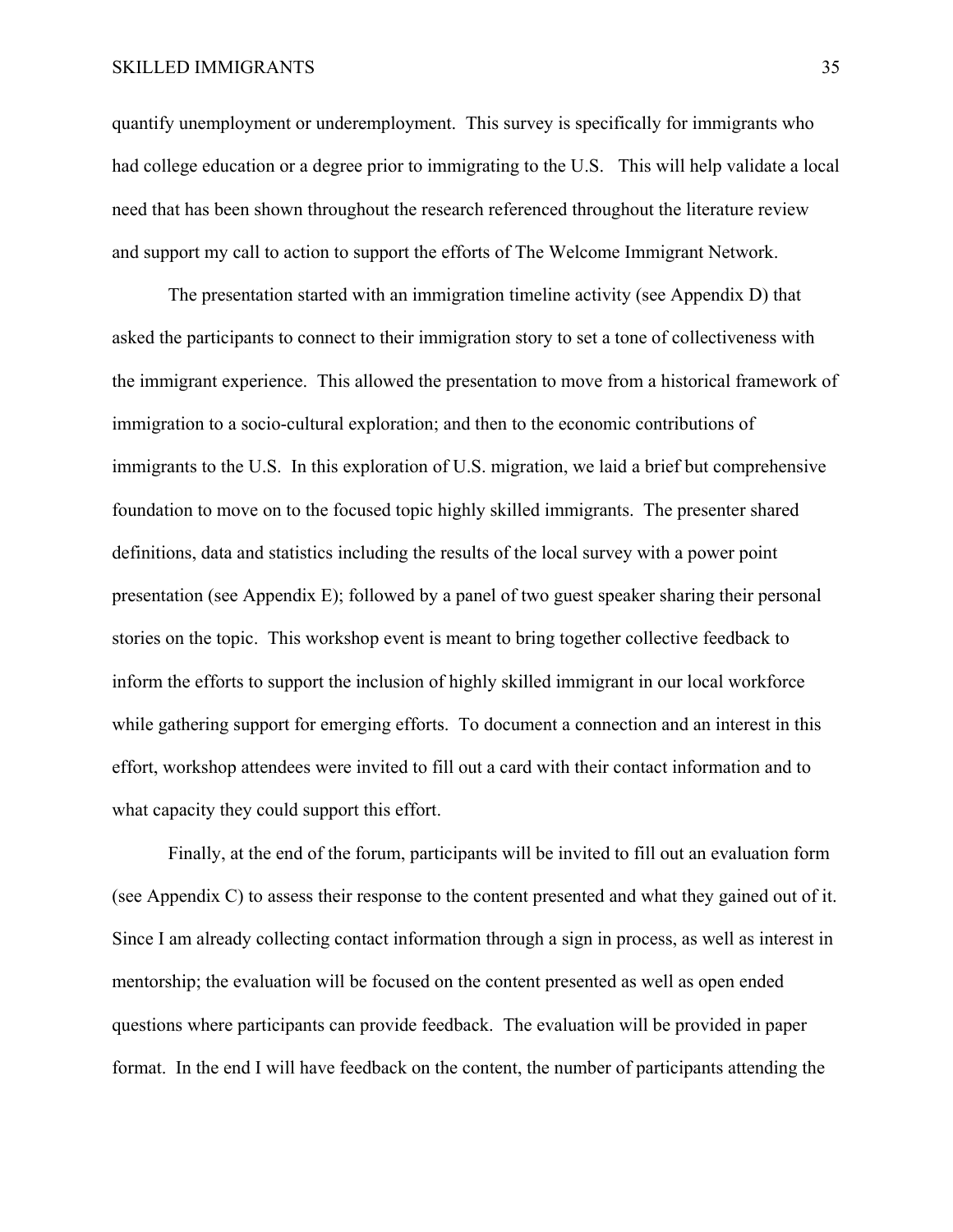event, the number of highly skilled immigrants the participate in the survey prior to the event, and the number of attendees with an interest in providing mentorship. This information will help inform and provide structure to launch the International Professional Network to put into practice the lessons of this project towards the inclusion of highly skilled immigrants in the North Shore region.

#### **Results**

 The workshop event on Supporting Highly Skilled immigrants sought to understand the impact of brain waste/brain drain phenomenon and validate that effect in the local community of the North Shore to assess the need for services. The pre-workshop survey collected the responses of 42 participants from the North Shore whom identified as highly skilled immigrants. The responses confirmed and validated the unemployment/ underemployment of highly skilled immigrants in the area and their need/interest in information and support. Of the 42 respondents: 16 had a bachelor's degree, 11 a master, 6 doctorates, 6 technical certificates, and 3 had some college without a degree. This is important when looking at type of employment prior and post migration; the majority of respondents were employed within their area of study and drawing on those skills and experiences prior to their move. However, after migrating to the U.S. the majority are working entry level jobs that do not draw on their abilities and education (see table 1). The ones that were working within the same industries are the ones who reported having a technical training or certificate, such as mechanic and tailor.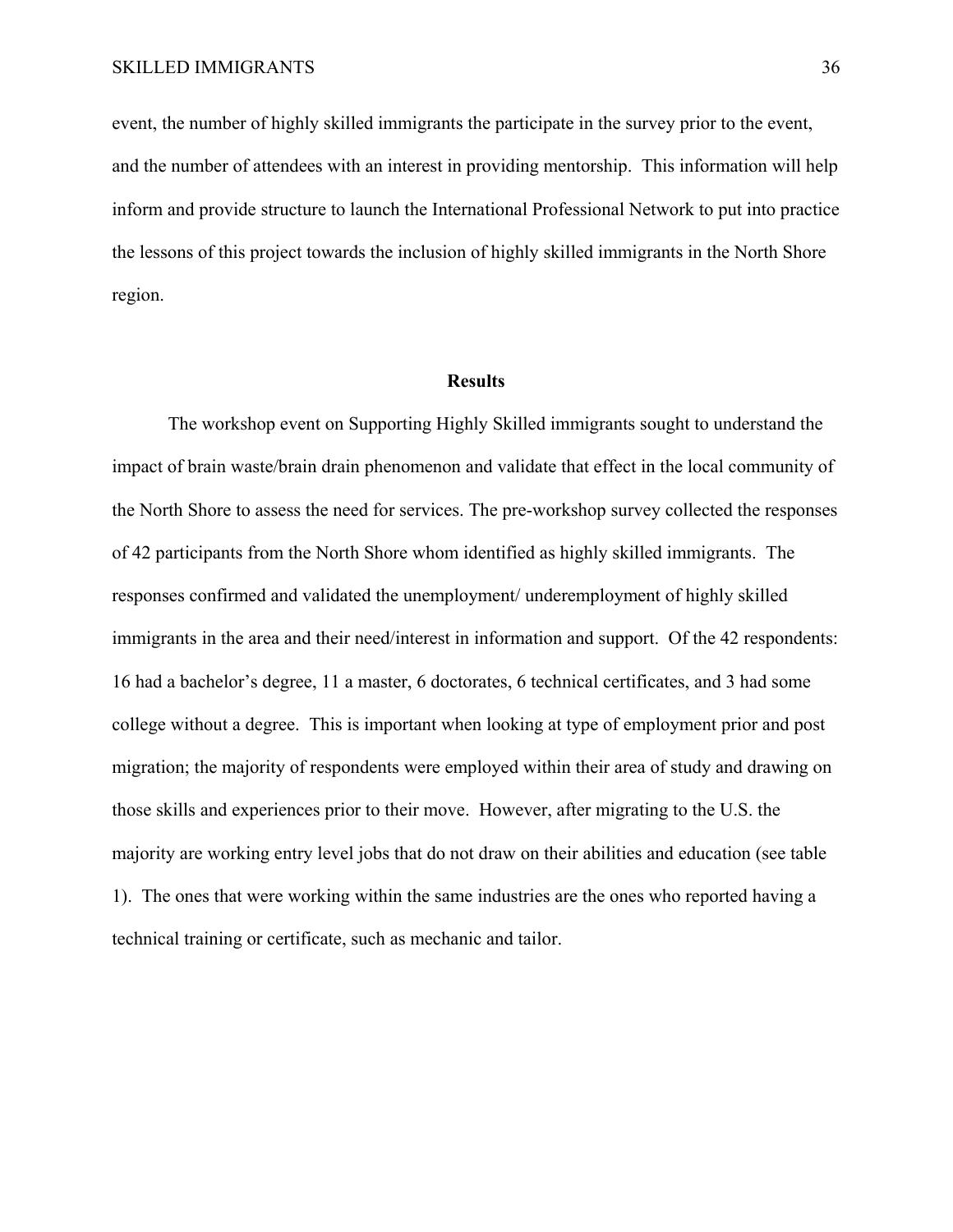*Table 1: Employment Prior and Post Migration* 

| Employment in native country-prior to<br>Migrating.                                                                                                                                                                                                                                                                                                                                                 | Employment after moving to the U.S.                                                                                                                                                                                                                                                           |
|-----------------------------------------------------------------------------------------------------------------------------------------------------------------------------------------------------------------------------------------------------------------------------------------------------------------------------------------------------------------------------------------------------|-----------------------------------------------------------------------------------------------------------------------------------------------------------------------------------------------------------------------------------------------------------------------------------------------|
| <b>United Nations Official</b><br>$\bullet$<br>Energy Efficiency & Renewable<br>energy<br><b>Logistics Manager</b><br>Teacher                                                                                                                                                                                                                                                                       | Unemployed<br>$\bullet$<br>Home Health Aid<br><b>Assistant Child Care Provider</b><br>٠<br>Cook<br>٠                                                                                                                                                                                          |
| <b>OBGYN</b><br>Accountant/Financial Analyst/ Credit<br>Analyst<br>University Lecturer<br>٠<br>Chemical Lab at a Mine<br>٠<br>Self-employed Dentist<br>٠<br>Nutritionist<br>Attorney<br>٠<br>Mechanic<br>٠<br>Tailor<br>Administration<br>Manager<br>Marketing<br>Entrepreneur/Restauranteur<br>NGO Director & Investigator<br>Vice Principal Elementary School<br>Director of Child Welfare Agency | <b>Bagging Groceries</b><br>٠<br>Carpenter<br>Driver<br>٠<br><b>Community Organizer</b><br>٠<br>Paraprofessional<br>٠<br><b>CNA</b><br>٠<br><b>Assistant Teacher/ Substitute Teacher</b><br>Social Services Advocate<br>Housekeeping<br>٠<br><b>Patient Observer</b><br>Assembly<br>$\bullet$ |
|                                                                                                                                                                                                                                                                                                                                                                                                     |                                                                                                                                                                                                                                                                                               |

 The participants were asked to self-report on their level of English language proficiency, since this was identified as a major barrier to the success of the employability of highly skilled immigrants. The largest grouping of the respondents, 35 percent, reported "little or no English'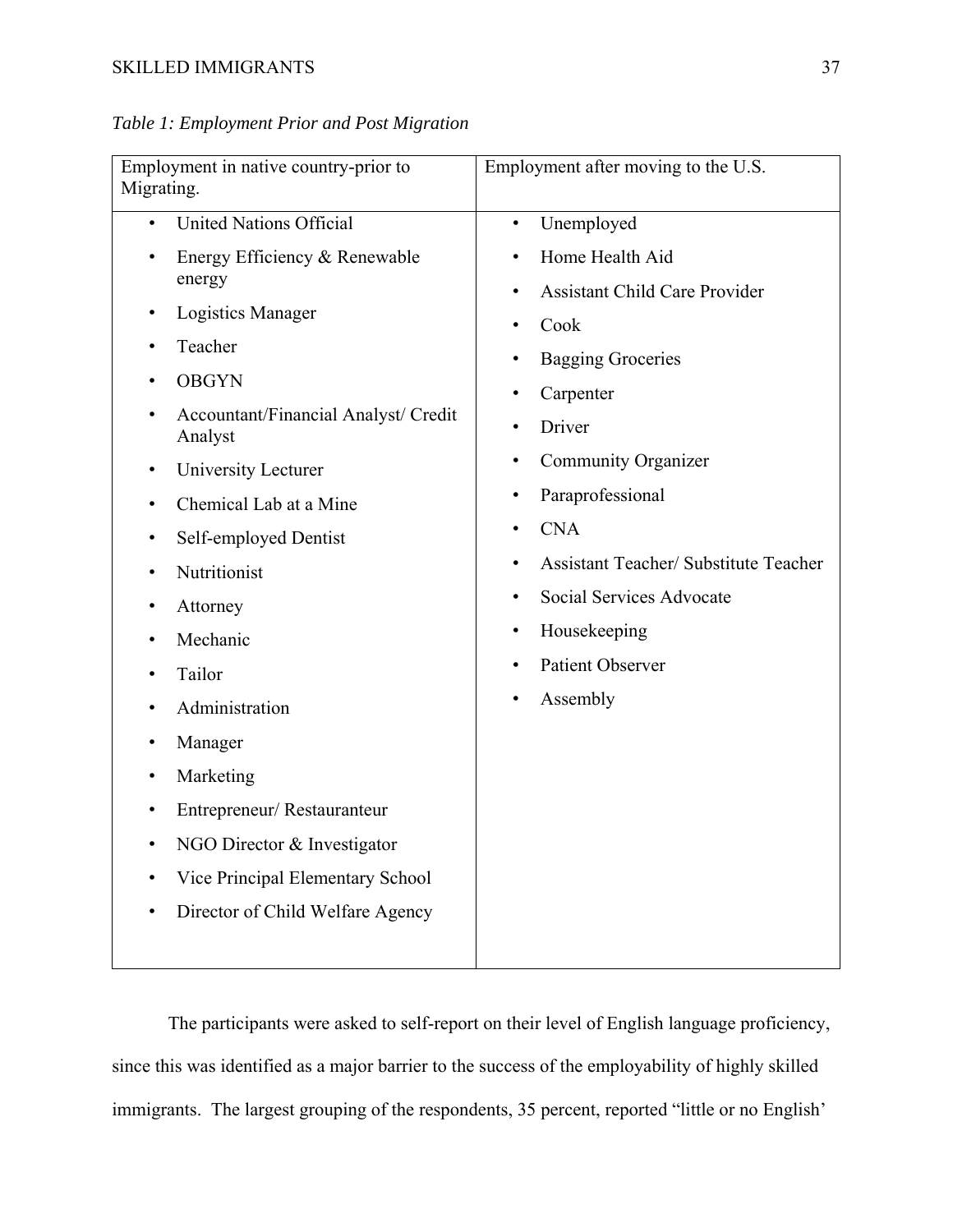proficiency. This was followed by advanced at 15 percent; intermediate and fluent with 10 percent each (see figure 3). To assess a need and interest in receiving supportive services, participants were asked if they were interested in learning more about the Welcome Immigrant Network and being connected to a mentor in their professional background. The majority of responses were affirmative or maybe, while only 3 participants responded "No" (see figure 4). Approximately 52 percent of participants reported to have been in the country for less than 5 years; this breaks down to six respondents having been in the country for a year or less and 16 have been in the U.S. between 2 to 5 years. Of the remaining responses, seven reported to have lived in the country between 6-10 years, three have lived in the country for 11-14 years, and the remaining ten for over 15 years. The respondents were very diverse in terms of nationality: 16 respondents were from the Dominican Republic; 3 from each Nicaragua and Brazil. Each of the following countries were represented by one respondent: Albania, Argentina, Cambodia, D.R. Congo, France, Guatemala, Guinea, India, Mexico, and South Sudan.

*Figure 3: Perceptions of English Proficiency* 



# How well would you say you speak English?

40 responses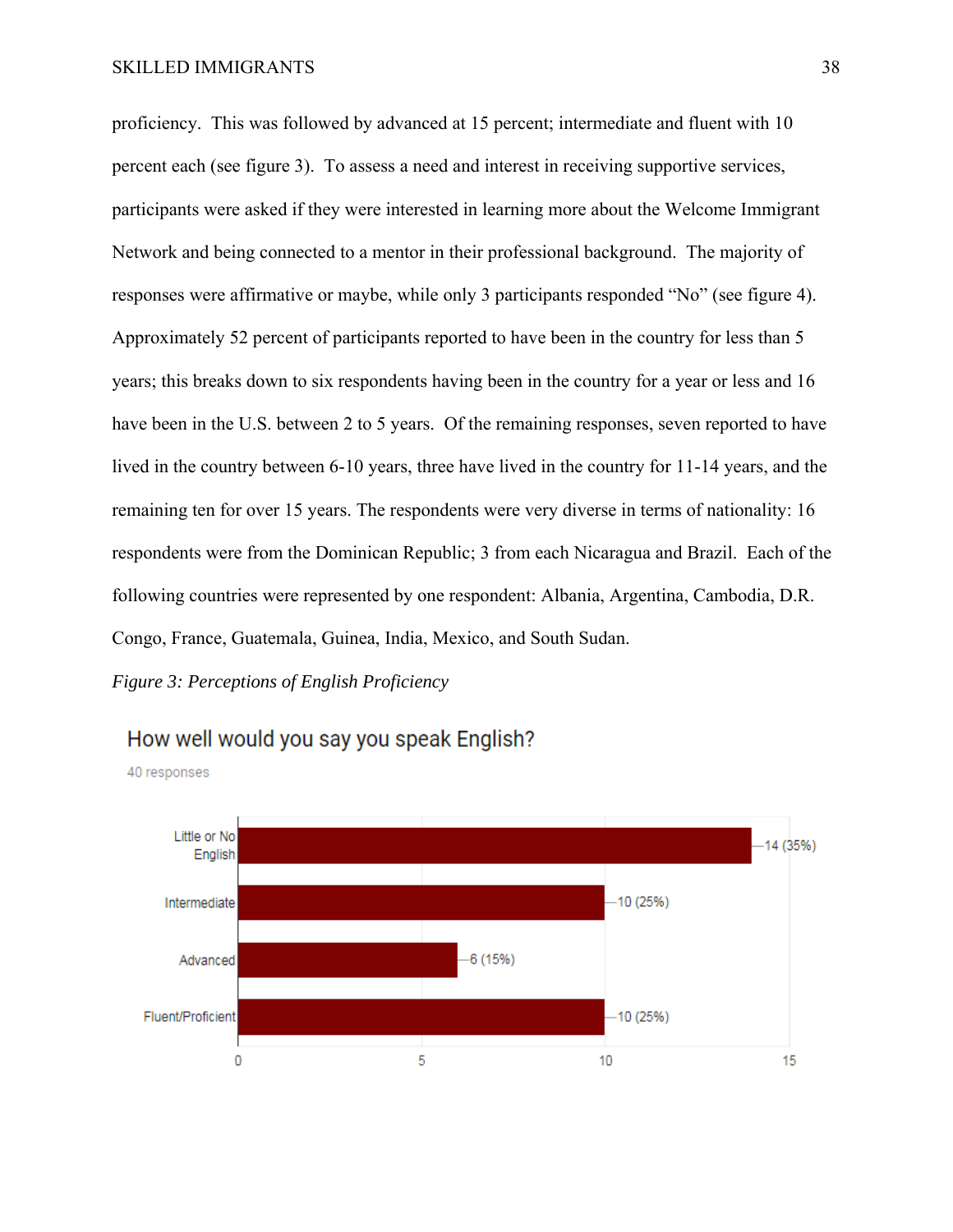#### SKILLED IMMIGRANTS 39

#### *Figure 4: Interest in a Professional Mentor*



Would you be interested in being connected with a mentor in your professional field?

The event had a general positive response on social media, with 12 people confirming attendance and an additional 31 reporting an interest in attending the workshop. However, the actual number of participants during the event was 16, representing various groups and stakeholders. There were three members of the Latino Leadership coalition, one representative of the Point Neighborhood association, 2 social service providers, 1 elected official and the remaining were members of the immigrant community. Out of the 16 attendees 4 documented an interest in supporting the initiative as, both, an expert/advisory board member and a mentor; an additional 7 responded with an interest to volunteer and 3 to serve as experts on advisory board.

 For the event evaluation, attendees were asked to rate content of the presentation, the presenter, and whether there was a clear call to action on a 4-point scale: 1-poor, 2-fair, 3-good, and 4-excellent. Of the 14 evaluations collected, 13 rated the presenter a 4 (excellent) on knowledge of the topic, delivery, organization and questions answered. All 14 responses cited to have learned something new on the topic and that the presentation was informative. There were mixed responses on a clear call to action, with one rating of 2 (fair), two ratings of 3 (good) and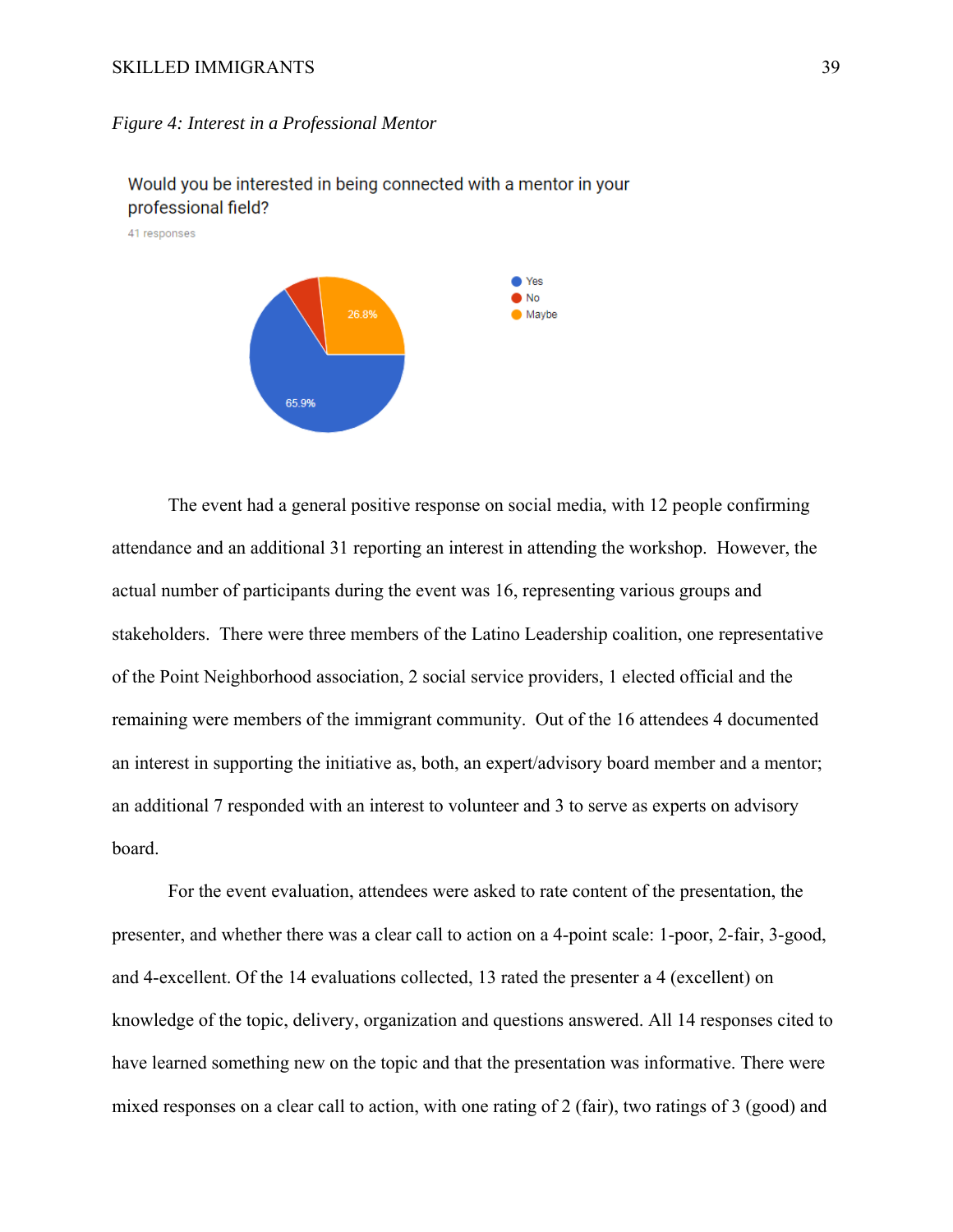the remaining ratings of 4 (excellent). All 14 respondents would recommend this workshop event to others. The additional comments on the evaluation were generally positive: "great job! This project will be a great asset to the community"; "this is a great area of need, I am glad someone is working on it"; and "I want to do this for our high school students and their families".

#### **Discussion**

 The lack of an integration effort to support the inclusion of highly skilled immigrants leads to a brain drain phenomenon that is costly to our communities. The national data showed that there is a significant percentage of the immigrant population that has great sets of skills that are underutilized; and if the barriers are overcome could increase significantly the quality of life of those individuals, their families and the communities they are a part of. Through this project and the survey conducted at a local level, I validated not only the presence of highly skilled immigrants, but also their underemployment. Although the 42 respondents are a very small sample to be representative of the whole immigrant community in the region, their responses corroborate the reported statistic that highly skilled immigrants are unemployed or underemployed at significant rates. There is a great gap of skills, and one can infer in income as well, in the employments positions the participants held prior to migration versus post migration.

 This effort was also looking to assess the community's interest in the topic as well the community's awareness and understanding for an intervention and call to action. Collectively, the response on the pre-event survey, the social media response to the event, turnout to the workshop and the evaluation suggest that there is interest to support a startup initiative on the efforts of highly skilled immigrant integration. The responses demonstrate there is a need and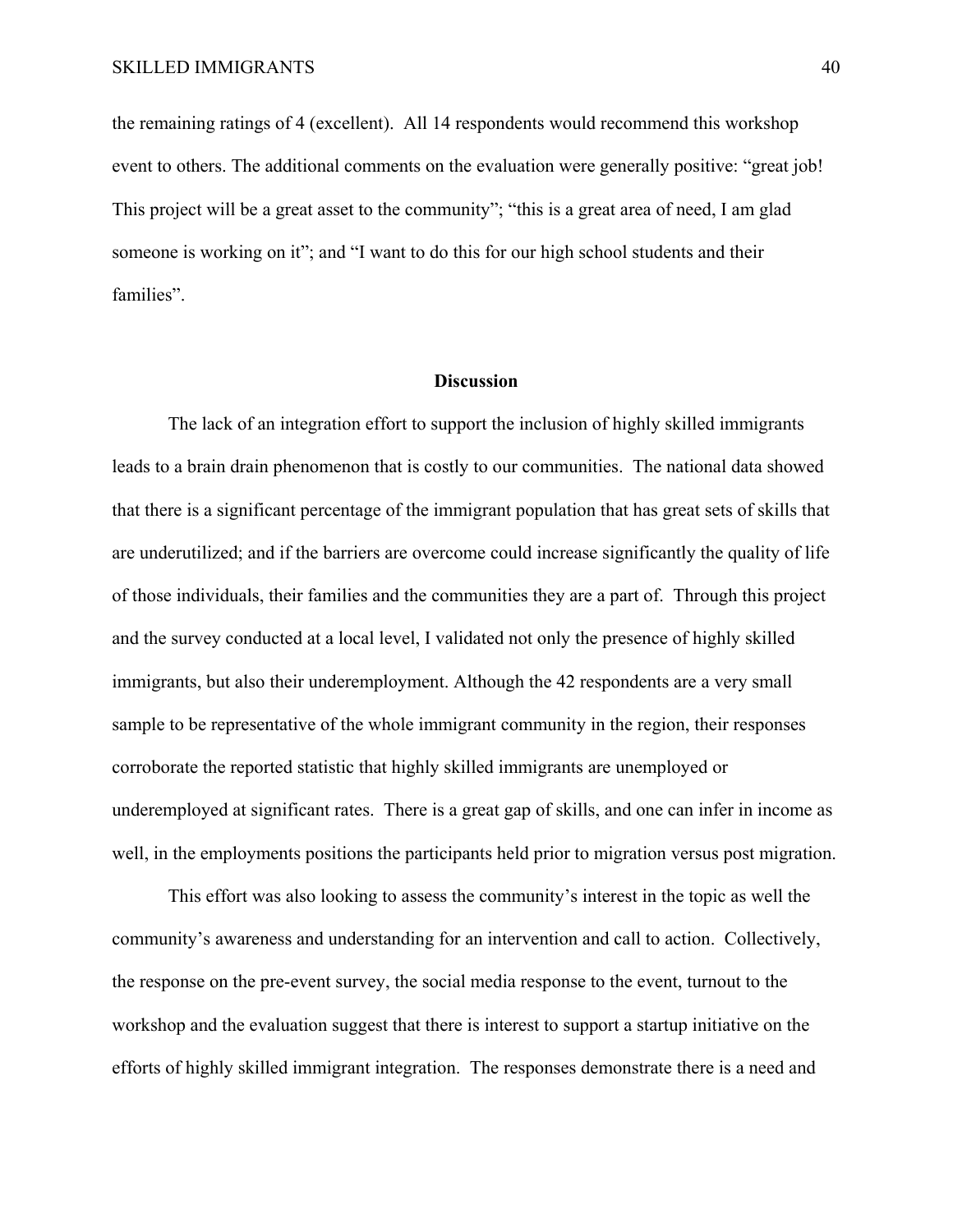interest for more information on the pathway to evaluate and accredit foreign degrees; as well as to support community members in a mentorship role. Workshop participants reported an increase in understanding of the specific challenges of this subgroup of the immigrant population and a need for an appropriate response. The participants were impacted by the unemployment data, as well as the monetary loss due to this unemployment/underemployment. The information presented comparing premigration employment of those surveyed to postmigration employment seem to be the one to cause a greater impact. It is also important to note that the individuals who attended the workshop are highly influential in the community; such as the State Representative for the district, president of the neighborhood association, president of local advocacy group, and a consultant for World Education Services (a leader in the field).

While there is increasing data and resources to bring awareness to the cost of brain drain amongst the country's highly skilled immigrant population; there is a great need to bring depth to that awareness at state and local levels with local data and a call to action. There needs to be continuous awareness building and education around this issue across sectors that will hopefully promote collaboration of integration efforts. This includes efforts to provide orientation to the growing immigrant population on the pathways and resources to support their professional and continuing studies efforts. Promote information on how employers can benefit from drawing on the existing skills in their own communities and of having a diverse workforce. Highlighting the contributions and positive impact of integrating highly skilled immigrants can support legislative advocacy efforts to overcome barriers to licensing and foreign degree accreditation. Ultimately, a long-lasting impact is dependent on the different players: community, institutions, legislative bodies, collaborating on this issue.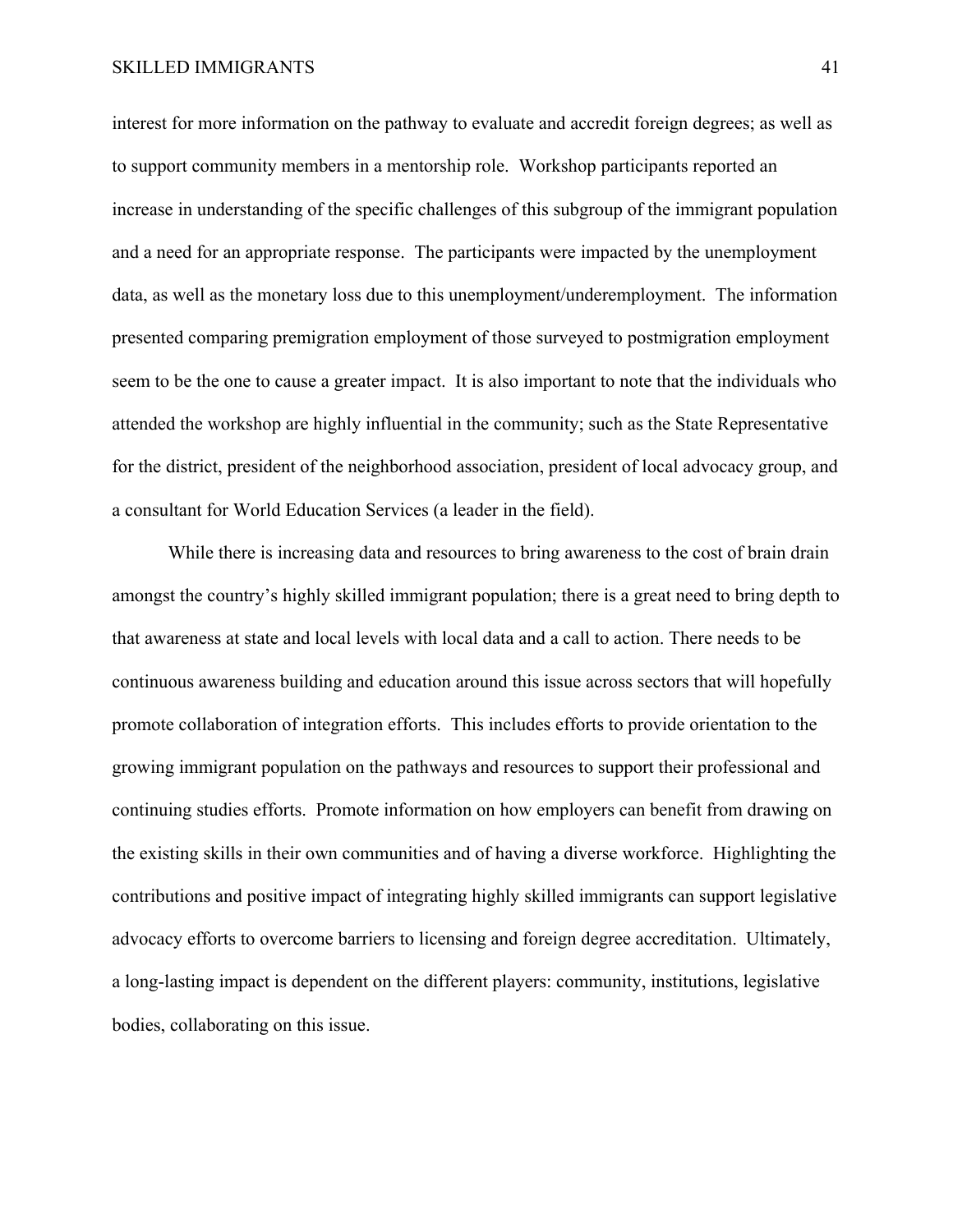#### *Limitations*

 One of the greatest limitations of this study is not to have been able to collect more detailed data from local community members. It would have been helpful to have collected income data with a complete job history since they arrived in the country; assess how much information they currently know about career pathways and foreign credit evaluation. Due to limitations around time and duration of this project, I was not able to collect data on income levels of participants. This would have required numerous in person interviews and trust building with the respondents to collect this kind of sensitive data. The limited time also limited the number of respondents to gather the local data.

#### *Implications*

 Guided by the existing literature and data, this project embarked on an attempt to assess, document and bring attention to a local need and a garner support for a corresponding response. I believe this project provides enough data to ignite a conversation that has the potential to bring groups together to pull the appropriate resources to adequately document the need and foster collaboration for a sustainable effort. While it is successful in highlighting the issue, it could expand to formally gather appropriate amounts of local data to put pressure on elected officials, potential partners and funders for a structured program to effectively support the integration of highly skilled immigrants in our local community. Future efforts should consider expanding the amounts of local data; perhaps partnering with local organizations such as the career center and workforce development. seacrhAdditional data could include economic measure of the impact at a state or local level. Future workshops should consider a networking component for highly skilled immigrants, mentors and employers.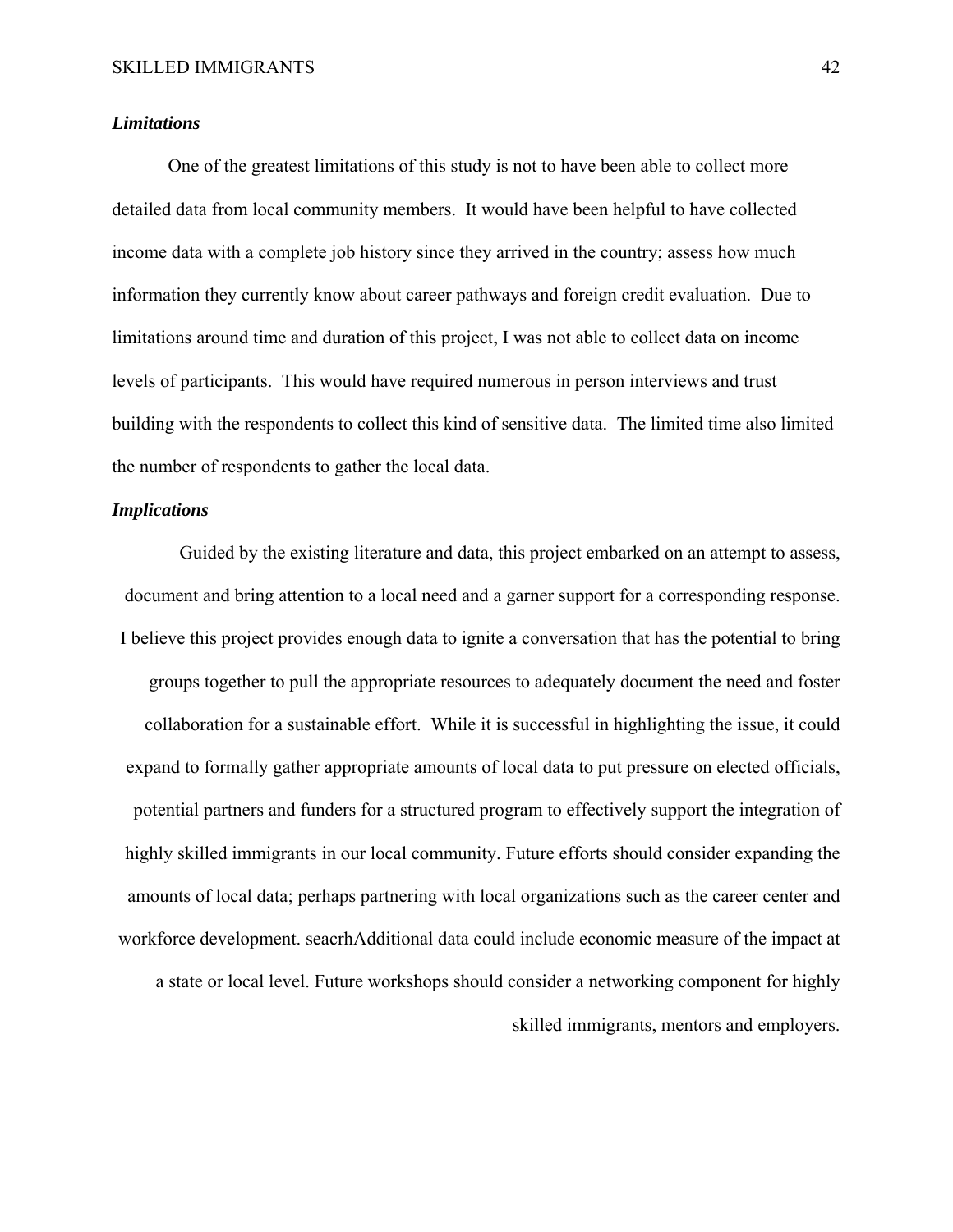#### **References**

- Akhtar, S. (2011). *Immigration and Acculturation: Mourning, Adaptation, and the Next Generation*. New York: Jason Aronson.
- Batalova, J., Creticos, P. & Fix, M. (2008). Uneven Progress: The Employment Pathways of Skilled Immigrants in the United States. *Migration Policy Institute (MPI)*. Retrieved from https://www.migrationpolicy.org/research/uneven-progress-employment-pathwaysskilled-immigrants-united-states
- Batalova, J., Fix, M. & Bachmeier, J. (2016). Untapped Talent: The Costs of Brain Waste among Highly Skilled Immigrants in the United States. *Migration Policy Institute (MPI)*. Retrieved from https://www.migrationpolicy.org/research/untapped-talent-costs-brainwaste-among-highly-skilled-immigrants-united-states
- Bergson-Shilcock, A. & Witte, J. (2015). *Boston Report: Steps to Success: Integrating Immigrant Professionals*. New York: World Education Services
- Cervantes, M. & Guellec, D. (2002). The Brain Drain: Old myths, new realities. *Organization for Economic Cooperation and Development*. The OCD Observer, 230. Retrieved from http://oecdobserver.org/news/archivestory.php/aid/673/The brain drain: Old myths, ne w\_realities.html
- Desilver, D. (2017). U.S. students' academic achievement still lags that of their peers in many other countries. *Pew Research Center*. Retrieved from http://www.pewresearch.org/facttank/2017/02/15/u-s-students-internationally-math-science/
- Goldring, L. (2003). *Re-thinking Remittances: Social and Political Dimensions of Individual and Collective Remittances*. Working Paper for the Center for Research on Latin American and the Caribbean. Toronto, CA: York University.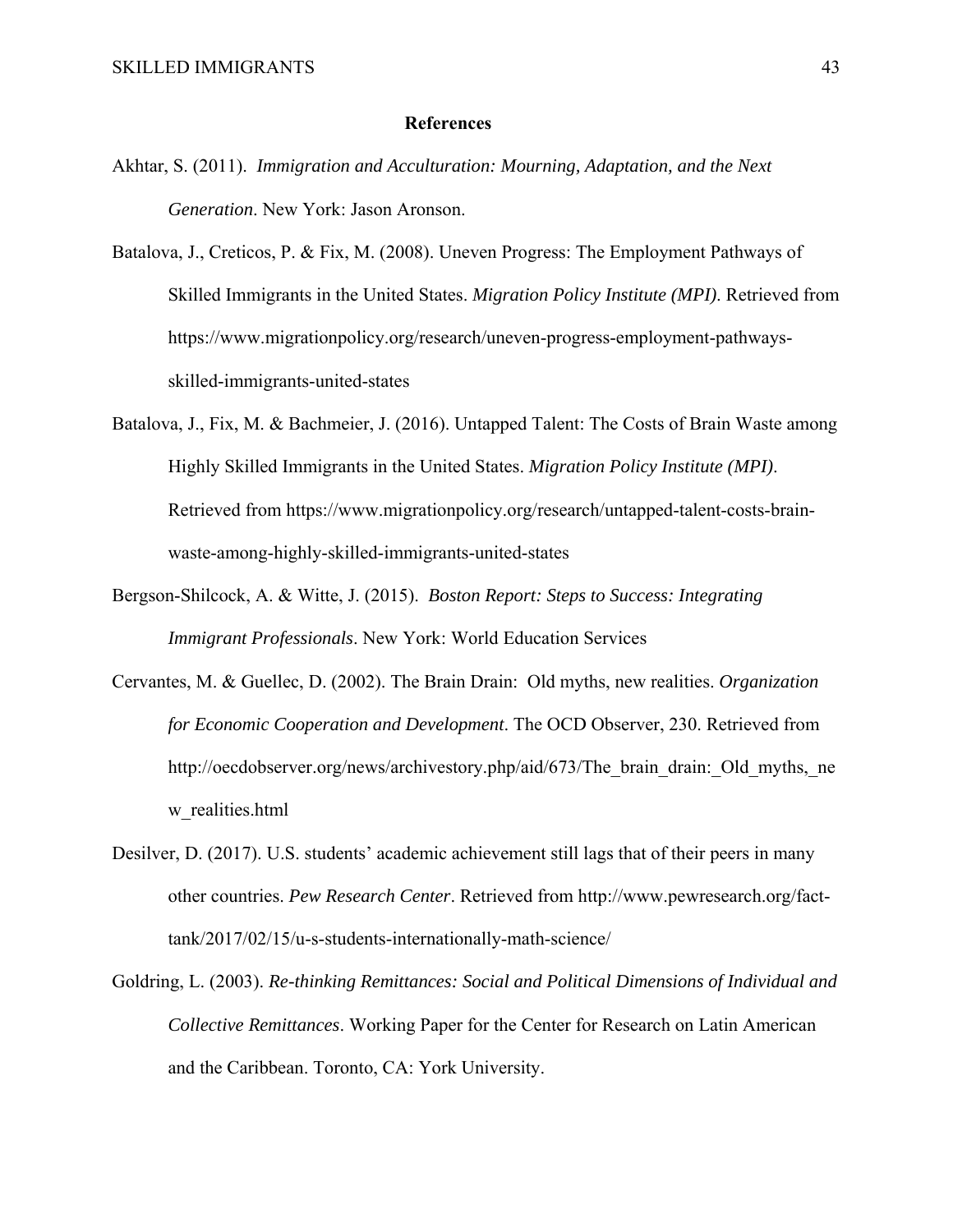Imprint Project (2018). Skilled Immigrants 101: Making the case for global talent in your community. Retrieved from

https://www.imprintproject.org/images/SkilledImmigrants101.pdf

Kaushal N. & Fix M. (2006). The Contributions of High-Skilled Immigrants. *Migration Policy Institute: Insight*, 16. Retrieved from https://www.migrationpolicy.org/research/contributions-high-skilled-immigrants

- Kunz, J. (2003). Social capital: A key dimension of immigrant integration. *Canadian Issues*, *April 2003*, 33-34.
- Lima, A., Melnik, M., Dowd, K., Kang, K. & Borella, N. (2014). *High-skilled Immigrants in the Massachusetts Civilian Labor Force*. Boston, MA: Boston Redevelopment Authority.
- Lima, A., Melnik,M. & Bluestone, B. (2008). *Briefing Book-Labor Market Trends in Metro Boston*. Boston, MA: Boston Redevelopment Authority.
- Migrant | United Nations Educational, Scientific and Cultural Organization. (n.d.). Retrieved from http://www.unesco.org/new/en/social-and-human-sciences/themes/internationalmigration/glossary/migrant/
- Partnership for a New American Economy and American Enterprise Institute (2011). Report: Immigration and American Jobs. Retrieved from

https://research.newamericaneconomy.org/report/report-immigration-and-american-jobs/

- Putnam, R. (2000). *Bowling Alone: The Collapse and Revival of American Community*. New York: Simon & Schuster
- Somerville, K. & Walsworth, S. (2009). Vulnerabilities of Highly Skilled Immigrants in Canada and the United States. *American Review of Canadian Studies, 39*(2), 147–161. doi: 10.1080/02722010902848169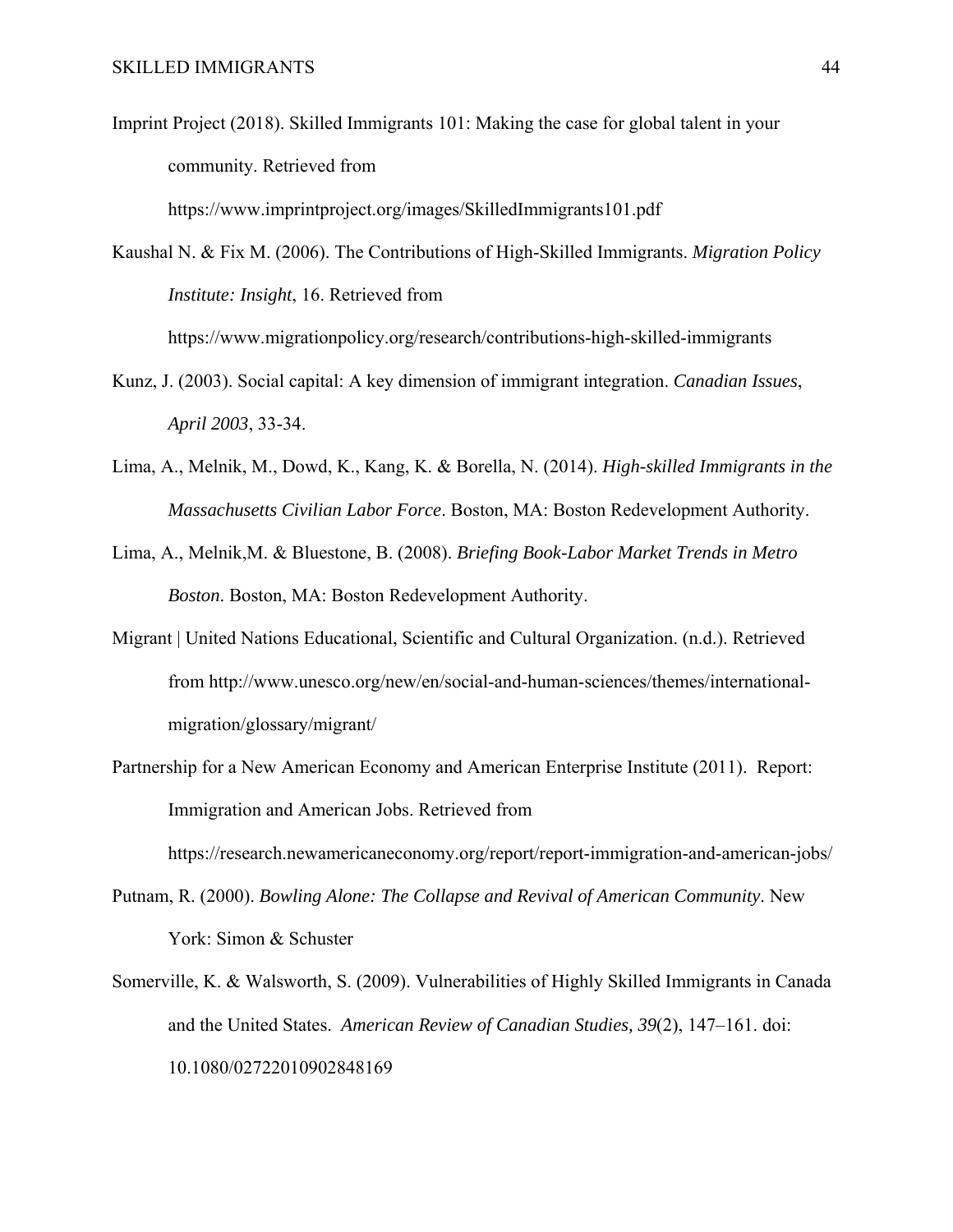- United States Census Bureau (2017). B05002: Place of Birth by Nativity and Citizenship Status 2009 – 2013. American FactFinder: American Community Survey. Retrieved from https://factfinder.census.gov/faces/tableservices/jsf/pages/productview.xhtml?src=bkmk
- U.S. Census Bureau (2017). QuickFacts: Salem city, Massachusetts. Retrieved from https://www.census.gov/quickfacts/fact/table/salemcitymassachusetts/PST045216
- Wong, P. T., & Wong, L. C. (2006). *Handbook of multicultural perspectives on stress and coping*. New York, NY: Springer.

Zong, J. & Batalova, J. (2012). College-Educated Immigrants in the United States. Spotlight. Migration Policy Institute (MPI). Retrieved from https://www.migrationpolicy.org/article/college-educated-immigrants-united-states

Zong, J. & Batalova, J. (2015). Frequently Requested Statistics on Immigrants and Immigration in the United States. *Migration Policy Institute (MPI)*. Retrieved from https://www.migrationpolicy.org/article/frequently-requested-statistics-immigrants-andimmigration-united-states-5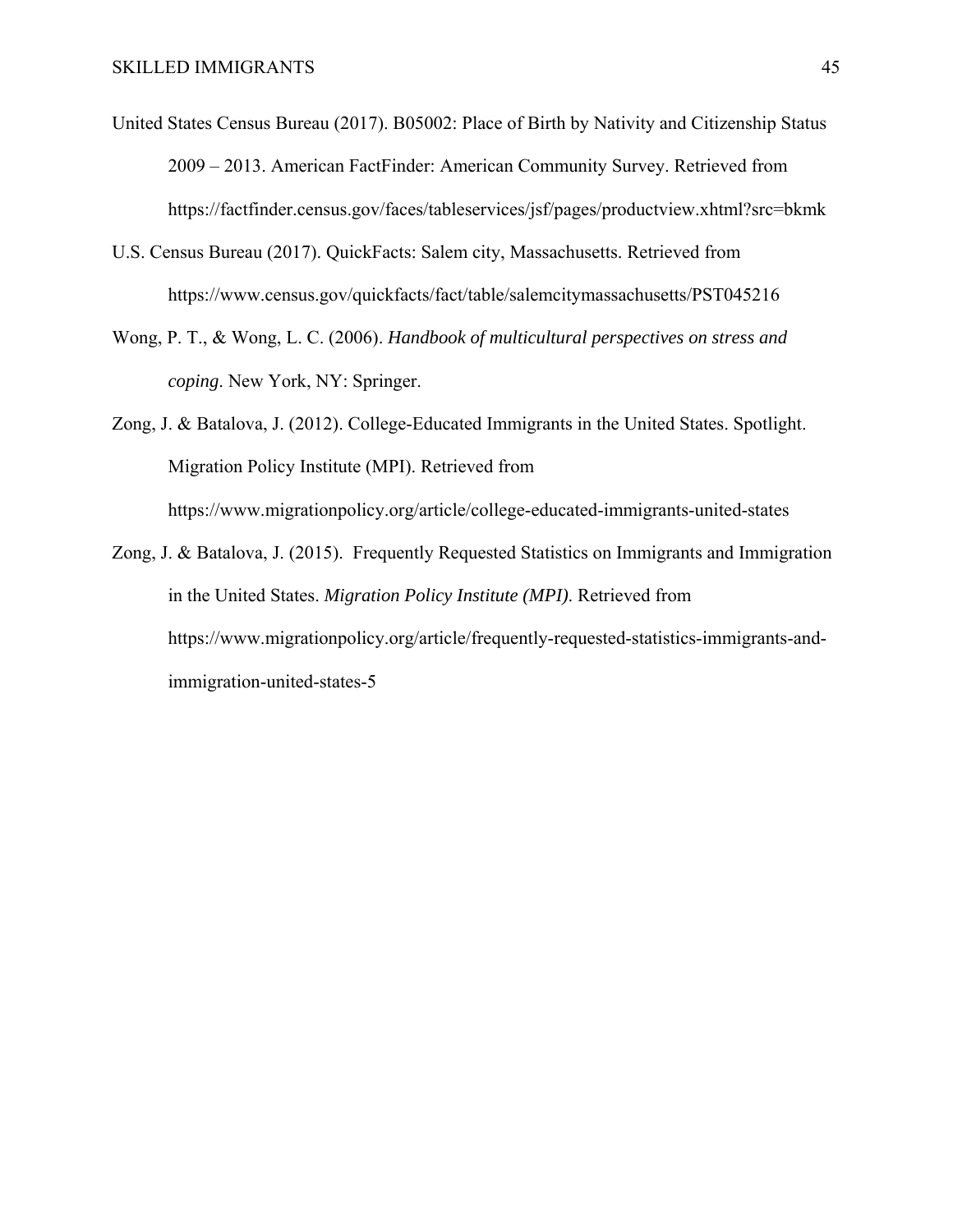# **Appendix A: Pre-Event Survey**

The Welcome Immigrant Network (WIN!)

The Welcome Immigrant Network is collecting data on local immigrants who migrate with a college degree or profession to support their professional integration through the start of the International Professional Network.

Thank you for participating and sharing part of your story!

For more information contact info@nswin.org or 978-717-3946 www.welcomeimmigrantnetwork.org

Name

Your answer

Where were you born?

Your answer

Highest level of education in native Country. Please check all that apply 4 Years College (Bachelors) Master Doctorate Technical Diploma/ Certificate Other:

What area of study or industry?

Your answer

What was your job just before you moved to the U.S.?

Your answer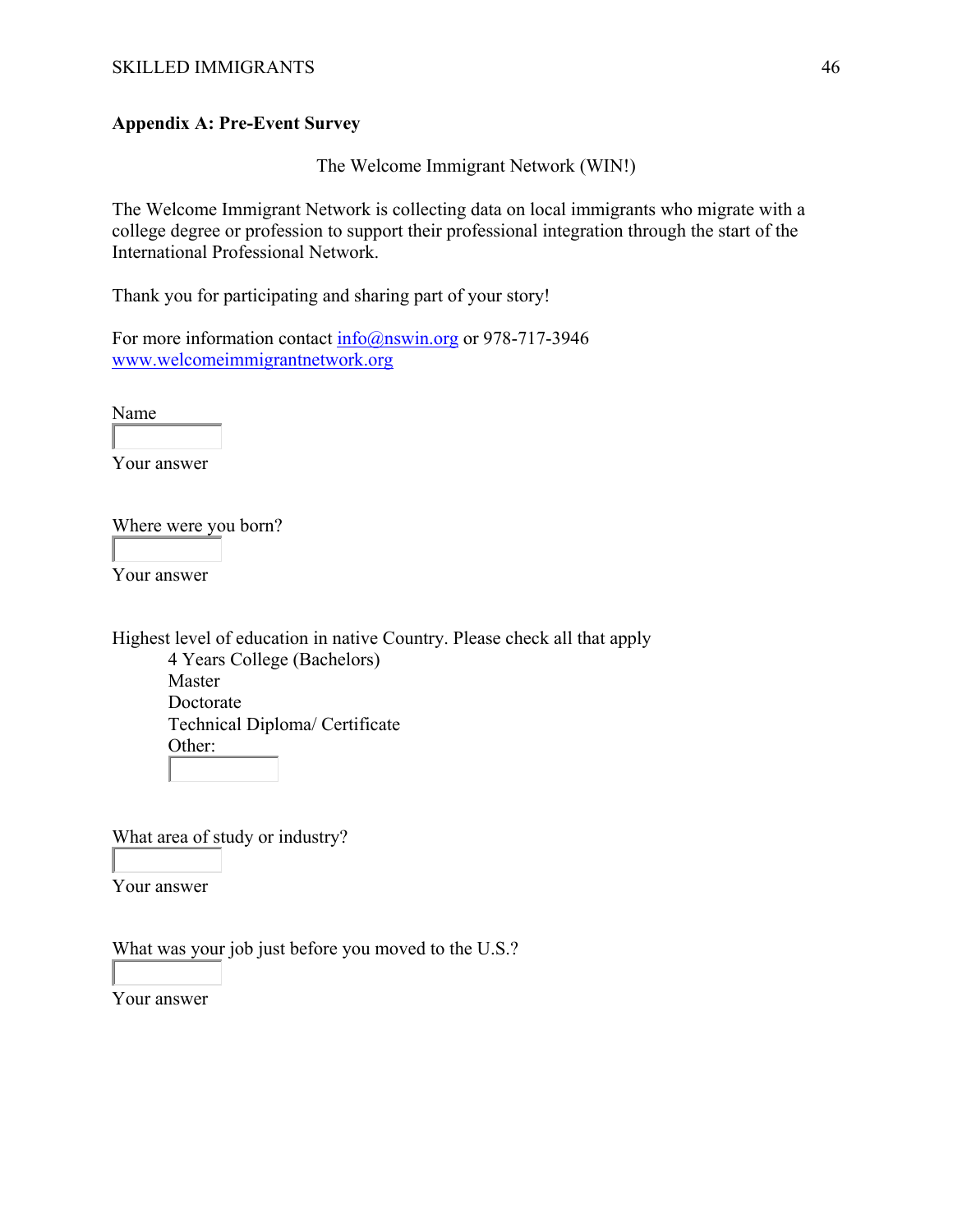What job do you have now?

Your answer

How long have you lived in the U.S.?

Your answer

How well would you say you speak English? Little or No English Intermediate Advanced Fluent/Proficient

What city do you live in now?

Your answer

Would you be interested in being connected with a mentor in your professional field? Yes No Maybe

Would you like to receive more information about WIN! or the International Professional Network? Leave your preferred contact information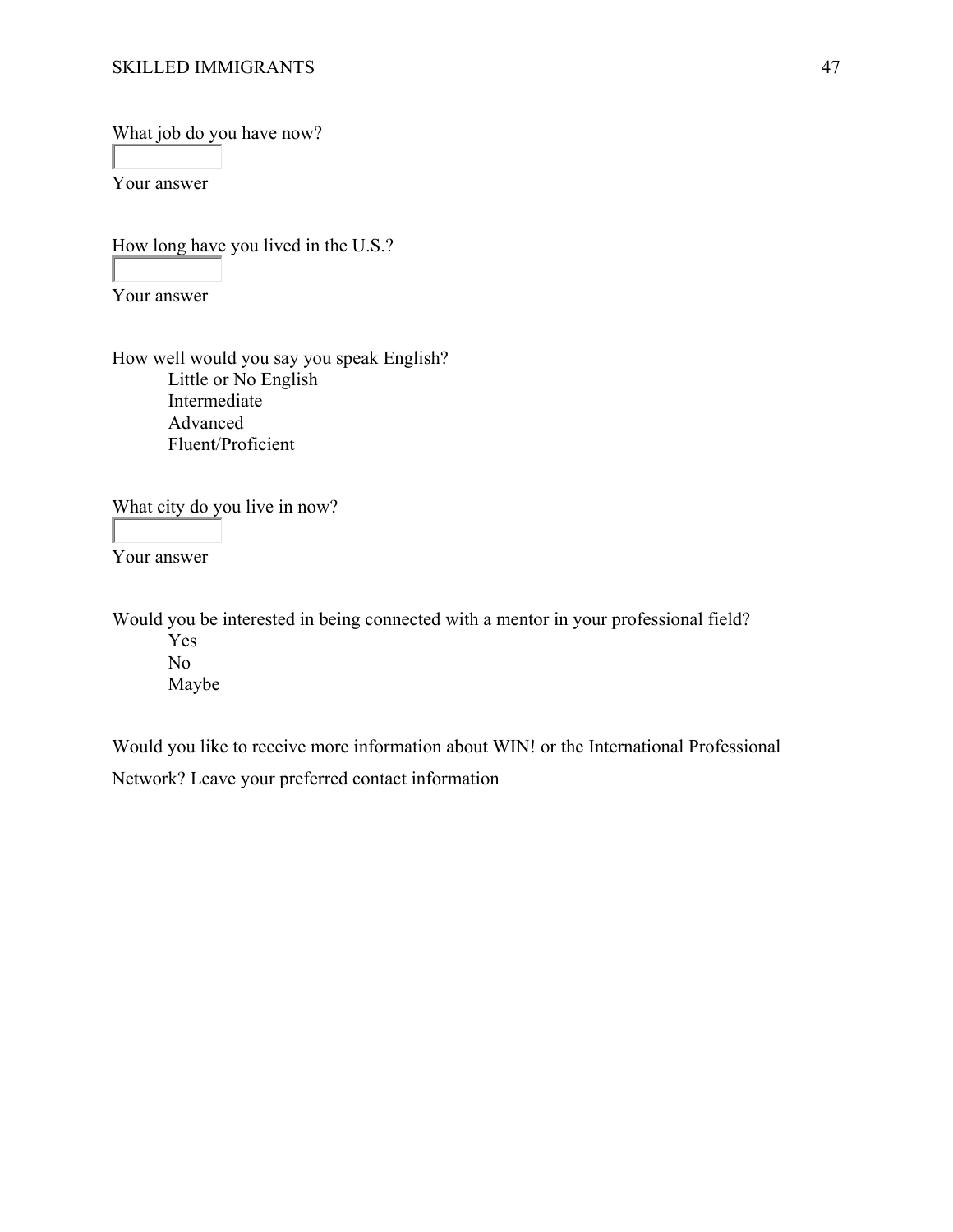# **Appendix B: Call to Action Form**

| Yes! I want to learn more about The Welcome Immi-                                                                                                                                                                              | Yes! I want to learn more about The Welcome Immigrant |
|--------------------------------------------------------------------------------------------------------------------------------------------------------------------------------------------------------------------------------|-------------------------------------------------------|
| grant Network                                                                                                                                                                                                                  | <b>Network</b>                                        |
|                                                                                                                                                                                                                                |                                                       |
|                                                                                                                                                                                                                                |                                                       |
|                                                                                                                                                                                                                                |                                                       |
|                                                                                                                                                                                                                                | Phone: _________________________                      |
| I am interested in supporting the Program:                                                                                                                                                                                     | I am interested in supporting the Program:            |
| $\Box$ Volunteer                                                                                                                                                                                                               | $\Box$ Volunteer                                      |
| □ Mentor:                                                                                                                                                                                                                      | $\Box$ Mentor:                                        |
| Occupation:_____________________                                                                                                                                                                                               | Occupation:______________________                     |
| Organization: New York Products and Security Assessment of the Assessment of the Assessment of the Assessment of the Assessment of the Assessment of the Assessment of the Assessment of the Assessment of the Assessment of t |                                                       |
| □ Institutional Advancement                                                                                                                                                                                                    | □ Institutional Advancement                           |
| □ Expert/ Advisory Board: _____________________                                                                                                                                                                                |                                                       |
| □ Other: ________________________                                                                                                                                                                                              |                                                       |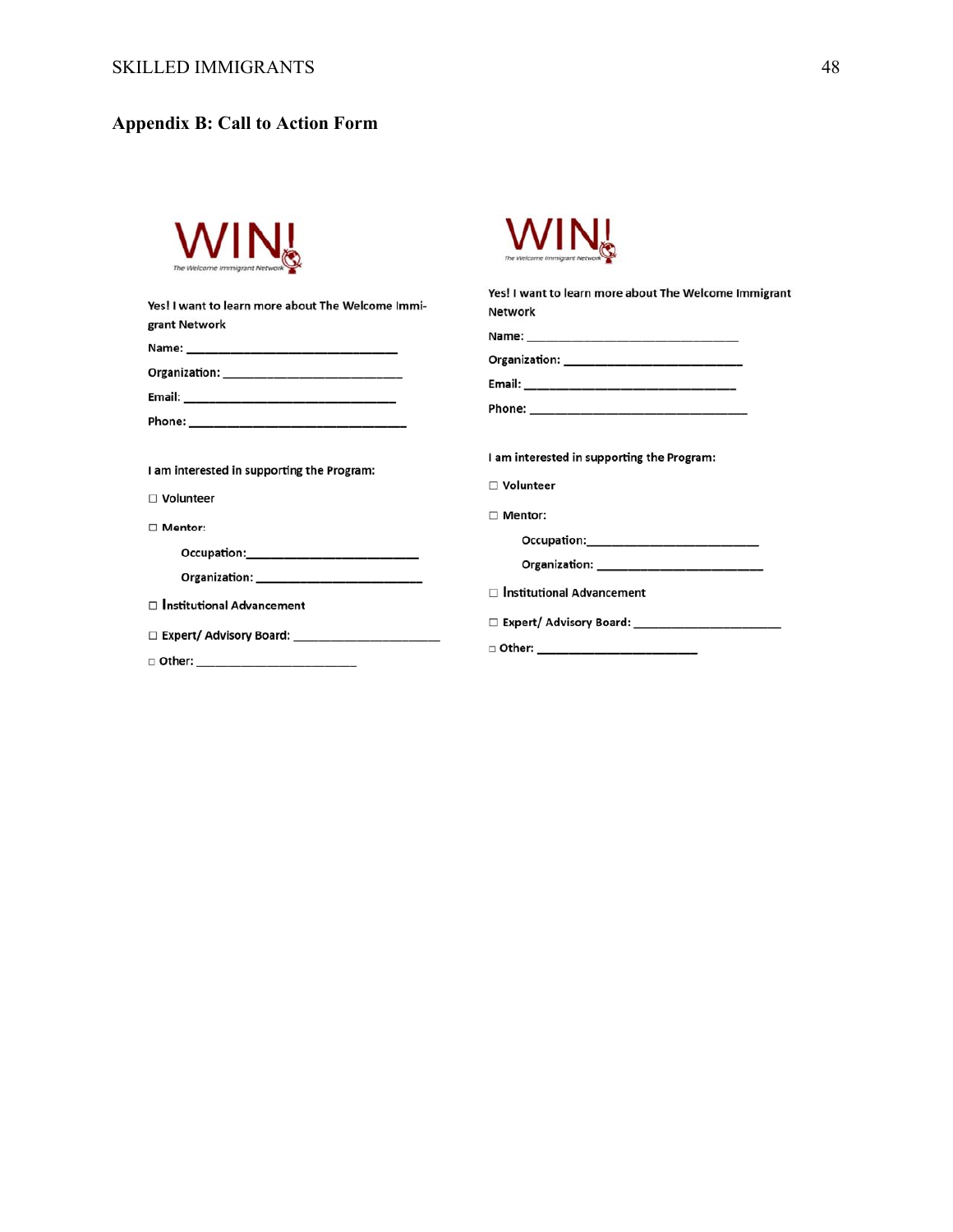# **Appendix C: Evaluation**

# **Supporting Highly Skilled Immigrants - Presentation Evaluation Form**

Your opinion is very valuable. Thank you for sharing your opinion with us.

The presenter:

|                                                                  | Poor | Fair | Good | Excellent |
|------------------------------------------------------------------|------|------|------|-----------|
|                                                                  |      |      |      |           |
| The presenter was knowledgeable about the topic                  |      |      |      |           |
| The presenter delivered material in clear and structured manner. |      |      |      |           |
| The presenter was organized and prepared                         |      |      |      |           |
| The Presenter Answered questions effectively                     |      |      |      | 4         |

|                                                  | Poor           | Fair | Good | Excellent |
|--------------------------------------------------|----------------|------|------|-----------|
| The presentation was informative                 |                |      |      |           |
| I have learned new information on the topic      |                |      |      | 4         |
| The presentation provided a clear call to action |                |      |      |           |
| Would you recommend this presentation to others? | N <sub>O</sub> |      |      | YES       |

## **Additional Comments:**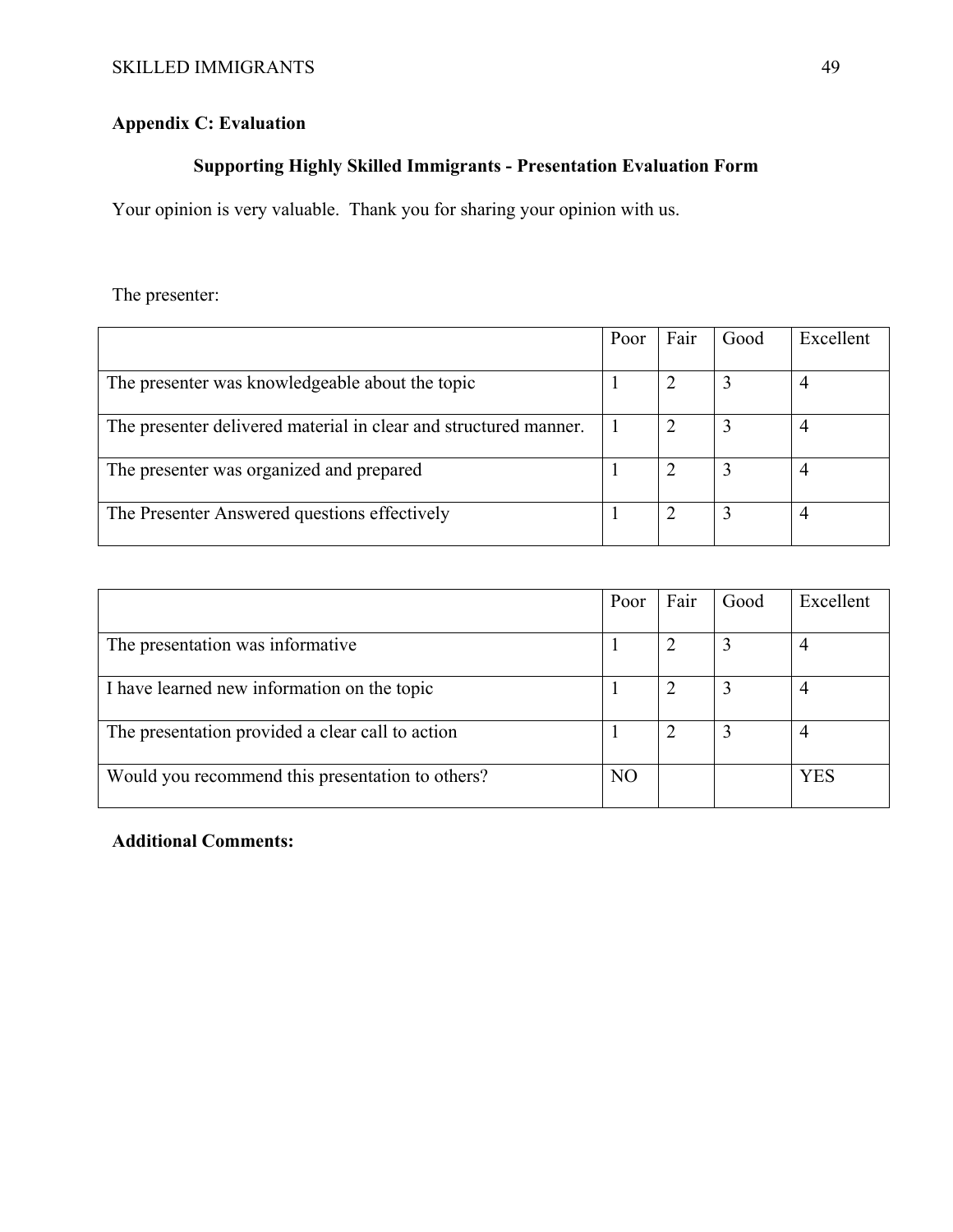#### SKILLED IMMIGRANTS 50

#### **Appendix D: Workshop Agenda**

#### **Supporting Highly Skilled Immigrants Agenda**

- 6:00 PM Registration & Networking
- 6:15 PM Welcome & Introductions

Who is in the Room

Introduce WIN

#### 6:20 PM Presentation

Immigration timeline exercise: Personalize your ancestor, picture what they look like, some of us are lucky to have pictures, what did they look like, what were they wearing...why did they come? What were their lives like? And for those that have experienced this directly, think about what did it feel like? Were you nervous? Excited?

Data facts - Various ways on how immigrants participate and contribute to American society & economy.

- Who are Highly Skilled Immigrants
- Statistics- National/ State, local
- Why is this problem? Brain Waste Brain Drain
- Barriers
- Solution- what research says- How WIN is contributing
- You now have an opportunity to be part of the solution
- 6:50 PM Panel
- 7:10 PM Question & Answers
- 7:20 PM Evaluation & Networking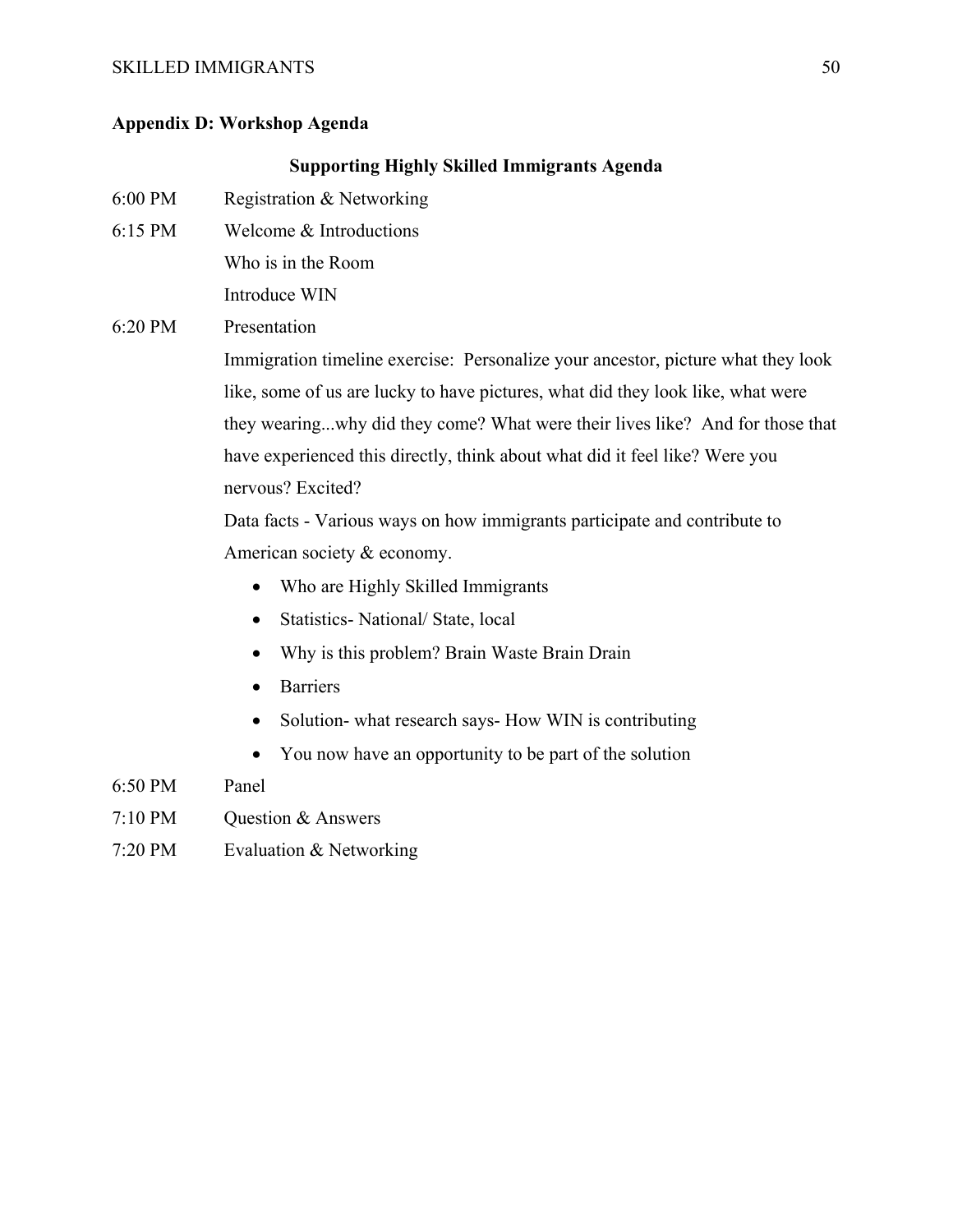# **Appendix E: Workshop Presentation**

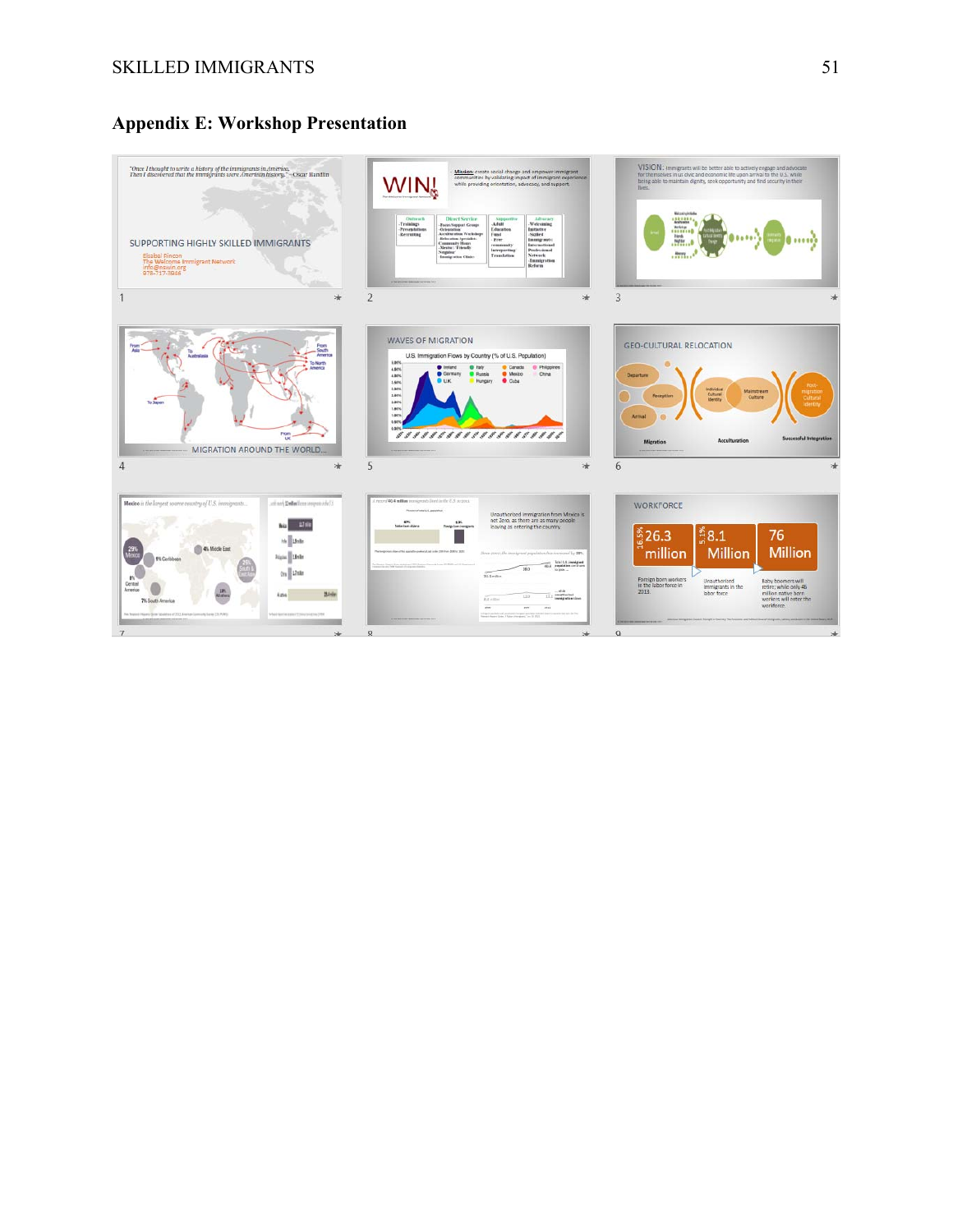#### SKILLED IMMIGRANTS 52